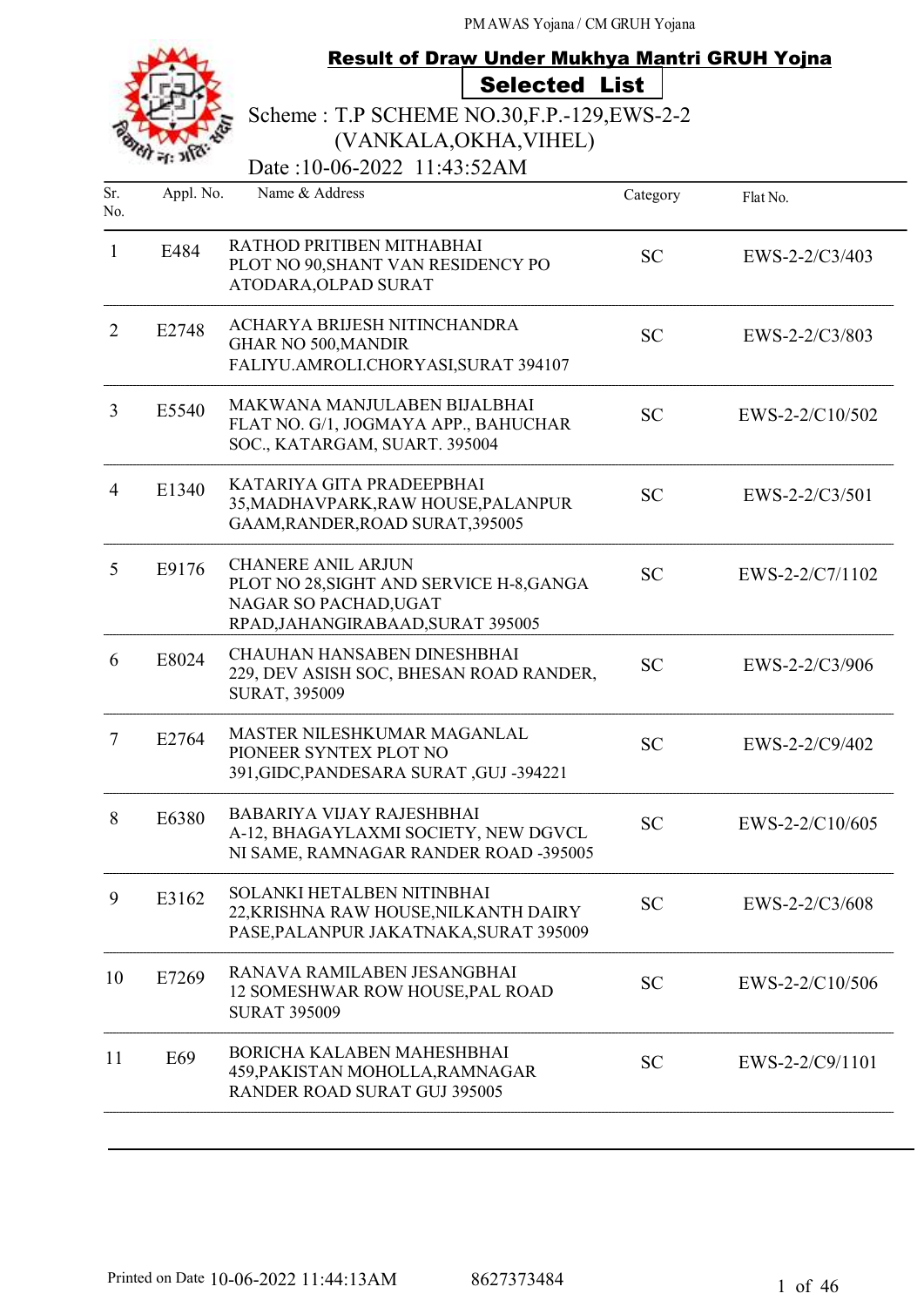# Result of Draw Under Mukhya Mantri GRUH Yojna Selected List

Scheme : T.P SCHEME NO.30,F.P.-129,EWS-2-2

(VANKALA,OKHA,VIHEL)

Date:10-06-2022 11:43:52AM

| Sr.<br>No. | Appl. No. | Name & Address                                                                                                             | Category  | Flat No.         |
|------------|-----------|----------------------------------------------------------------------------------------------------------------------------|-----------|------------------|
| 12         | E5219     | SURTI DAXABEN MANILAL<br>GALA NO 50, DIN DAYAL SOC, PALAN PUR<br>PATIYA, RANDER ROAD SURAT 395009                          | <b>SC</b> | EWS-2-2/C12/305  |
| 13         | E6810     | SARVAIYA LAXMIBEN ARJUNBHAI<br>202, SAI SAGAR APP, PRANNATH SOC, VED<br>ROAD, KATARGAM, SURAT-395004                       | <b>SC</b> | EWS-2-2/C11/103  |
| 14         | E7988     | <b>BORICHA HARSHA MEYABHAI</b><br>B-2,1ST FLOOR, KHODIYAR NAGAR ANAND<br>MAHAL ROAD, ADAJAN SURAT 395009                   | <b>SC</b> | EWS-2-2/C9/1308  |
| 15         | E9906     | KANTARIYA MINAKSHIBEN RAJUBHAI<br>P.NO.-151, BAHUCHAR NAGAR SOC, NEAR<br>HARI OM MILL, VED ROAD, SURAT                     | <b>SC</b> | EWS-2-2/C10/702  |
| 16         | E8875     | PARMAR CHANDRIKABEN ANILBHAI<br>ROOM NO-10 GROUND VADI FALIYU ,JIM<br>KHANA CHAL, VADI RANDER TA. SUART<br>JI-SURAT-395005 | <b>SC</b> | EWS-2-2/C3/203   |
| 17         | E6809     | SARVAIYA RAMILABEN SUNILBHAI<br>306, SAHJANAND SOC, SINGANPOR<br>ROAD, KATARGAM, SURAT-395004                              | <b>SC</b> | EWS-2-2/C9/1304  |
| 18         | E2727     | DABHI JYOTIBEN KAMLESH<br>PLOT NO B-37,1ST FLOOR, MADHUVAN<br>SOC, DABHOLI ROADKATARGAAM SURAT<br>395004                   | <b>SC</b> | EWS-2-2/C12/302  |
| 19         | E8458     | PARMAR SHOBHANABEN BHARATBHAI<br>62/SHANTI KUNJ,RAJ POINT,PALANPUR<br>JAKAT NAKA, SURAT-395009                             | <b>SC</b> | EWS-2-2/C10/208  |
| 20         | E2765     | <b>MASTER MANISHBHAI MAGANLAL</b><br>USHMAN PARK, SATYAN TA OLPAD SURAT<br><b>SAYAN 394130</b>                             | <b>SC</b> | EWS-2-2/C12/308  |
| 21         | E5218     | SONAVARI MAYA DIVYESH<br>GALA NO 50, DIN DAYAL SOC, PALANPUR<br>PATIYA RANDER ROAD SURAT 395009                            | <b>SC</b> | EWS-2-2/C3/704   |
| 22         | E3845     | PARMAR ALPA NAYANKUMAR<br>FLAT NO-4, B/3, ROOM NO 1, EWS AAWAS, LP<br>SAVANI, ADAJAN, 395009                               | <b>SC</b> | EWS-2-2/C11/1005 |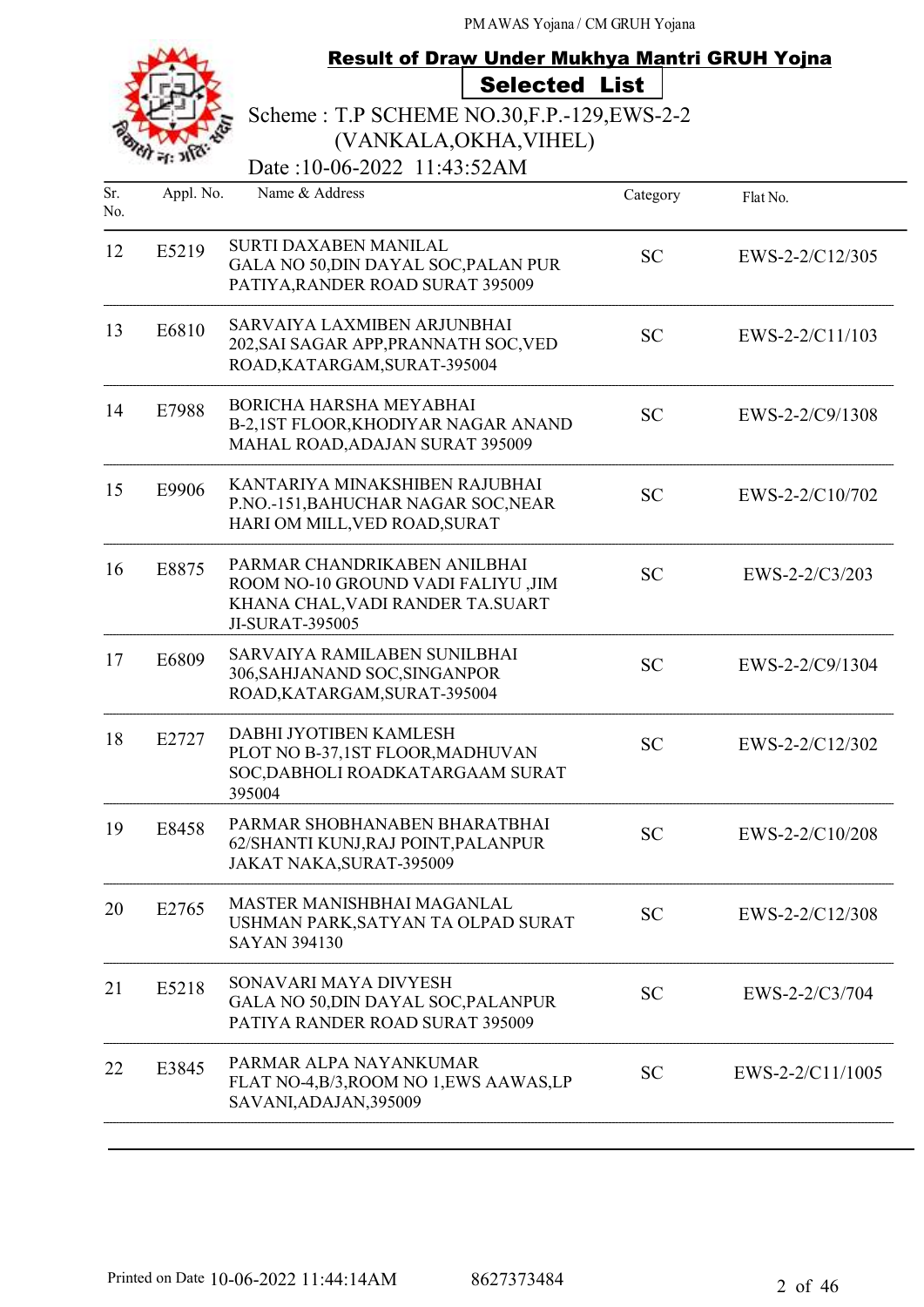|            |           | <b>Result of Draw Under Mukhya Mantri GRUH Yojna</b>                                                                         |           |                   |
|------------|-----------|------------------------------------------------------------------------------------------------------------------------------|-----------|-------------------|
|            |           | <b>Selected List</b>                                                                                                         |           |                   |
|            |           | Scheme: T.P SCHEME NO.30, F.P. - 129, EWS-2-2                                                                                |           |                   |
|            |           | (VANKALA, OKHA, VIHEL)                                                                                                       |           |                   |
|            |           | Date:10-06-2022 11:43:52AM                                                                                                   |           |                   |
| Sr.<br>No. | Appl. No. | Name & Address                                                                                                               | Category  | Flat No.          |
| 23         | E9202     | <b>CHAVDA SANJAY KESHUBHAI</b><br>158, DARSHAN SOC, PALANPUR JAKATNAKA<br>JALARAM MANDIR PASE, RANDER<br>ROAD, SURAT 395009  | <b>SC</b> | EWS-2-2/C3/801    |
| 24         | E4947     | KANSOTIYA ALPESH GOVINDBHAI<br>496/RAHEMAT NAGAR SOC, PADOL NI<br>PACHAD, VED ROAD SURAT 395003                              | <b>SC</b> | EWS-2-2/C9/108    |
| 25         | E7200     | RATHOD SHARDABEN DEVJIBHAI<br>FLAT NO 310, GOLDEN PARK, GANGA NAGAR<br>SOC, SAME, PALANPUR PATIYA SURAT 395009               | <b>SC</b> | EWS-2-2/C10/403   |
| 26         | E6512     | PAVAR REKHABEN KISHANBHAI<br>38 B-14, H-1, EWS AAWAS, KOSAD, 394107                                                          | <b>SC</b> | EWS-2-2/C3/1203   |
| 27         | E8977     | PARMAR MADHUBEN GOVINDBHAI<br>109, VIVEKANAND TOWNSHIP, PALANPUR<br>JAKATNAKA, SURAT. 395009                                 | <b>SC</b> | EWS-2-2/C11/1205  |
| 28         | E7777     | SOLANKI KUSUMBEN PRAKASHBHAI<br>PLOT NO 214,1ST FLOOR, ROOM NO<br>SHREENATHJI NAGAR 4 NILGITRI DINDOLI<br>ROAD SURAT 394210  | <b>SC</b> | EWS-2-2/C3/1007   |
| 29         | E898      | SOLANKI BHANUBEN KANJIBHAI<br>287- SANT TUKARAM SOC VIBHAG-2,<br>PALANPUR JAKATNAKA, NAVSARJAN<br>SCHOOL PASE, SURAT. 395005 | <b>SC</b> | EWS-2-2/C3/605    |
| 30         | E8994     | BABARIYA BHAVESHKUMAR MAHESHBHAI<br>PLOT NO. 217, GAJANANDPARK SOC.<br>SINGANPOR, SURAT                                      | <b>SC</b> | EWS-2-2/C3/1305   |
| 31         | E2723     | SURATI MINAKSHIBEN HEMANTBHAI<br>302, GYAN YOG APARTMENT, JAHANGIRPURA<br><b>SURAT 395004</b>                                | <b>SC</b> | $EWS-2-2/C12/101$ |
| 32         | E9835     | <b>CHASIYA MANSI BRIJESH</b><br>A-208, DR AMBEDKAR SAFAI KAMDAR<br>AVAS, KATARGAAM, SURAT 395004                             | <b>SC</b> | EWS-2-2/C3/701    |
| 33         | E3283     | DAMKIA HIMANSHU MAHENDRABHAI<br>1/2254, KHANDERAVPURA, NEAR EKTA<br>SERVICE, NANPURA, SURAT-395001                           | <b>SC</b> | EWS-2-2/C10/203   |
|            |           |                                                                                                                              |           |                   |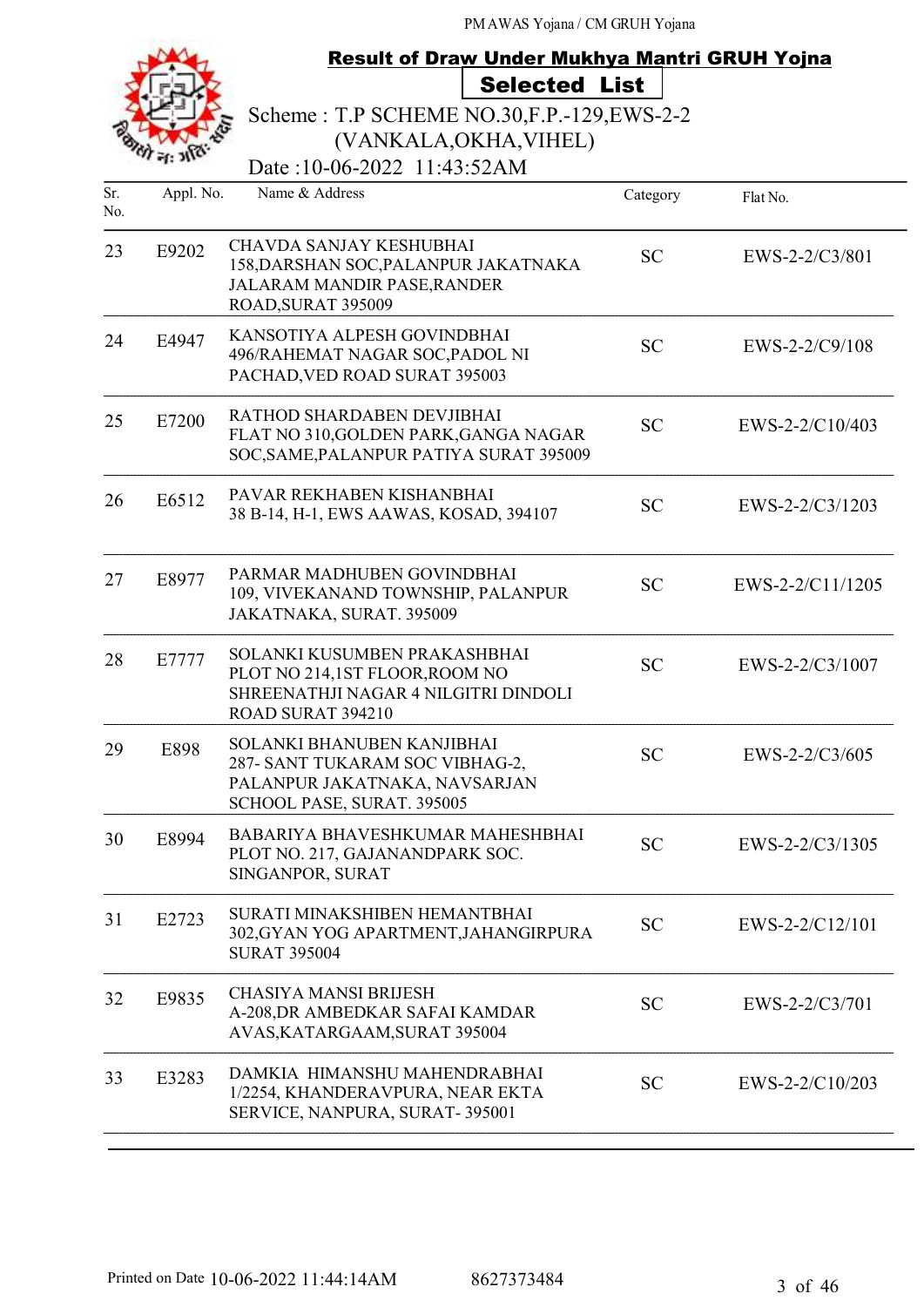|            |           | <b>Result of Draw Under Mukhya Mantri GRUH Yojna</b>                                                                                     |           |                   |
|------------|-----------|------------------------------------------------------------------------------------------------------------------------------------------|-----------|-------------------|
|            |           | <b>Selected List</b>                                                                                                                     |           |                   |
|            |           | Scheme: T.P SCHEME NO.30, F.P.-129, EWS-2-2                                                                                              |           |                   |
|            |           | (VANKALA, OKHA, VIHEL)                                                                                                                   |           |                   |
|            |           | Date:10-06-2022 11:43:52AM                                                                                                               |           |                   |
| Sr.<br>No. | Appl. No. | Name & Address                                                                                                                           | Category  | Flat No.          |
| 34         | E4998     | VADHEL MANJIBHAI NATHUBHAI<br>A/120, G.F, BHAGVAN NAGAR<br>SOC, KATARGAM, SINGANPOR, SURAT-395004                                        | <b>SC</b> | EWS-2-2/C11/1003  |
| 35         | E3458     | <b>BUKELIYA SHILABEN JIGNESHBHAI</b><br>PLOT NO 130,1ST FLOOR, NANDAN VAN<br>SOC, KANTARESHWAR MANDIR<br>PASE, ATARGAAM SURAT            | <b>SC</b> | $EWS-2-2/C11/605$ |
| 36         | E6271     | <b>CHAUHAN BHARTIBEN VINODBHAI</b><br>1/1586, CHAPPAN CHAL RUDARPUAR, JUNI<br>POLOCE LINE SURAT 395001                                   | <b>SC</b> | EWS-2-2/C11/1004  |
| 37         | E633      | VATVESA JAYSHREEBEN BHARATBHAI<br>73,G FLOOR, BHAGVAN NAGAR SOC, MAGAN<br>NAGAR NI PACHAD KATARGAAM 395004                               | <b>SC</b> | EWS-2-2/C9/706    |
| 38         | E564      | RATHOD LATABEN NAGINDAS<br>7/4759 CHIDIYA KUI, AAMALIYA<br>STRRET, BEGAMPURASURAT, 395003                                                | <b>SC</b> | EWS-2-2/C9/504    |
| 39         | E7963     | SURATI PRIYANKA NILESH<br>A/184,-185, PRABHUDARSHAN SOC, UGAT<br>BHESAN ROAD , MORA BHAGAL, SURAT<br>395005                              | <b>SC</b> | EWS-2-2/C9/805    |
| 40         | E9884     | PARMAR ROHIT ISHWARBHAI<br>B/11, GYANDEEP SOC, CANAL ROAD PALAN<br>PUR 395009                                                            | <b>SC</b> | EWS-2-2/C10/607   |
| 41         | E725      | <b>MARU KALIBEN PREMJIBHAI</b><br>451, G.F, SANT TUKARAM<br>SOCIETY-6, PALANPUR JAKATNAKA, SURAT                                         | <b>SC</b> | EWS-2-2/C10/1202  |
| 42         | E8494     | UMARIYA DHARMISTHA MAVJIBHAI<br>G-301,3RD FLOOR, VITORIYA GREEN, GARDEN<br><b>VIEW APARTMENT</b><br>PASE, JAHANGIRABAAD, SURAT 395009    | <b>SC</b> | EWS-2-2/C9/1203   |
| 43         | E2729     | BORICHA RENUKABEN SHASHIKANT<br>C-103, RAJHANS RESIDENCY<br>JAHANGIRPURA, SURAT                                                          | <b>SC</b> | EWS-2-2/C12/504   |
| 44         | E6667     | SOLANKI VARSHABEN PANKAJBHAI<br>ATMIYADHAM A-121,G FLOOR PRABHU<br>NAGAR ASHRAM NI SAME, UDAY NAAGR 2 NI<br>SAME, KATARGAAM SURAT 395004 | <b>SC</b> | EWS-2-2/C10/305   |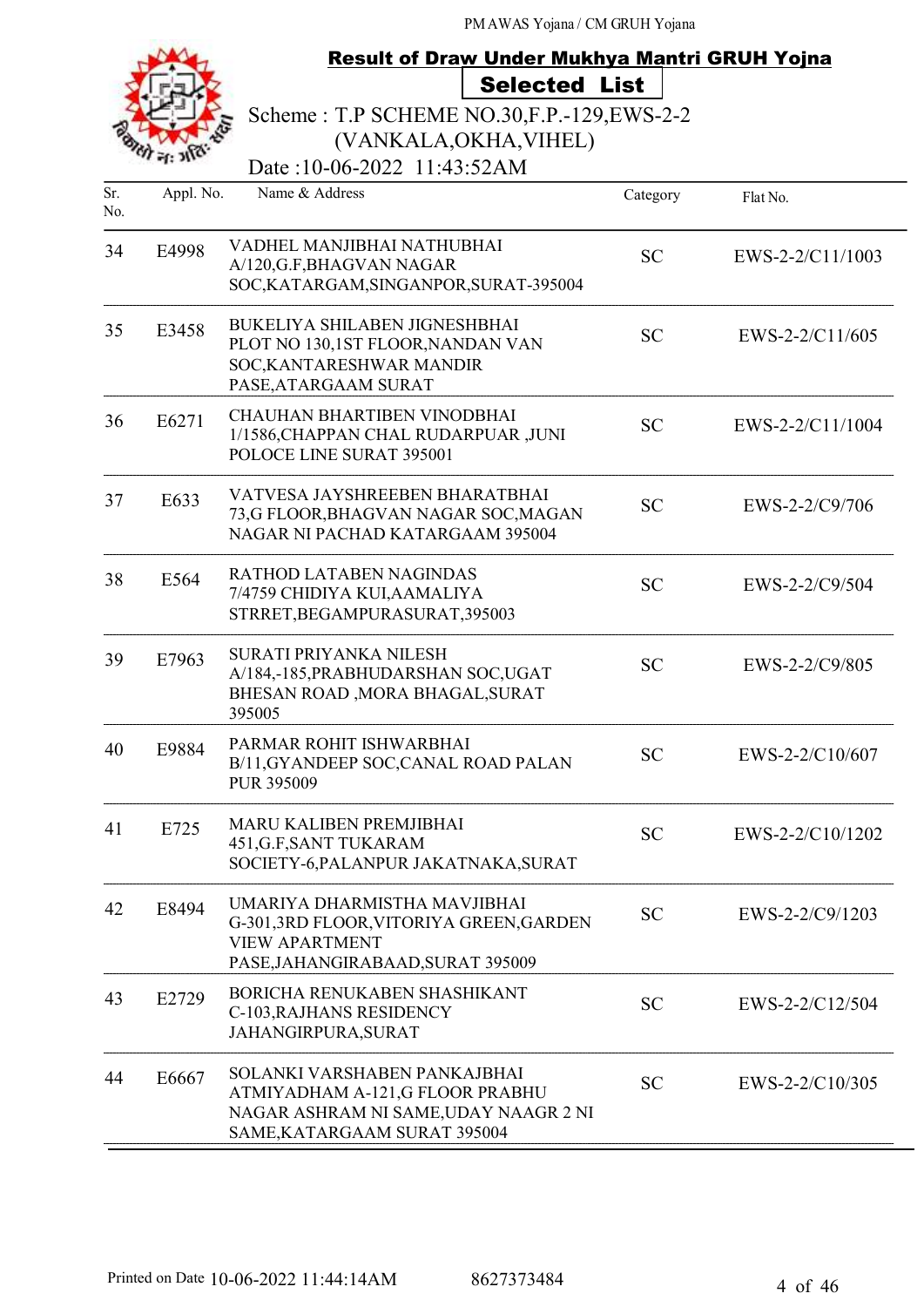

### Result of Draw Under Mukhya Mantri GRUH Yojna Selected List

Scheme : T.P SCHEME NO.30,F.P.-129,EWS-2-2 (VANKALA,OKHA,VIHEL)

Date:10-06-2022 11:43:52AM

| Sr. | Appl. No. | Name & Address                                                                                                  | Category  | Flat No.         |
|-----|-----------|-----------------------------------------------------------------------------------------------------------------|-----------|------------------|
| No. |           |                                                                                                                 |           |                  |
| 45  | E3172     | PATEL KALPANA PANKAJBHAI<br>PAL, PUMPING STATION, ROOM NO 3, L P<br>SAVANI SCHOOL PASE,                         | <b>SC</b> | EWS-2-2/C9/1107  |
| 46  | E5552     | SURATI AKSHAYKUMAR RAJESHBHAI<br>PLOT NO. 20, VISHVANAGAR, CO OP HOUSING<br>SOC, KOSAD 394107                   | <b>SC</b> | EWS-2-2/C10/1305 |
| 47  | E6068     | SURATI TWINKLE SATISHBHAI<br>403, RIDDHI RESIDENCYMVIBHAG B, RAJWADI<br>PARTY PLOT PASE, AMROLI SURAT           | <b>SC</b> | EWS-2-2/C10/703  |
| 48  | E1014     | SANDISH NIKITA NANJIBHAI<br>18- FIRST FLOOR, TIRUPATI SOC., KATARGAM<br>ROAD, SURAT. 395004                     | <b>SC</b> | EWS-2-2/C10/202  |
| 49  | E1136     | SOLANKI ROSHNIBEN AMRUTBHAI<br>FLAT 501, TRISHUL APPARTMENT, NARAYAN<br>NAGAR 1, SINGANPORE ROAD, SURAT 395004  | <b>SC</b> | EWS-2-2/C9/106   |
| 50  | E8243     | VALA GEETABEN MUKESHBHAI<br>B-64,1ST FLOOR, HARIDWAR SOC,<br>KATARGAAM, SINGANPOR ROAD SURAT<br>395004          | <b>SC</b> | EWS-2-2/C11/304  |
| 51  | E3191     | DESAI BHAVNABEN RAVIKUMAR<br>D-2, EWS FLAT NO 7, UGAT OPP SHREEJI<br>NAGARI UGAT JAAHNGIRAPUAR SURAT<br>395005  | <b>SC</b> | EWS-2-2/C11/905  |
| 52  | E2027     | RATHOD VAISHALIBEN KETANBHAI<br>5/148 BOKED STREET NEAR RANDER BUS<br>STOP RANDER SURAT-395005                  | <b>SC</b> | EWS-2-2/C11/1007 |
| 53  | E3886     | SURATI ILAXIBEN RAJENDRABHAI<br>5/103, KHANDA KUVA STREET, GYMKHANA<br>ROAD.RANDER ROAD, SURAT 395005           | <b>SC</b> | EWS-2-2/C11/107  |
| 54  | E425      | SOLANKI PURVIBEN KIRANKUMAR<br>A-2,203 SARSVATI PARK<br>APPARTMENT, PALANPUR, JAKATNAKA,<br><b>SURAT-395009</b> | <b>SC</b> | EWS-2-2/C10/1107 |
| 55  | E9444     | PATEL VISHALKUMAR PRAMODBHAI<br>2-4978, HARIJANVAS, NAVASARI BAJAR,<br>INDRAPURA, SURAT, 395002                 | <b>SC</b> | EWS-2-2/C11/1008 |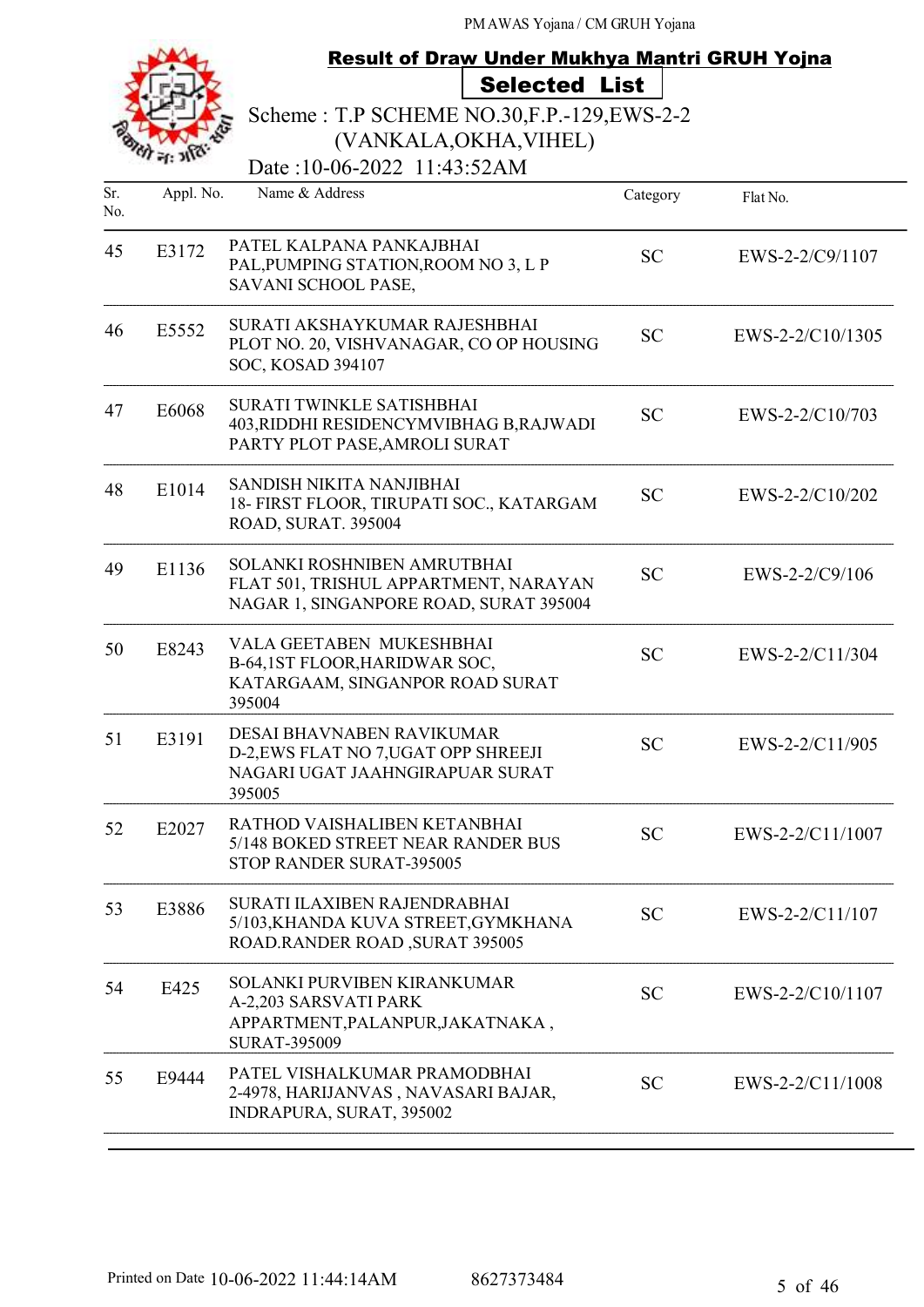|    | S |
|----|---|
| n. |   |

# Result of Draw Under Mukhya Mantri GRUH Yojna Selected List

Scheme : T.P SCHEME NO.30,F.P.-129,EWS-2-2 (VANKALA,OKHA,VIHEL)

Date:10-06-2022 11:43:52AM

| Sr.<br>No. | Appl. No. | Name & Address                                                                                                                        | Category  | Flat No.         |
|------------|-----------|---------------------------------------------------------------------------------------------------------------------------------------|-----------|------------------|
| 56         | E8403     | VORA PARESHBHAI LALJIBHAI<br>12/2216, NAVI CHAL SHAH POR, SAIYAD<br>PURA, SURAT CITY 395003                                           | <b>SC</b> | EWS-2-2/C10/802  |
| 57         | E3821     | DASTANIYA AMISHA HIREN<br>B-304, SHITAL APPARTMENT, BEHIND<br>ABHISHEK HOSPITAL, MORABHAGAL,<br>RANDER, SURAT 395005                  | <b>SC</b> | EWS-2-2/C12/102  |
| 58         | E4302     | BHASKAR KEJAL MANIJKUMAR<br>E/101, DR AMBEDKAR KAMDAAR<br>AWAS, MAGOB SURAT 395010                                                    | <b>SC</b> | EWS-2-2/C10/904  |
| 59         | E6377     | <b>CHAVDA DINABEN RAMESHBHAI</b><br>A/4, BHGYALAXMI SOC, RAMNAGAR RANDER<br>ROAD, PAVITRA RESIDENY SAME, SURAT<br>395005              | <b>SC</b> | EWS-2-2/C10/804  |
| 60         | E2718     | VAGHELA CHANDRAKANT KALIDAS<br>16 OMKAR SOC VIBHAG 2 KATARGAM<br>GUJARAT 395004                                                       | <b>SC</b> | EWS-2-2/C10/307  |
| 61         | E741      | PARMAR JYOTSNABEN HARISHBHAI<br>121, RAILRAHAT COLONY, GOTALA<br>WADI, KATARGAM, SURAT 395004                                         | <b>SC</b> | EWS-2-2/C9/202   |
| 62         | E6651     | CHAVDA BHARATBHAI LAXMANBHAI<br>A-121,3RD<br>FLOOR,,ATMIYADHAM,PRABHUNAGAR<br>SOC, UDAY NAGAR SOC, NI SAME<br>,KATARGAAM,SURAT 395004 | <b>SC</b> | EWS-2-2/C10/705  |
| 63         | E7107     | PARMAR GEETABEN CHANDRAKANT<br>302, YAGNYA JYOT<br>APARTMENT, JAHANGIRPURA SURAT                                                      | <b>SC</b> | EWS-2-2/C10/1308 |
| 64         | E5330     | KATARIYA CHETNA DINESHBHAI<br>210-214, B-8, SANT TUKARAM SOC, SAMARPAN<br>APART, B-8, PAL ROAD SURAT.395009                           | <b>SC</b> | EWS-2-2/C3/1103  |
| 65         | E2115     | PARMAR KAVITABEN DINESHBHAI<br>BHAVAN NO 90, NAVIO HALPATI<br>VAAS, JOTHAN JOTHAN SURAT VARIAV<br>394520                              | <b>SC</b> | EWS-2-2/C11/306  |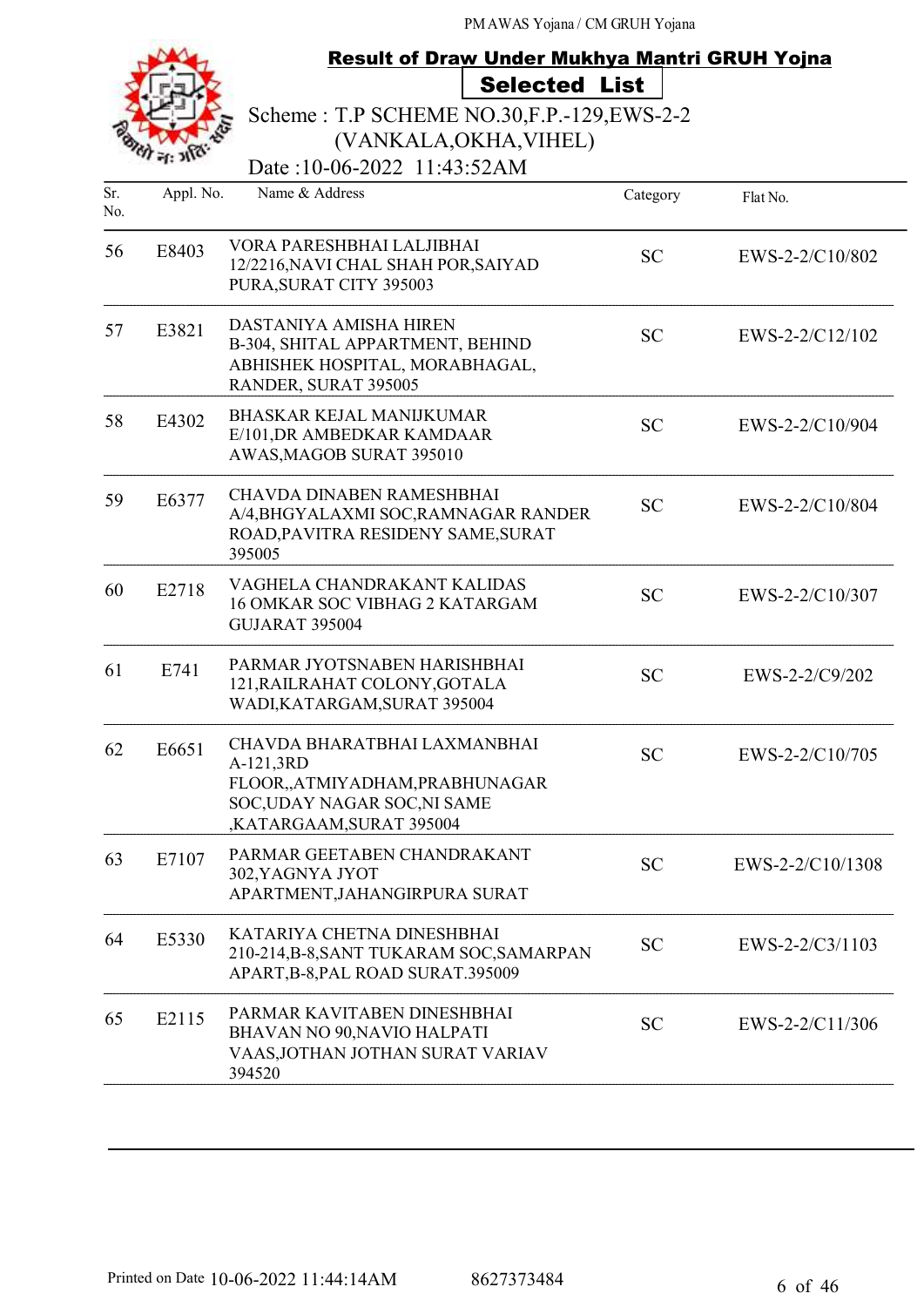|            |                  | <b>Result of Draw Under Mukhya Mantri GRUH Yojna</b>                                                                                      |           |                  |
|------------|------------------|-------------------------------------------------------------------------------------------------------------------------------------------|-----------|------------------|
|            |                  | <b>Selected List</b>                                                                                                                      |           |                  |
|            |                  | Scheme: T.P SCHEME NO.30, F.P. - 129, EWS-2-2                                                                                             |           |                  |
|            |                  | (VANKALA, OKHA, VIHEL)                                                                                                                    |           |                  |
|            |                  | Date:10-06-2022 11:43:52AM                                                                                                                |           |                  |
| Sr.<br>No. | Appl. No.        | Name & Address                                                                                                                            | Category  | Flat No.         |
| 66         | E4303            | MARU KAILASHBEN DINESHBHAI<br>F-1-2- APEKSHA APP., MUKTANAND<br>NAGAR, NEAR GUJARAT GAS, SURAT                                            | <b>SC</b> | EWS-2-2/C3/806   |
| 67         | E3300            | BABARIYA KHUSHALI NAVINBHAI<br>MAKAN NO 1 1ST FLOOR, SAI SHAKTI<br>SOC, TAD VADI, COZEWAY, SURAT 395009                                   | <b>SC</b> | EWS-2-2/C11/1108 |
| 68         | E2049            | VORA DAKSHABEN BHIKHABHAI<br>PLOT NO-104, LAKSHMI SHAMBER, FLATNO<br>301, RAMJI NAGAR SOC, KATARGAAM. SURAT                               | <b>SC</b> | EWS-2-2/C3/802   |
| 69         | E687             | PARMAR JAYABEN DINEWSHBHAI<br>60 CHAMUNDA NAGAR SOCIETY, GAJERA<br>SCHOOL ROAD, KATARGAM, SURAT<br>GUJ-395004                             | <b>SC</b> | EWS-2-2/C11/207  |
| 70         | E8852            | KHATIK INA DEVI SURESHCHANDRA<br>13, GROUND FLOOR, KRISHNA ROW HOUSE,<br>PALNAPUR, JAKATNAKA, PALANPUR, SURAT                             | <b>SC</b> | EWS-2-2/C10/801  |
| 71         | E19              | KANTHARIYA URMILA MAGANBHAI<br>C-39, PUSHPAKUNJ ROE HOUSE,<br>JAHANGIRABAD, SURAT, GUJARAT - 395005                                       | <b>SC</b> | EWS-2-2/C3/604   |
| 72         | E729             | <b>BARAIYA JAYSHRIBEN DEVIDBHAI</b><br>KHANDAKUVA BHRUCHANIVADI MORA<br><b>BHAGAL RANDER 395005</b>                                       | <b>SC</b> | EWS-2-2/C11/1101 |
| 73         | E2616            | METAR MEENABEN HITESHBHAI<br>PLOT NO 166, NANDANVAN CO OP SOC, BAPA<br>SITARAM CHOK, KATARGAAM, SURAT                                     | <b>SC</b> | EWS-2-2/C11/1303 |
| 74         | E <sub>652</sub> | <b>TAYDE SURESHBHAI ZUMBAR</b><br>SUGALI APART, SUBHASH GARDEN<br>PASE, JAHANGISURA, SURAT 395005                                         | <b>SC</b> | EWS-2-2/C9/1103  |
| 75         | E3460            | SOLANKI REKHABEN DHARMESHBHAI<br>3253, HARIJANWAS, SHAHBHAGAL, RANDER, B<br>HESAN, SURAT, 395005                                          | <b>SC</b> | EWS-2-2/C10/303  |
| 76         | E1194            | <b>GALCHAR ARUNABEN MOHANBHAI</b><br>485/157/402, BAHUCHAR NAGAR SOC., GOPAL<br>DARSHAN APP., VED ROAD, KATARGAM,<br><b>SURAT. 395004</b> | <b>SC</b> | EWS-2-2/C9/703   |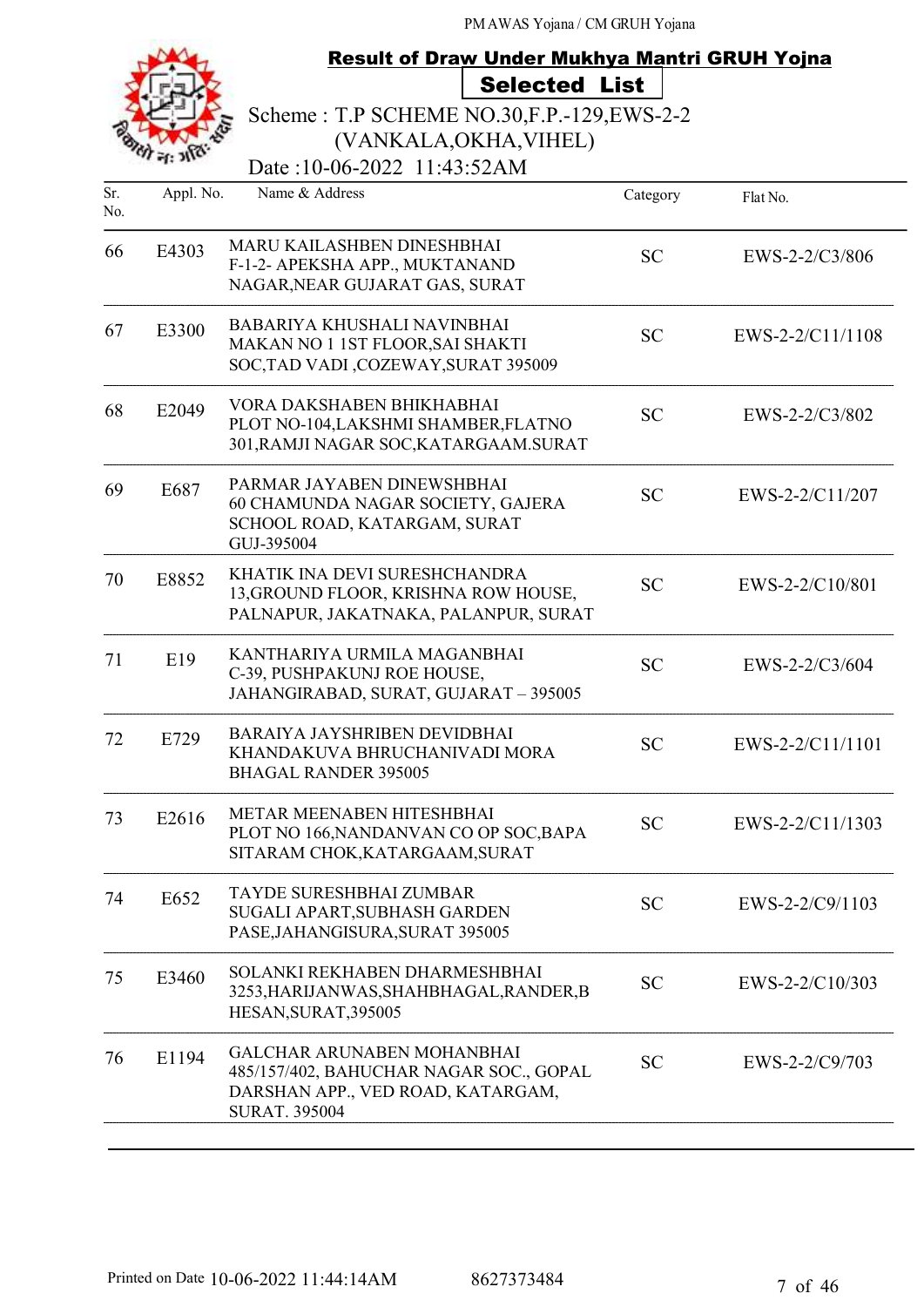|            |           | Result of Draw Under Mukhya Mantri GRUH Yojna                                                                                               |           |                  |
|------------|-----------|---------------------------------------------------------------------------------------------------------------------------------------------|-----------|------------------|
|            |           | <b>Selected List</b>                                                                                                                        |           |                  |
|            |           | Scheme: T.P SCHEME NO.30, F.P. - 129, EWS-2-2                                                                                               |           |                  |
|            |           | (VANKALA, OKHA, VIHEL)                                                                                                                      |           |                  |
|            |           | Date:10-06-2022 11:43:52AM                                                                                                                  |           |                  |
| Sr.<br>No. | Appl. No. | Name & Address                                                                                                                              | Category  | Flat No.         |
| 77         | E1638     | RATHOD JIGNESHKUMAR NATVARBHAI<br>B-102, SANIDHYA APARTMENT, GANGESHWAR<br>MAHADEV NI PACHAD, ADAJAN 395009                                 | <b>SC</b> | EWS-2-2/C9/808   |
| 78         | E1405     | MASAMIYA KALPESH VASANTBHAI<br>42-43, JAHANGIRPURA STREET, JIMKHANA<br>GROUND, RANDER ROAD, BHESHAN,<br>RANDER, CHORYASHI, GUJARAT - 395005 | <b>SC</b> | $EWS-2-2/C3/401$ |
| 79         | E7412     | SURATI HEMLATABEN SATISHBHAI<br>5, FIRST FLOOR, HARI OM NAGAR SOC.,<br>ADAJAN, SURAT. 395009                                                | <b>SC</b> | EWS-2-2/C9/902   |
| 80         | E3443     | <b>RANA MALAY VIJAYKUMAR</b><br>MAKAN NO 12/PANI G FLOOR, BHARUCHANI<br>VADI, KHANDAKUVA, MORA BHAGAL<br><b>RANDER ROAD SURAT</b>           | <b>SC</b> | EWS-2-2/C9/1307  |
| 81         | E1373     | PARMAR MAHESHKUMAR VASHRAMBHAI<br>93, GAJANAND PARK SOC, MADHAV BAUG<br>SOC NI PASE, COZE WAY, SINGANPOR ROAD<br><b>SURAT 395004</b>        | <b>SC</b> | EWS-2-2/C11/1203 |
| 82         | E9781     | SENVA VIMLABEN JAYANTIBHAI<br>57, SARITA SAGAR SOC, G FLOOR, CHAPRA<br><b>BHATHA SURAT 394107</b>                                           | <b>SC</b> | EWS-2-2/C9/206   |
| 83         | E299      | SONAWALA ANKURBHAI BIPINBHAI<br>301, SHUBHAM PALACE, RANG NAGAR<br>SOCIETY, AMROLI, SURAT - 394107                                          | <b>SC</b> | EWS-2-2/C10/704  |
| 84         | E372      | SURTI INDU CHAMPAKBHAI<br>B-18, SANTINAGAR SOC V-2, NAVA KOSAD<br>ROAD, SURAT                                                               | <b>SC</b> | EWS-2-2/C11/402  |
| 85         | E4752     | PARMAR GITABEN KIRITBHAI<br>H 804, SUMAN DARSHAN AWASH, SINGAN POR<br>ROAD SURAT 395004                                                     | <b>SC</b> | EWS-2-2/C11/703  |
| 86         | E4651     | RATHOD PRABHABEN DINESHBHAI<br>191,1ST FLOOR, TRILOK HOUSING<br>SOC, AKHAND ANAND CLG SAME, VED ROAD<br><b>SURAT 395004</b>                 | <b>SC</b> | EWS-2-2/C3/603   |
| 87         | E3101     | KANTHARIYA KAILASHBEN PRAKASHBHAI<br>12/2216, ADHRUSHA NI CHAL, SAIYADPURA,<br><b>SURAT</b>                                                 | <b>SC</b> | EWS-2-2/C10/302  |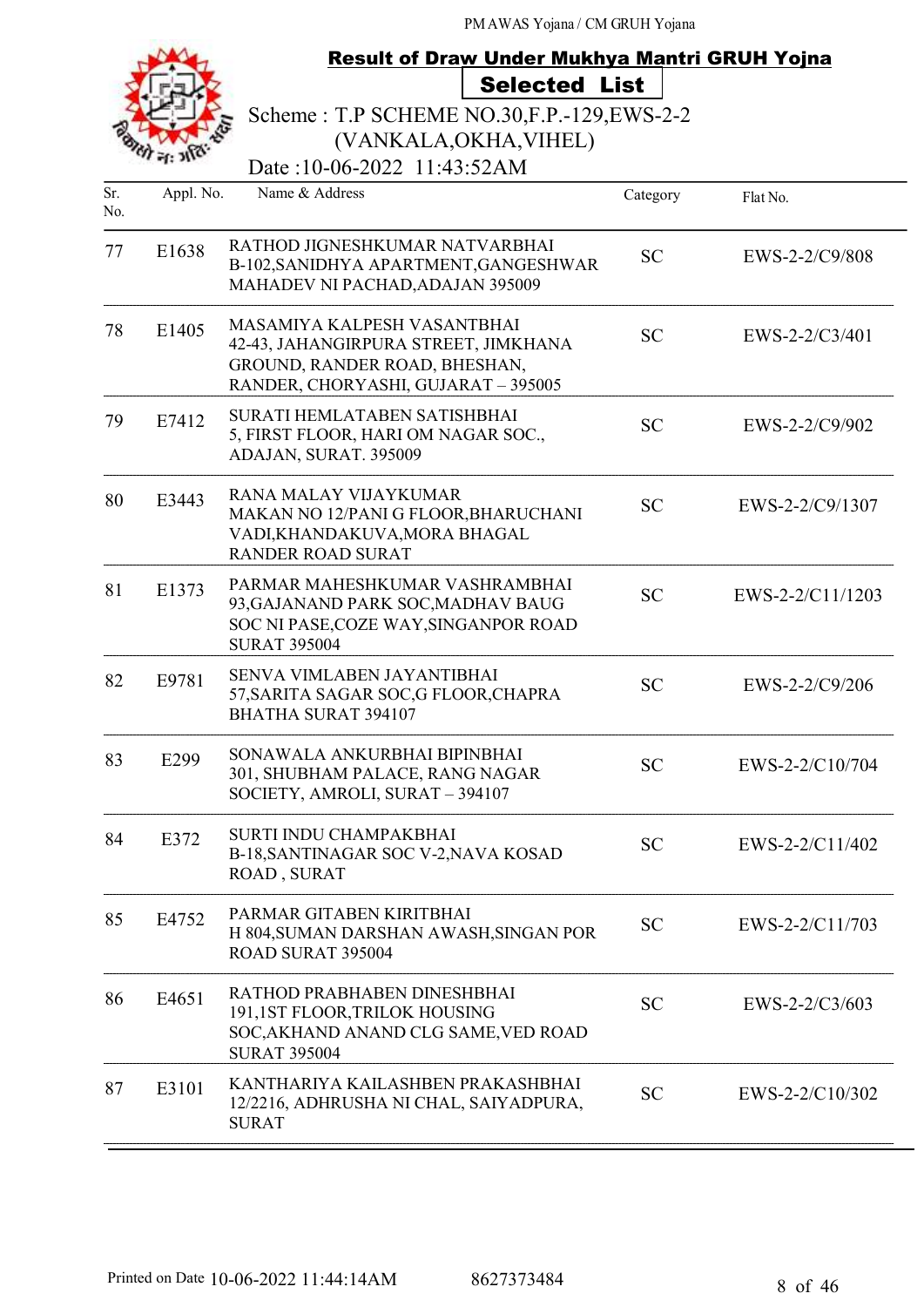# Result of Draw Under Mukhya Mantri GRUH Yojna Selected List

Scheme : T.P SCHEME NO.30,F.P.-129,EWS-2-2

(VANKALA,OKHA,VIHEL)

| Sr.<br>No. | Appl. No. | Name & Address                                                                                                               | Category  | Flat No.          |
|------------|-----------|------------------------------------------------------------------------------------------------------------------------------|-----------|-------------------|
| 88         | E4137     | SOSA USHABEN VIJAYBHAI<br>C/219-A, RIVERPARK SOCIETY, SINGANPOR<br>ROAD, SURAT                                               | <b>SC</b> | $EWS-2-2/C9/1105$ |
| 89         | E9387     | <b>GANDHI RAJALBEN JIGNESHBHAI</b><br>302, ARIHANT APARTMENT, VARACCHA SHERI<br>NI BAJUMA, RAMPURA SURAT 395003              | <b>SC</b> | EWS-2-2/C3/407    |
| 90         | E9962     | PARMAR JAYABEN AMRUTBHAI<br>12/2205, PRANAMI MANDIR<br>PASE, SAIYEDVADA SURAT 395003                                         | <b>SC</b> | EWS-2-2/C13/105   |
| 91         | E9943     | MAKWANA MANISHA VISHALBHAI<br>NO:2237, AADRUSVADI NAVICHALNI BAJUMA<br><b>SAIYADVALA SURAT 395003</b>                        | <b>SC</b> | EWS-2-2/C11/307   |
| 92         | E4034     | <b>SOLANKI DHIREN BHAI</b><br>580, MORA NAGAR SOC. RANDER ROAD,<br><b>SURAT</b>                                              | <b>SC</b> | EWS-2-2/C10/907   |
| 93         | E8289     | SENVA KANTIBHAI KALIDAS<br>181, DIN DAYAL SOC, PALAN PUR PATIYA<br><b>RANDER ROAD SURAT 395009</b>                           | <b>SC</b> | EWS-2-2/C9/607    |
| 94         | E2495     | PARMAR DIVYESH BHIKHABHAI<br>A-26, FIRST FLOOR, MANIBAA NAGAR SOC.,<br>KATARGAM, SURAT. 395004                               | <b>SC</b> | EWS-2-2/C10/308   |
| 95         | E1636     | <b>BARAIYA RAHUL PRAVINBHAI</b><br>244, SHREEJI NAGRI SOC, UGAT<br>ROAD, MORABHAGAL, JAHANGIRABAD, SURA<br>T 395005          | <b>SC</b> | EWS-2-2/C10/604   |
| 96         | E9886     | MIYATRA NEETABAHEN TRIKAMBHAI<br>145, DARSHAN SOC, PALANPUR<br>JAKATNAKA, SURAT 395009                                       | <b>SC</b> | EWS-2-2/C10/402   |
| 97         | E3870     | KHUMAN HEMABEN PRAKASHHAI<br>26, BHAGVAN NAGAR SOC, UGAT NAHER<br>PASE, BHESAN ROAD, SURAT 395005                            | <b>SC</b> | EWS-2-2/C7/702    |
| 98         | E7783     | VAGHELA SANGEETABEN MANUBHAI<br>201, PRAKASH, ANKLEAV, PREMBHARTI<br>SCHOOL NI BJAUMA, RAMNAGAR, MAHADEV<br>MANDIR NI NAJUK, | <b>SC</b> | EWS-2-2/C9/102    |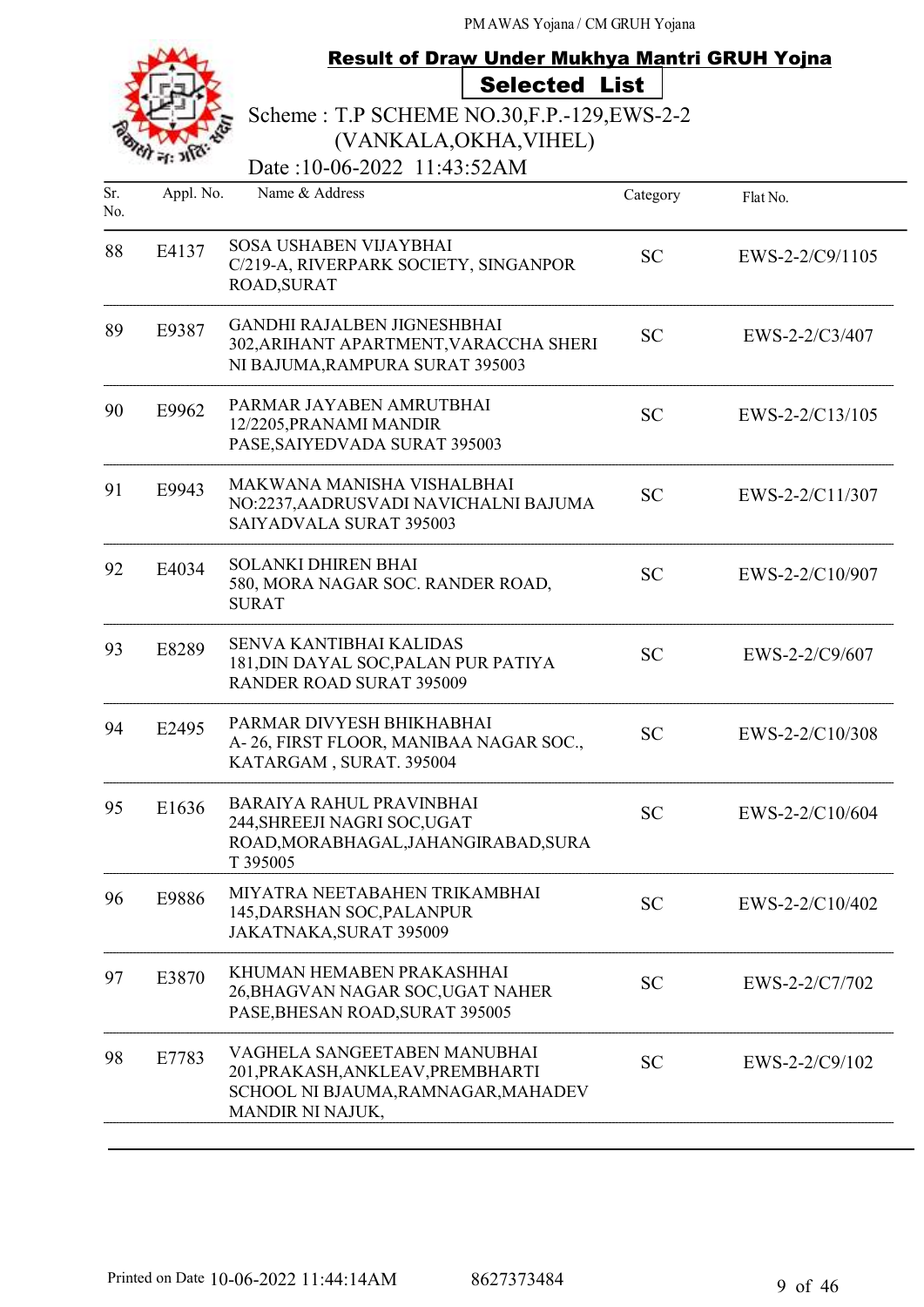| <b>Result of Draw Under Mukhya Mantri GRUH Yojna</b> |           |                                                                                                                                |           |                   |
|------------------------------------------------------|-----------|--------------------------------------------------------------------------------------------------------------------------------|-----------|-------------------|
|                                                      |           | <b>Selected List</b>                                                                                                           |           |                   |
|                                                      |           | Scheme: T.P SCHEME NO.30, F.P. - 129, EWS-2-2                                                                                  |           |                   |
|                                                      |           | (VANKALA, OKHA, VIHEL)                                                                                                         |           |                   |
|                                                      |           | Date:10-06-2022 11:43:52AM                                                                                                     |           |                   |
| Sr.<br>No.                                           | Appl. No. | Name & Address                                                                                                                 | Category  | Flat No.          |
| 99                                                   | E6407     | AHERKAR SUNITA RAVINDRABHAI<br>398, RUDRAPURA BOMBAY COLONY, SURAT<br>395002                                                   | <b>SC</b> | $EWS-2-2/C9/1003$ |
| 100                                                  | E4852     | KATARIA DHARMESH JAYANTIBHAI<br>A-101 FIRST FLOOR SMC STAFF CAVATAS<br>HANUMAN TIKARI JAHANGIRPURA RANDER<br>ROAD SURAT-395005 | <b>SC</b> | EWS-2-2/C3/805    |
| 101                                                  | E730      | VIJUDA JAYABEN HASMUKHBHAI<br>PLOT NO 15-16, FLAT NO 101, GOPALDHAM<br>APARTMENT, PRANNATH SOC, VED ROAD                       | <b>SC</b> | $EWS-2-2/C3/107$  |
| 102                                                  | E4023     | <b>SONAVALA NALINIBEN</b><br>B-19, BHOYTALIYE, EVERGREEN COOP<br>HOUSING SOC, PALANPUR JAKATNAKA [ASE<br><b>BHESAN SURAT</b>   | <b>SC</b> | EWS-2-2/C10/1208  |
| 103                                                  | E7759     | <b>MARU DIVYABEN HARISHBHAI</b><br><b>35 GOVIND NAGAR KATARGAM</b>                                                             | <b>SC</b> | EWS-2-2/C3/1202   |
| 104                                                  | E8946     | <b>BHADARKA HANSABEN JAYANTIBHAI</b><br>102- SHREE SAI APPARTMENTS, VIJAY<br>NAGAR - 2, SURAT CITY, KATARGAM. 395004           | <b>SC</b> | EWS-2-2/C3/804    |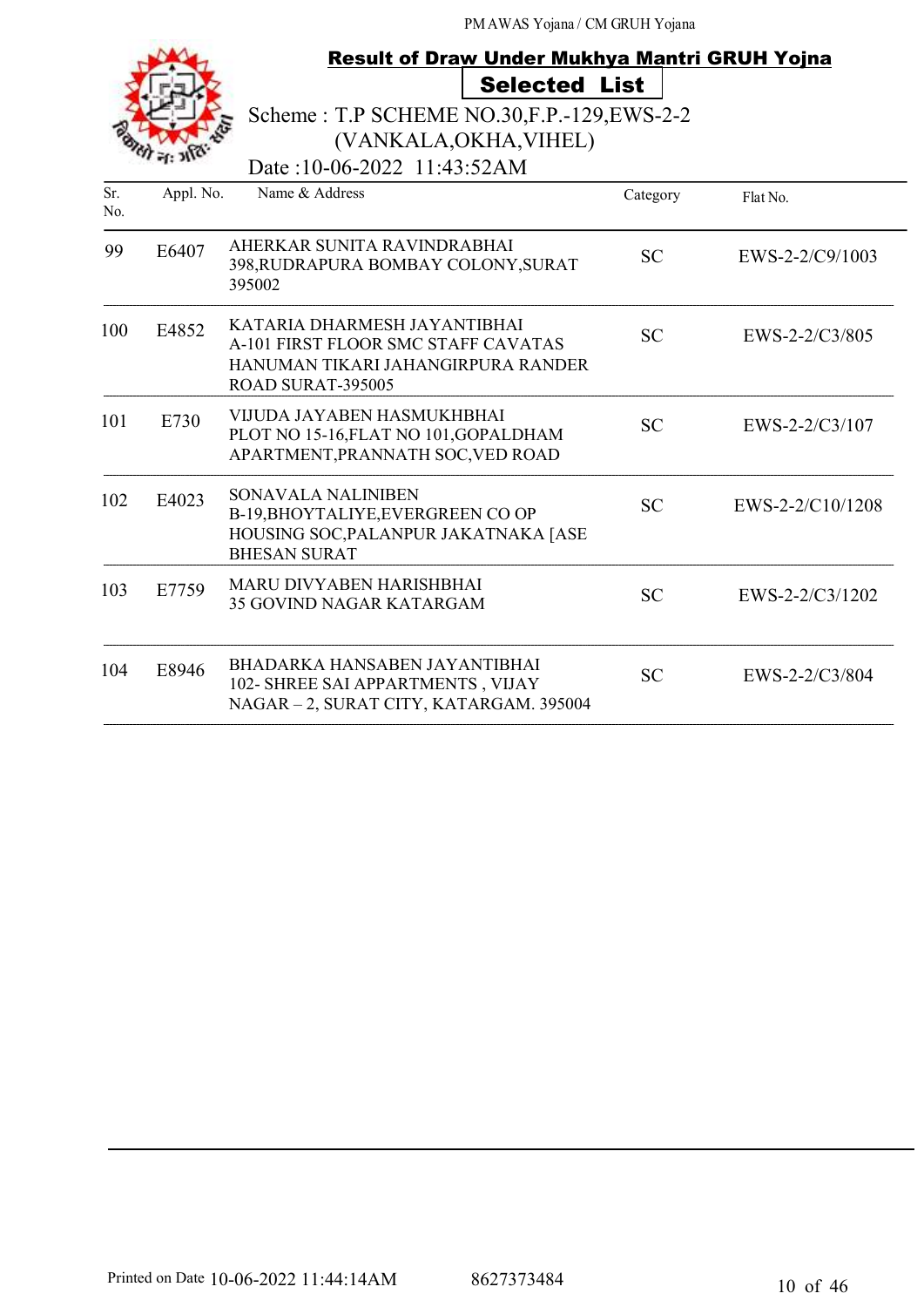|            |           | Result of Draw Under Mukhya Mantri GRUH Yojna                                                                                   |           |                 |
|------------|-----------|---------------------------------------------------------------------------------------------------------------------------------|-----------|-----------------|
|            |           | <b>Selected List</b>                                                                                                            |           |                 |
|            |           | Scheme: T.P SCHEME NO.30, F.P. - 129, EWS-2-2                                                                                   |           |                 |
|            |           | (VANKALA, OKHA, VIHEL)                                                                                                          |           |                 |
|            |           | Date:10-06-2022 11:43:52AM                                                                                                      |           |                 |
| Sr.<br>No. | Appl. No. | Name & Address                                                                                                                  | Category  | Flat No.        |
| 105        | E7917     | PATEL RAKESHBHAI JASHVANTBHAI<br>P-1-142, DONIYA SHERI, RAM SNEH MANDIR NI<br>SAME, BHESAN, RANDER ROAD SURAT 395005            | <b>ST</b> | EWS-2-2/C3/1204 |
| 106        | E3650     | RATHOD HEMLATABEN SANJAYBHAI<br>B-28,14, SMC QTRS, JAHANGIRPURA DIVYAM<br>FLATS SAME BHESAN 395005                              | <b>ST</b> | EWS-2-2/C10/803 |
| 107        | E6746     | POMLA MONABEN AMARBHAI<br>1/103, VINAYAK APPT, VEGETABLE MARKET,<br>PALANPIR, JAKATNAKA-395005                                  | <b>ST</b> | EWS-2-2/C9/101  |
| 108        | E8373     | PATEL LATABEN RAKESHBHAI<br>1/145, GOLVAD RANDER ROAD SURAT 395009                                                              | <b>ST</b> | EWS-2-2/C10/204 |
| 109        | E566      | VARLEKAR CHANDRAKANTBHAI<br>C-401, KRUSHNAKRIPA<br>APARTMENT, PARVATGAAM SURAT                                                  | <b>ST</b> | EWS-2-2/C13/506 |
| 110        | E5238     | PATEL SANGEETABEN GAMANBHAI<br>11/2/29 A 1 , DHARTIPURA VARIYALI BAZAR<br>KHAN SAHEB NU BHATHU SURAT 395003                     | <b>ST</b> | EWS-2-2/C3/807  |
| 111        | E8895     | RATHOD JAYABEN LALITBHAI<br>597, INDIRA AWAS, SARAS, SURAT PLPAD<br>394540                                                      | <b>ST</b> | EWS-2-2/C9/1207 |
| 112        | E8110     | NAGEKAR RASHMI MAHENDRABHAI<br>121, AANAND PARK SOC. VED ROAD,<br><b>SURAT-395004</b>                                           | <b>ST</b> | EWS-2-2/C3/1001 |
| 113        | E197      | BHASKAR KANKUBEN PRAKASHBHAI<br>HOUSE NO. 2182, NAVDURGA NAGAR,<br>VIJALPORE, NEAR VITTHAL MANDIR,<br>NAVSARI, GUJARAT - 396445 | <b>ST</b> | EWS-2-2/C9/204  |
| 114        | E640      | RATHOD PINKESH NATUBHAI<br>50, SOMNATH SOC, ALTHAN, BHATAR, 395017                                                              | <b>ST</b> | EWS-2-2/C10/108 |
| 115        | E2672     | MALIVAD JAMNA ARVINDSINH<br>B-24, PATEL NAGAR, OPP, DIVYA ROW<br>HOUSE, ADAJAN PATIYA, SURAT-395009                             | <b>ST</b> | EWS-2-2/C9/908  |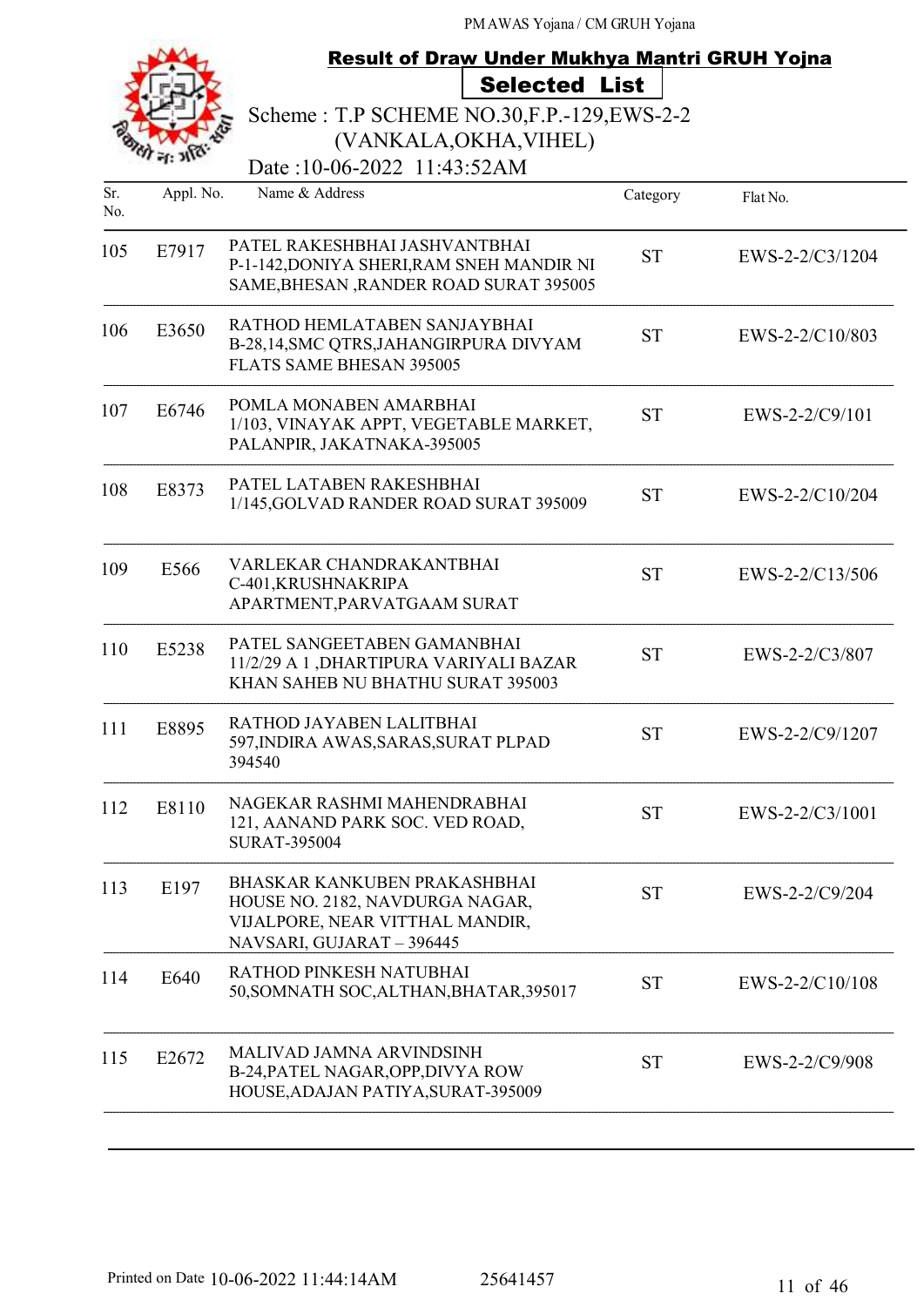|            |           | <b>Result of Draw Under Mukhya Mantri GRUH Yojna</b>                                                               | <b>Selected List</b> |                  |
|------------|-----------|--------------------------------------------------------------------------------------------------------------------|----------------------|------------------|
|            |           | Scheme: T.P SCHEME NO.30, F.P. - 129, EWS-2-2<br>(VANKALA, OKHA, VIHEL)<br>Date:10-06-2022 11:43:52AM              |                      |                  |
| Sr.<br>No. | Appl. No. | Name & Address                                                                                                     | Category             | Flat No.         |
| 116        | E7194     | <b>GAMIT BHARTIBEN BHAILAL</b><br>25,G FLOOR, LAXMINAGAR SOC, MAN<br>SAROVAR SCHOLL PASE, PUNAGAAM SURAT<br>395010 | <b>ST</b>            | EWS-2-2/C12/104  |
| 117        | E6425     | KANURKAR CHETAN KUMAR<br>243, SHAKTI VIJAY SOC, NANA VARACCHA<br>SURAT CITY VARACHHA SURAT 395006                  | <b>ST</b>            | EWS-2-2/C11/1306 |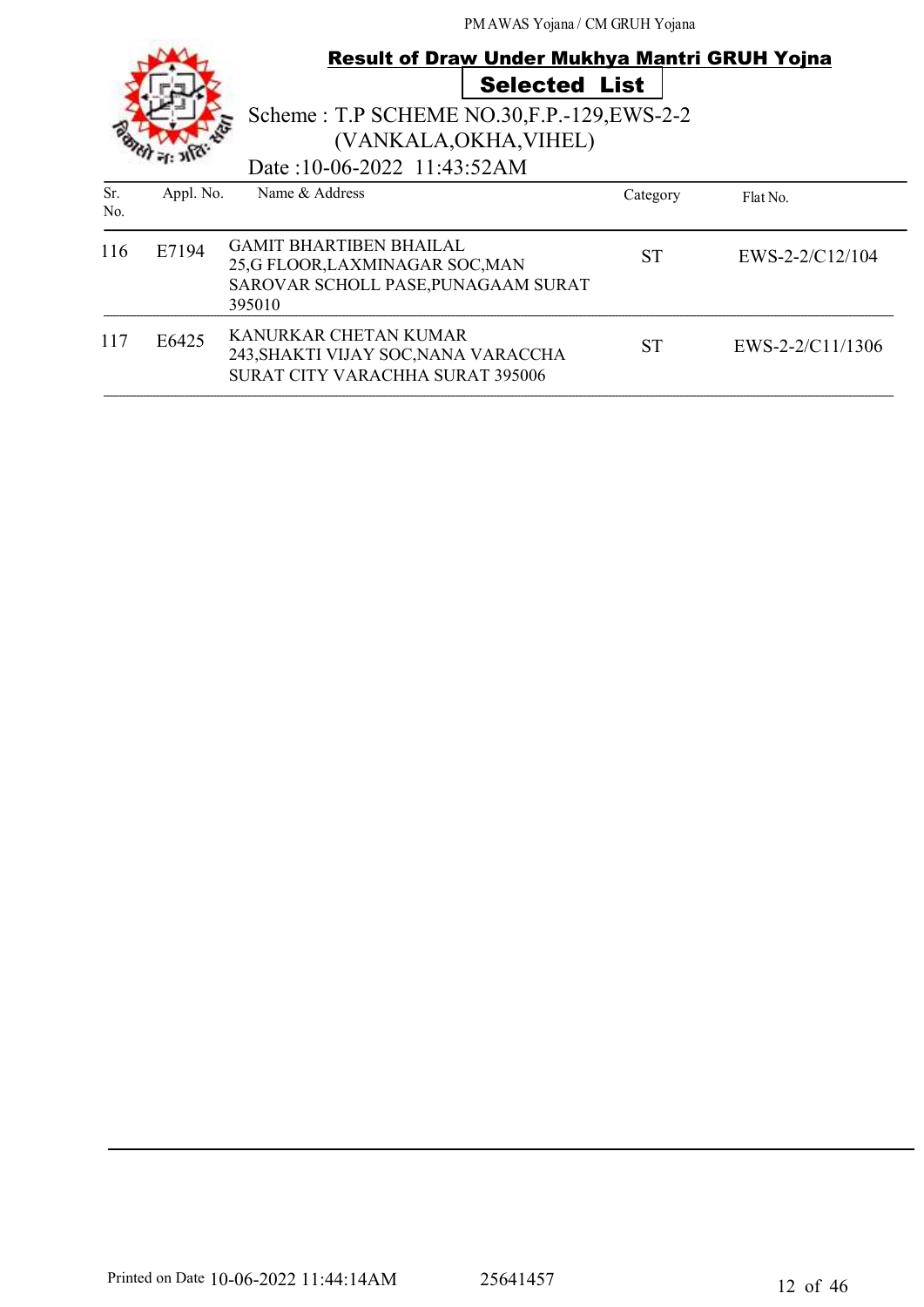|            |           | <b>Result of Draw Under Mukhya Mantri GRUH Yojna</b>                                                                          |            |                   |
|------------|-----------|-------------------------------------------------------------------------------------------------------------------------------|------------|-------------------|
|            |           | <b>Selected List</b>                                                                                                          |            |                   |
|            |           | Scheme: T.P SCHEME NO.30, F.P. - 129, EWS-2-2                                                                                 |            |                   |
|            |           | (VANKALA, OKHA, VIHEL)                                                                                                        |            |                   |
|            |           | Date:10-06-2022 11:43:52AM                                                                                                    |            |                   |
| Sr.<br>No. | Appl. No. | Name & Address                                                                                                                | Category   | Flat No.          |
| 118        | E8218     | PARMAR VARSHABEN DHARMENDRABHAI<br>A-239, PRASAHNT SOC 1, PALANPUR<br>JAKATNAKA, RANDER ROAD SURAT 395009                     | <b>OBC</b> | EWS-2-2/C12/204   |
| 119        | E1141     | <b>SHINDE KAMLABEN SHANKARBHAI</b><br>4/13, SMC QUARTERS, NEAR DOCTOR PARK,<br>MORABHAGAL, RANDER, SURAT - 395005             | <b>OBC</b> | $EWS-2-2/C3/1101$ |
| 120        | E9105     | MULTANI ZIYA ZAHIRBHAI<br>41/MEMANAGAR SOC Barucha appt ramnagar<br>rander surat                                              | <b>OBC</b> | EWS-2-2/C3/1306   |
| 121        | E390      | PATEL JIGNASHAKUMARI PRATIKBHAI<br>PLOT NO.46 GROUND FLOOR<br>RADHAKRISHNA PARK, OPP. SMC GARDEN<br>JAHANGIRABAD SURAT-395005 | <b>OBC</b> | EWS-2-2/C11/104   |
| 122        | E1111     | PATEL BHUMIKABEN MAHEHBHAI<br>GHAR NO 274, ZHAVERI MOHOLLA, BHANDUT<br>GAAM, OLPAD, SURAT 395005                              | <b>OBC</b> | $EWS-2-2/C3/408$  |
| 123        | E3530     | PATEL NEETABEN DIPAKBHAI<br>B/302, SAI NIWAS COMPLEX, SANT-TUKARAM<br>$V-6$                                                   | <b>OBC</b> | EWS-2-2/C10/701   |
| 124        | E2486     | PATEL JIGNASHABEN SOHILKUMAR<br><b>ASNABAAN OLPAD SURAT 394540</b>                                                            | OBC        | EWS-2-2/C3/108    |
| 125        | E8050     | PATEL MANJULABEN ISHWARBHAI<br>958, NANA MACCHIVAD, VARIAV 3<br>GAAM,TALUKA CHORYASI,JILLO SURAT<br>394520                    | OBC        | $EWS-2-2/C10/301$ |
| 126        | E9396     | ASHIYALI BHAVISHABEN JAYSUKHBHAI<br>P.NO.-259, ROOM NO.202, VIHAR SOC, -2, VALI<br>NATH CHOK, VED ROAD, SURAT-04              | OBC        | EWS-2-2/C11/201   |
| 127        | E1317     | PRAJAPATI BHARATBHAI GANPATBHAI<br>98,G FLOOR, JAY JALARAM<br>SOC, NR, SHASHUKUNJ<br>SCHOOL, JAHANGIRPURA SURAT 395005        | OBC        | EWS-2-2/C11/206   |
| 128        | E3357     | KHALASI DIMPALBEN PRAVINBHAI<br>6-B, 2nd floor, VIVEKANAD TOWN SOCIETY,<br>JAKATNAKA, SURAT - 395009                          | OBC        | EWS-2-2/C3/505    |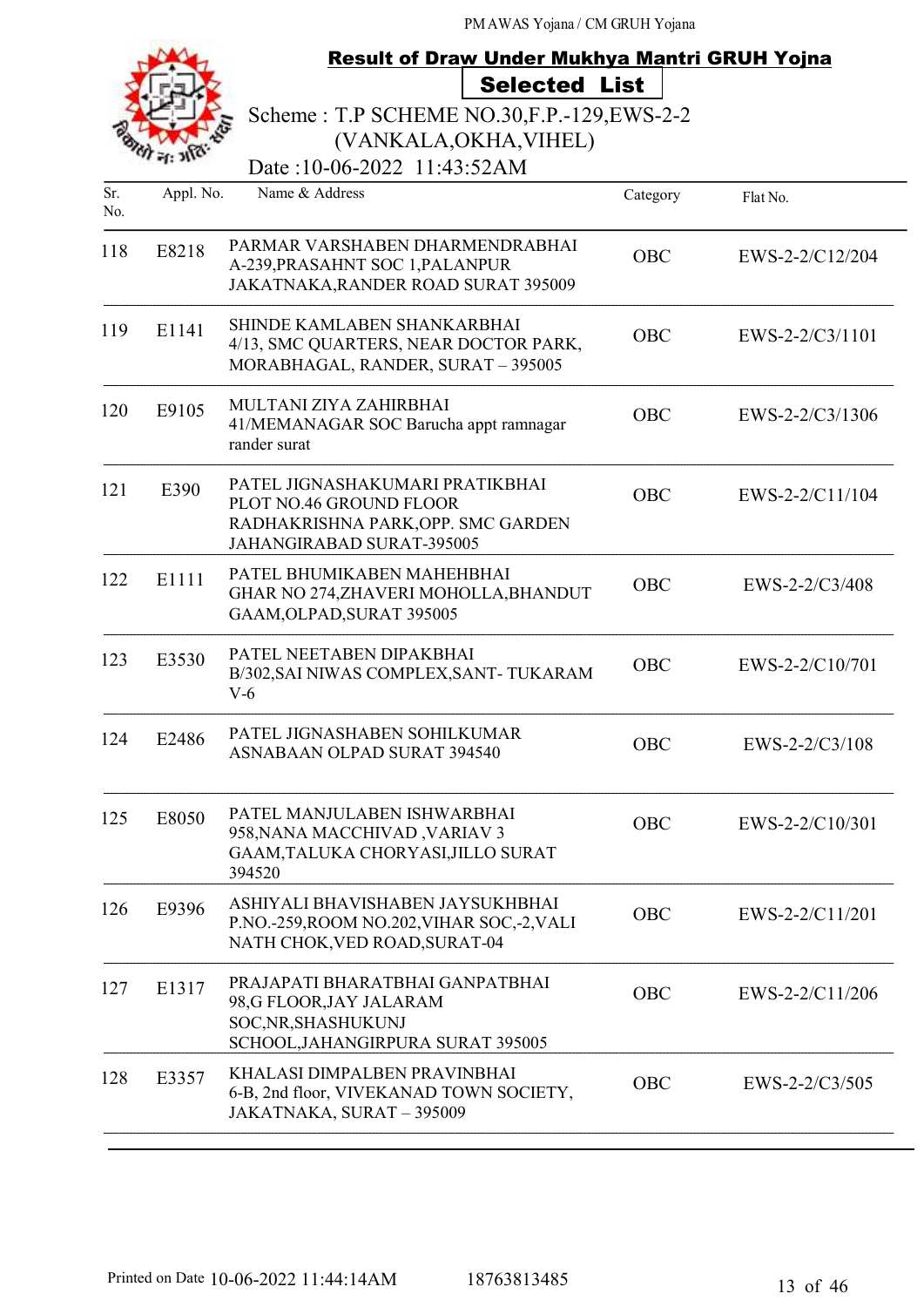|            |           | <b>Result of Draw Under Mukhya Mantri GRUH Yojna</b>                                                                                |            |                  |
|------------|-----------|-------------------------------------------------------------------------------------------------------------------------------------|------------|------------------|
|            |           | <b>Selected List</b>                                                                                                                |            |                  |
|            |           | Scheme: T.P SCHEME NO.30, F.P. - 129, EWS-2-2                                                                                       |            |                  |
|            |           | (VANKALA, OKHA, VIHEL)                                                                                                              |            |                  |
|            |           | Date:10-06-2022 11:43:52AM                                                                                                          |            |                  |
| Sr.<br>No. | Appl. No. | Name & Address                                                                                                                      | Category   | Flat No.         |
| 129        | E3642     | KHALASI BHARATBHAI KESHABHAI<br>16, SANSKRUTI TOWNSHIP, PAL HAJIRA<br>ROAD, PAL SURAT GUJARAT 394510                                | OBC        | EWS-2-2/C3/903   |
| 130        | E2534     | PATEL DAXABEN DILIPBHAI<br>C-2-8, SMC EWS AWAS QTRS, OPP MAHAVIR<br>RAW HOUSE, HONEY PARK ROAD, ADAJAN<br><b>SURAT 395009</b>       | <b>OBC</b> | EWS-2-2/C10/1006 |
| 131        | E3643     | KHALASI ROHITKUMAR MADHUBHAI<br>BLOCK NO. 73/72, VIVEKANAND TOWNSHIP,<br>ROW HOUSE NO. 162, PALANPUR<br>JAKATNAKA, SURAT. 395009    | <b>OBC</b> | EWS-2-2/C6/1307  |
| 132        | E937      | RANA KAPILA GANESHBHAI<br>70-A, DAXINI MOHOLL, SALABAT<br>PURA, 395001                                                              | <b>OBC</b> | EWS-2-2/C3/301   |
| 133        | E382      | KHALASI VIPULBHAI MAHESHBHAI<br>H.NO.-207, FALIYU, VAPLU, TA.OLPAD, JI.SURAT<br>-394540                                             | <b>OBC</b> | EWS-2-2/C13/1301 |
| 134        | E3218     | PATEL DIVYANI PRASHANT<br>119, BHOYTALIYU, GOPINATHNAGAR<br>SOC, SWAMINARAYAN SCHOLL<br>PASE, RAMNAGAR, RANDER ROAD SURAT<br>395005 | OBC        | EWS-2-2/C11/706  |
| 135        | E315      | PATEL JIGNABEN CHINTANBHAI<br>171, AAMLI FALIYU, KUVAAD POST, SARAS, TA<br>OLPAD, SURAT 394540                                      | OBC        | EWS-2-2/C9/104   |
| 136        | E4952     | PATEL GEETABEN<br>D-1, SHRI LAXMI SOC, CO OP HOUSING<br>SOC,LTD, MORA BHAGAL CHAR<br>RASTA, RANDER ROAD SURAT 395005                | <b>OBC</b> | EWS-2-2/C11/1308 |
| 137        | E2050     | DUDHWALA POOJABEN BHAVESHKUMAR<br>1/1397, MOTI DESAI POLE, NR, FEMINA<br>CLINIC, SONI FALIYA, SURAT-395009                          | OBC        | EWS-2-2/C9/1007  |
| 138        | E1041     | PATEL ROHITBHAI NAGINBHAI<br>209/SARDA MUHALLO FAYAR STATION<br>PALANPUR SURAT                                                      | <b>OBC</b> | EWS-2-2/C3/201   |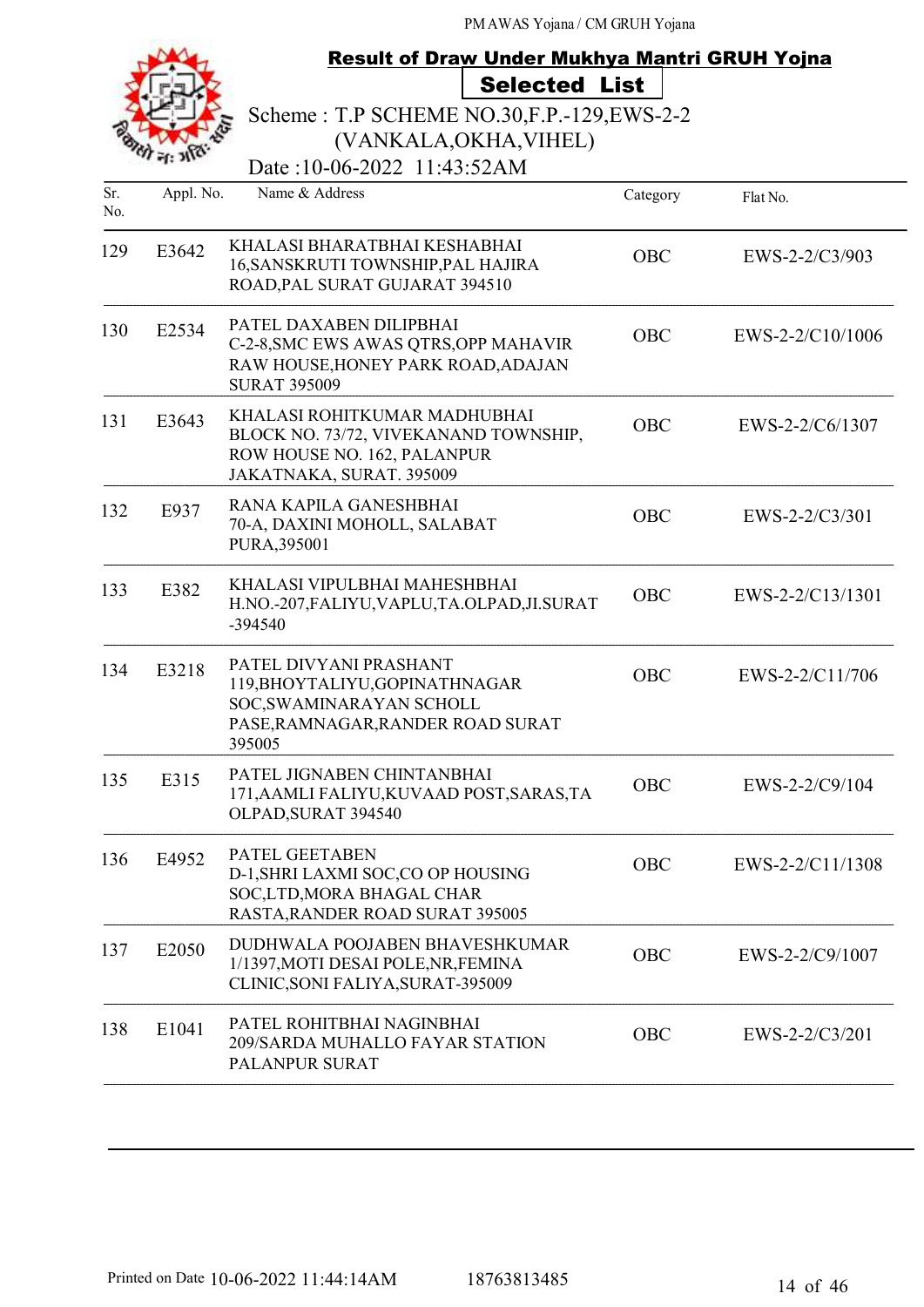|            |           | <b>Result of Draw Under Mukhya Mantri GRUH Yojna</b>                                                                                |            |                   |
|------------|-----------|-------------------------------------------------------------------------------------------------------------------------------------|------------|-------------------|
|            |           | <b>Selected List</b>                                                                                                                |            |                   |
|            |           | Scheme: T.P SCHEME NO.30, F.P. - 129, EWS-2-2                                                                                       |            |                   |
|            |           | (VANKALA, OKHA, VIHEL)                                                                                                              |            |                   |
|            |           | Date:10-06-2022 11:43:52AM                                                                                                          |            |                   |
| Sr.<br>No. | Appl. No. | Name & Address                                                                                                                      | Category   | Flat No.          |
| 139        | E764      | BAKHLKIYA VANITABEN MABJIBHAI<br>PLOT NO 15,3RD FLOOR, GANGOTRI NAGAR<br>2, GULAB NI WADI SAME, DABHOLI ROAD<br><b>SURAT 395004</b> | <b>OBC</b> | EWS-2-2/C10/806   |
| 140        | E4064     | PATEL RAVIKABEN AMITBHAI<br>397, SHREEJI NAGRI SOC, BHESAN<br>JAHANGIRABAD, RANDER, 395009                                          | <b>OBC</b> | EWS-2-2/C12/407   |
| 141        | E7756     | PANCHAL MANISHBHAI BIPINBAHI<br>GHAR NO 4/445 A-2, AAMLI SHERI, BEGAAM<br>PURA SURAT 3, BEGAM PURA 395003                           | <b>OBC</b> | EWS-2-2/C10/1106  |
| 142        | E1197     | PATEL MANISHKUMAR BABUBHAI<br>265, JALARAM FALIYA, SHERDI GAM. PO:<br>VARIYAV. DIST: OLPAD, SURAT, GUJARAT-<br>394520               | <b>OBC</b> | $EWS-2-2/C9/1102$ |
| 143        | E563      | NAYI HIRENKUMAR SOMABHAI<br>F-401, VAISHNAV DEVI SKY, B R PARK<br>ROAD, JAHANGIRPURA, SURAT, 395009                                 | <b>OBC</b> | EWS-2-2/C11/503   |
| 144        | E8017     | CHAUHAN MINAXI MAHESHBHAI<br>PLOT NO:127 2ND FLOOR SANTUKARAMSOC<br>VIBHAG 2 PALANPUR JAKATNAKHA 395009                             | <b>OBC</b> | EWS-2-2/C10/207   |
| 145        | E4669     | PATEL LALITABEN ISHWARBHAI<br>PLOT NO A-93, GANGANAGAR<br>SOC, DANDIROAD, JAHANGIR PURA SURAT<br>395005                             | OBC        | EWS-2-2/C3/1105   |
| 146        | E4204     | PATEL HETAL KUMARI CHETANBHAI<br>41,1ST FLOOR, DIPANJALI SOC, PALANPUR<br>ROAD, SURAT                                               | OBC        | EWS-2-2/C11/507   |
| 147        | E8471     | PATEL MITABEN MOHANBHAI<br>1271/ SIDDHNATH NAGAR, KIM ROAD,<br>OLPAD, SURAT. 394540                                                 | <b>OBC</b> | EWS-2-2/C3/1307   |
| 148        | E3560     | VATANIYAWALA DIVYA NIMESHKUMAR<br>4/1871 2ND FLOOR, MUMBAI VAD<br>NAKE, BEGAM PURA SURAT 395003                                     | OBC        | EWS-2-2/C9/806    |
| 149        | E6766     | PATEL USHABEN RAJENDRAKUMAR<br>401, RAVI PARK APP., SHREE RANG SOC.,<br>PALANPUR PATIYA, SURAT. 395009                              | <b>OBC</b> | EWS-2-2/C11/608   |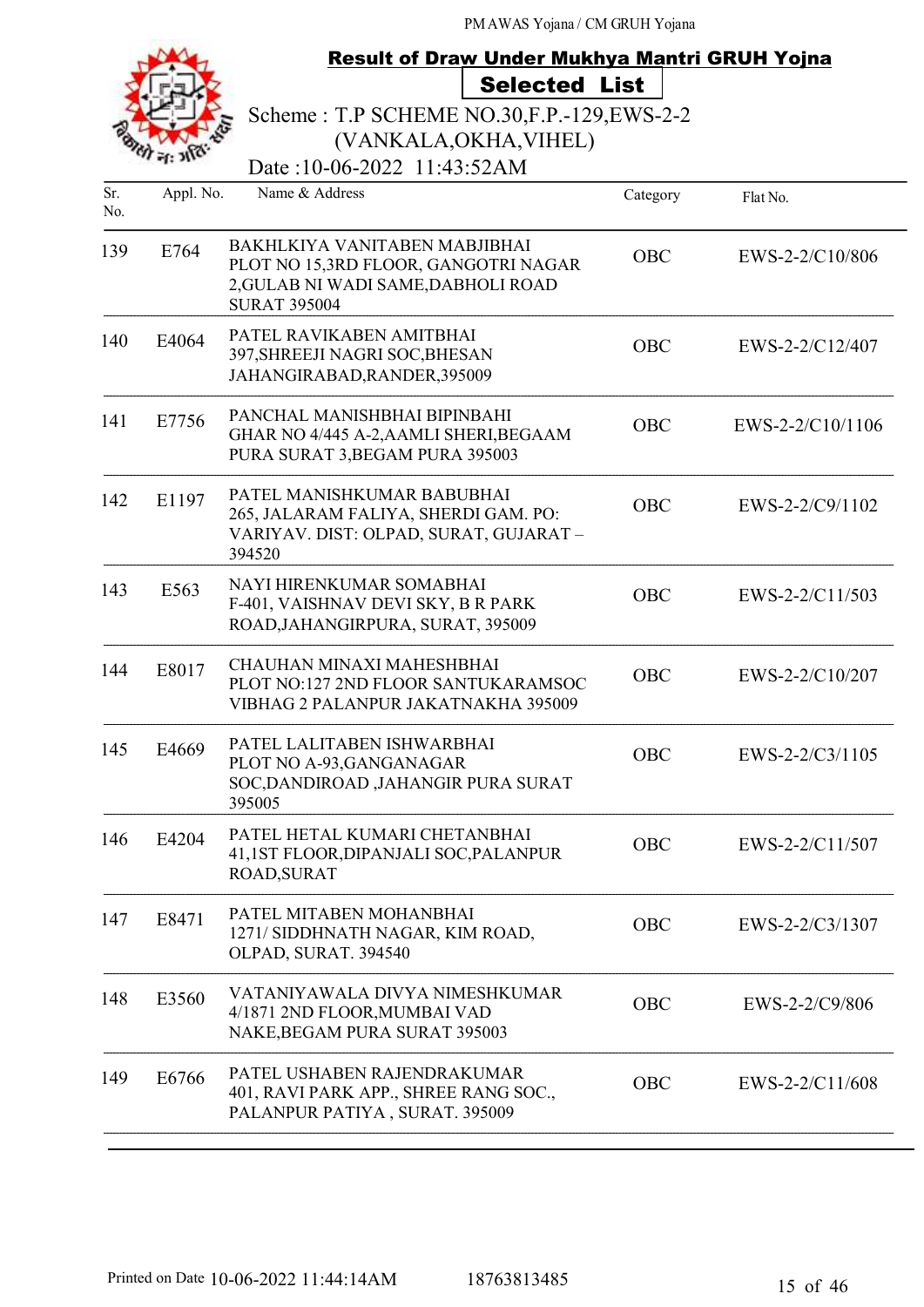|                                                                                                       |           | <b>Result of Draw Under Mukhya Mantri GRUH Yojna</b><br><b>Selected List</b>                                                                                   |            |                  |
|-------------------------------------------------------------------------------------------------------|-----------|----------------------------------------------------------------------------------------------------------------------------------------------------------------|------------|------------------|
| Scheme: T.P SCHEME NO.30, F.P. - 129, EWS-2-2<br>(VANKALA, OKHA, VIHEL)<br>Date:10-06-2022 11:43:52AM |           |                                                                                                                                                                |            |                  |
| Sr.<br>No.                                                                                            | Appl. No. | Name & Address                                                                                                                                                 | Category   | Flat No.         |
| 150                                                                                                   | E198      | PATEL JAGRUTIBEN JAGDISHBHAI<br>926, NAVAPARA FALIYU MOR, OLPAD SURAT<br>394530                                                                                | <b>OBC</b> | EWS-2-2/C3/705   |
| 151                                                                                                   | E9204     | PATEL HEMABEN JAYESHKUMAR<br>B-202, SHANKER COMPLEX, OPP AKHAND<br>ANAND SCHOOL, NEAR OLD CHANDANGAS<br>GOWDOWN, COSWAY ROAD, SINGADPORE<br>ROAD, SURAT 395004 | <b>OBC</b> | EWS-2-2/C11/1206 |
| 152                                                                                                   | E1143     | MORE HEMABEN CHANDRAKANT<br>IF-15, SMC QTRS, JAHANGIRPURA OPP<br>BHAGYALAXMI ROW HOUSE, BESAN SURAT<br>,395005                                                 | <b>OBC</b> | EWS-2-2/C10/1102 |
| 153                                                                                                   | E8378     | PATEL MAYABEN JASHVANTBHAI<br><b>MORGAM</b>                                                                                                                    | <b>OBC</b> | EWS-2-2/C3/508   |
| 154                                                                                                   | E3933     | SAILOR PRATIKSHA TULSIBHAI<br>B-22,1ST FLOOR, GOVIND NAHAR PANNA<br>TOWER NI SAME, NEW RANDER ROAD SURAT<br>395005                                             | <b>OBC</b> | EWS-2-2/C12/202  |
| 155                                                                                                   | E1769     | PATEL ASHMITABEN JITENDRABHAI<br>B1-6,GIDC COLONY ,BATLI BOI COMPANY NI<br>SAME, PANDESARA SURAT CITY 394221                                                   | OBC        | EWS-2-2/C10/1108 |
| 156                                                                                                   | E192      | <b>SAILOR DEVANG ISHWARBHAI</b><br>103, DIPMALA APARTMENT, HIDAYAT NAGAR<br>SOC PASE PALANPUR JAKATNAKA, SURAT<br>395005                                       | <b>OBC</b> | EWS-2-2/C9/502   |
| 157                                                                                                   | E3108     | CHAVDA JAYANTBHAI SURESHBHAI<br>B-2-11 SMC AWAS MADUVA CIRCLE ADAJAN<br><b>SURAT</b>                                                                           | OBC        | EWS-2-2/C11/401  |
| 158                                                                                                   | E454      | PATEL JYOTSNABEN JAYPRAKASH<br>MU POST MOR, OLPAD SURAT                                                                                                        | <b>OBC</b> | EWS-2-2/C11/1105 |
| 159                                                                                                   | E248      | PATEL SWITY KUMARISHAILESHBHAI<br>A-15, SHRADHHA SOC, SMC LAIBRABY NI<br>SAME, JAHANGIRABAD SURAT 395005                                                       | OBC        | EWS-2-2/C10/1004 |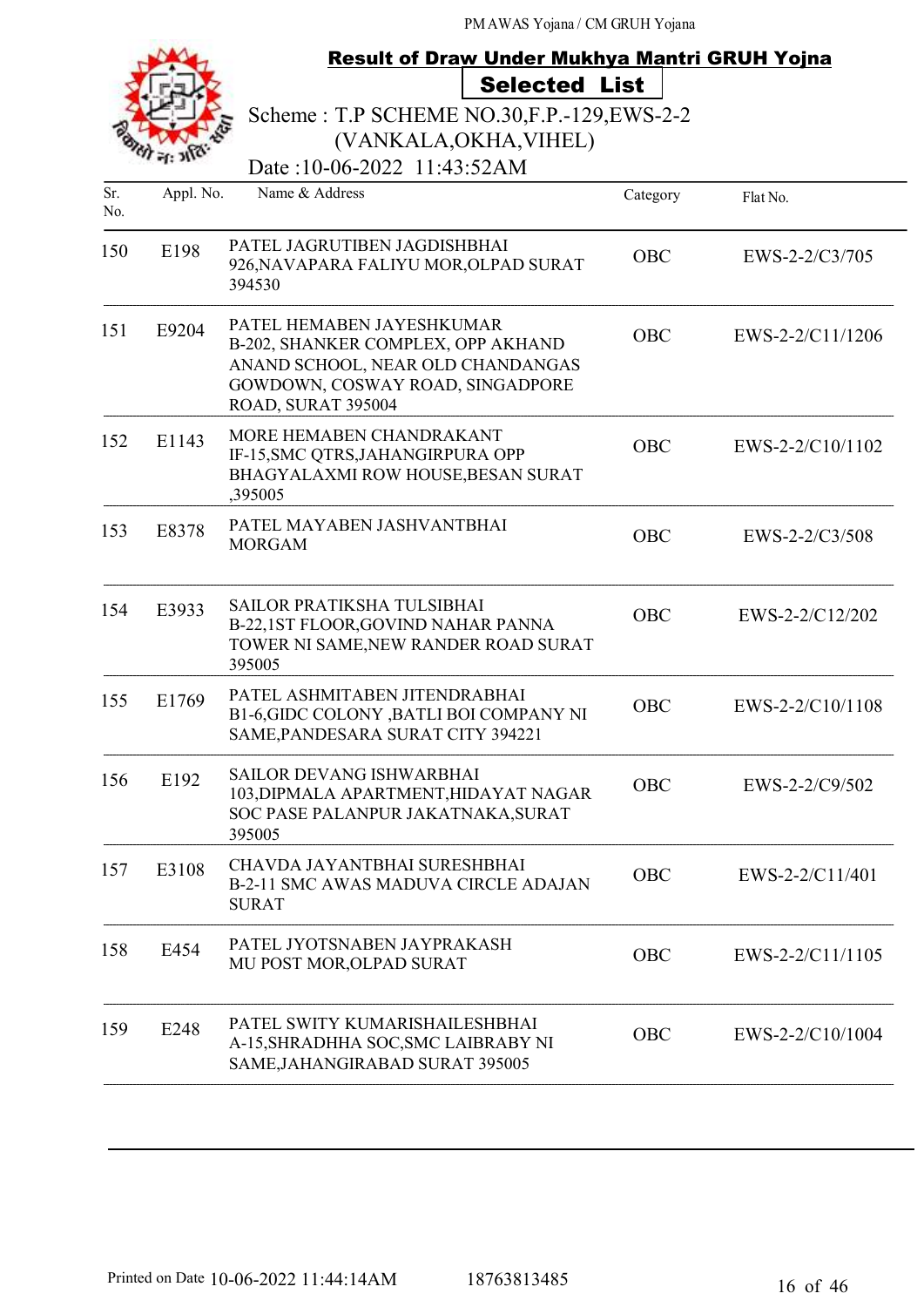# Result of Draw Under Mukhya Mantri GRUH Yojna Selected List

Scheme : T.P SCHEME NO.30,F.P.-129,EWS-2-2

Date:10-06-2022 11:43:52AM (VANKALA,OKHA,VIHEL)

| Sr.<br>No. | Appl. No. | Name & Address                                                                                                            | Category   | Flat No.         |
|------------|-----------|---------------------------------------------------------------------------------------------------------------------------|------------|------------------|
| 160        | E4805     | <b>BHANDARI SMITA VIPULHBAI</b><br>22, JILLA PANCHAYAT SOC, VEST ZONE<br><b>ADAJAN RANDER 395009</b>                      | <b>OBC</b> | EWS-2-2/C11/204  |
| 161        | E9212     | BANGADIVALA ARTIBEN DENISHBHAI<br>PLOT NO H /5,2ND FLOOR DARBAAR<br>NAGAR, VED ROAD SURAT 395004                          | <b>OBC</b> | EWS-2-2/C9/1008  |
| 162        | E2769     | PATEL KAMLESHKUMAR DALPATBHAI<br>38/1, GULABVADI, GOVINDBHAI HALL<br>SAME, DABHOLI ROAD, SURAT 395004                     | OBC        | EWS-2-2/C9/1002  |
| 163        | E278      | PATEL SURENDRA MANILAL<br>1/2958, KHARVA MOHOLLA BALAPIR<br>DARGAAH SAME NANPURA SURAT 3950001                            | <b>OBC</b> | EWS-2-2/C11/807  |
| 164        | E3358     | KHALASI NISHABEN KAMLESHBHAI<br>47-B,1ST FLOOR, VARSHA HOUSING<br>SOC, PALAN PUR PATIYA SURAT 395005                      | OBC        | EWS-2-2/C9/308   |
| 165        | E8431     | MISTRY SARIKABEN NILESHBHAI<br>B-402, NILKANTH RECIDENCY, PATEL<br>FALIYU, PARVAT GAM, SURAT                              | <b>OBC</b> | EWS-2-2/C10/1007 |
| 166        | E3968     | PATEL FALGUNI PRAKASH<br>339,2ND FLOOR, SHREEJINAGRI<br>UGAT, JAHANGIRABAAD, SURAT 395009                                 | <b>OBC</b> | EWS-2-2/C3/106   |
| 167        | E5205     | RAVAL MANJUBEN RAMESHBHAI<br>B/22, FLAT NO 403, KHODIYAR ASHISH<br>APRT, SINGANPOR ROAD, KATARGAAM<br><b>SURAT 395004</b> | <b>OBC</b> | EWS-2-2/C10/905  |
| 168        | E147      | PATEL SNEHALBEN MAHESHBHAI<br>JUNAGAAM, SUVALI CHORYASI SURAT                                                             | <b>OBC</b> | EWS-2-2/C10/1101 |
| 169        | E8350     | CHHAYA TARUNABEN JETHABHAI<br>94, GHANSHYAM NAGAR SOCIETY,<br>PALANPUR JAKATNAKA, RANDER ROAD,<br>SURAT-395009            | OBC        | EWS-2-2/C12/203  |
| 170        | E249      | PATEL MINAKSHIBEN MAHESHBAI<br>30, GANGA NAAGR SOC, 1, UGAT GAAM, MORA<br><b>BHAGAL BHESAN RANDER SURAT 395005</b>        | OBC        | EWS-2-2/C3/908   |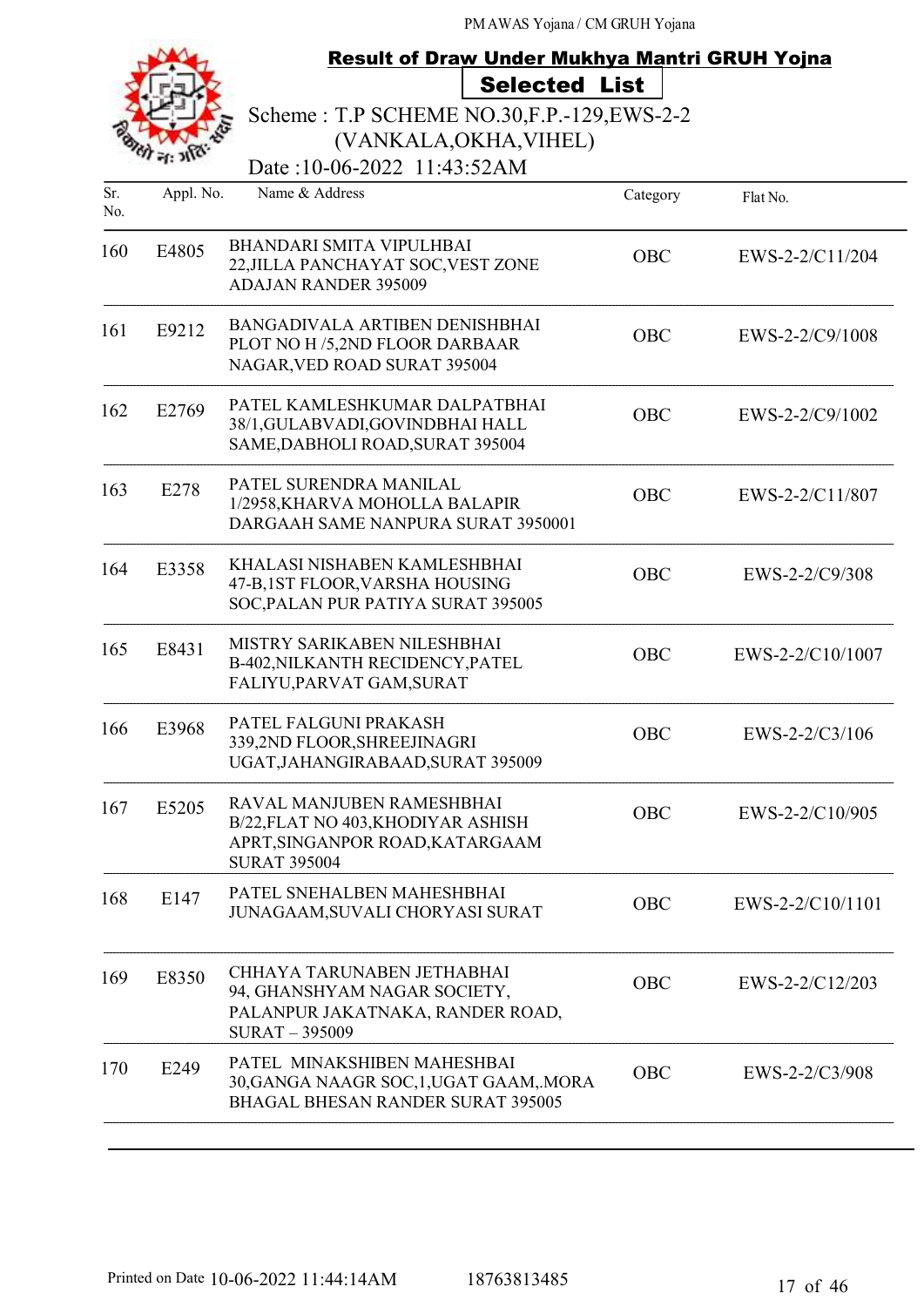|            |           | <b>Result of Draw Under Mukhya Mantri GRUH Yojna</b>                                                                        |            |                  |
|------------|-----------|-----------------------------------------------------------------------------------------------------------------------------|------------|------------------|
|            |           | <b>Selected List</b>                                                                                                        |            |                  |
|            |           | Scheme: T.P SCHEME NO.30, F.P. - 129, EWS-2-2                                                                               |            |                  |
|            |           | (VANKALA, OKHA, VIHEL)                                                                                                      |            |                  |
|            |           | Date:10-06-2022 11:43:52AM                                                                                                  |            |                  |
| Sr.<br>No. | Appl. No. | Name & Address                                                                                                              | Category   | Flat No.         |
| 171        | E424      | TELI SHRAVANKUMAR MADANLAL<br><b>GUJ HOU BOARD8/178 NR BOMBAT</b><br>MKT, UMARWADA SURAT-395010                             | <b>OBC</b> | EWS-2-2/C10/603  |
| 172        | E1330     | <b>CHAUHAN TARUNA JIGNESH</b><br>7B/94, MOCHIWAD NAGINA STREET, RANDER<br><b>SURAT 395005</b>                               | <b>OBC</b> | EWS-2-2/C3/907   |
| 173        | E5765     | PIPALIYA RANJANBEN HASMUKHBHAI<br>PLOT NO 45, A-3, SHREE RAM NAGAR<br>SOC, LAXMIKANT ASHRAM<br>ROAD, KATARGAAM SURAT 395004 | <b>OBC</b> | EWS-2-2/C9/503   |
| 174        | E8175     | PATEL JIGNESHKUMAR CHHAGANBHAI<br>24, NAVAPARA, ABHETA, KUNDANI, SURAT-<br>395005                                           | <b>OBC</b> | EWS-2-2/C9/107   |
| 175        | E8755     | MORKAR HITESHKUMAR BAVJIBHAI<br>VRUNDAVAN APPRT, ROOM-10, GODDOD<br>ROAD, SURAT-395009                                      | <b>OBC</b> | EWS-2-2/C10/505  |
| 176        | E8938     | PATEL NIMESH ROHITBHAI<br>1/17/2-89 MANDIR MOHLLO, NEAR<br>KHAKHIBAVA TEMPLE, NANPURA, SURAT                                | <b>OBC</b> | EWS-2-2/C10/404  |
| 177        | E3282     | PATEL KALPANABEN JAYANTILAL<br>198, SHREEJI NAGRI 1ST FLOOR, PALANPUR<br>JAKATNAKA, UIGAT ROAD SURAT 395005                 | OBC        | EWS-2-2/C10/408  |
| 178        | E4257     | PATEL KALPANABEN SATISHBHAI<br>85, NARAYAN NAGAR DEVADH ROAD<br>,GODARA SURAT 394211                                        | OBC        | EWS-2-2/C10/1103 |
| 179        | E4814     | PATEL ASMITABEN HARSHADBHAI<br>847, PACHAD NO ROOM, KUMBHARVAD<br>PRABHATFALIYU, KATARGAAM, SURAT<br>395004                 | OBC        | EWS-2-2/C9/307   |
| 180        | E5983     | PATEL NIMISHA KETANBHAI<br>18, PANCHVATI NAVA MOLA SAME KOSWAY<br><b>SURAT</b>                                              | <b>OBC</b> | EWS-2-2/C3/303   |
| 181        | E9419     | MAISURIYA DIVYABEN GAURAVKUMAR<br>2-2967, PURNIYA SHERI 1ST FLOOR, RUDAR<br>PURA SURAT 395002,                              | OBC        | EWS-2-2/C11/1001 |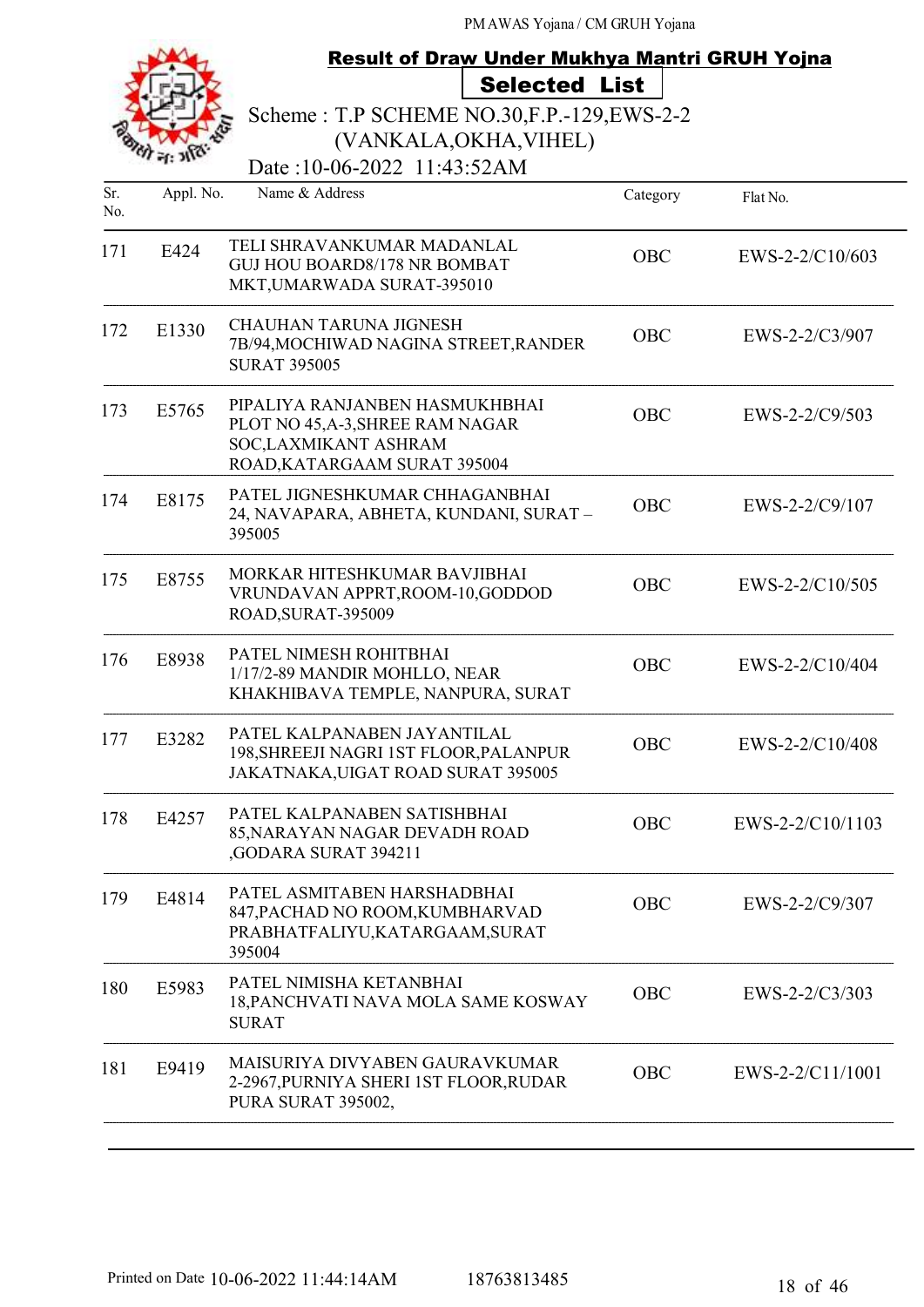|            |           | <b>Result of Draw Under Mukhya Mantri GRUH Yojna</b>                                                                               |            |                   |
|------------|-----------|------------------------------------------------------------------------------------------------------------------------------------|------------|-------------------|
|            |           | <b>Selected List</b>                                                                                                               |            |                   |
|            |           | Scheme: T.P SCHEME NO.30, F.P. - 129, EWS-2-2                                                                                      |            |                   |
|            |           | (VANKALA, OKHA, VIHEL)                                                                                                             |            |                   |
|            |           | Date:10-06-2022 11:43:52AM                                                                                                         |            |                   |
| Sr.<br>No. | Appl. No. | Name & Address                                                                                                                     | Category   | Flat No.          |
| 182        | E4201     | PATHAR HETALBEN GIRISHBHAI<br>B/48 DINDAYAD SOCIETY, PALANPUR PATIYA<br><b>SURAT</b>                                               | <b>OBC</b> | EWS-2-2/C11/205   |
| 183        | E871      | BHURAVALA KUMUDBEN PARESBHAI<br>2/20220, KHARVA VADA RUDAR VAD SURAT<br>395001                                                     | <b>OBC</b> | $EWS-2-2/C12/501$ |
| 184        | E3401     | <b>SAILOR VIMISHA RAJESHBHAI</b><br>47, JALARAM SOC, OPP SHISHUKUNJ<br>SCHOOL, JAHANGIR PURA, SURAT, 395009                        | <b>OBC</b> | EWS-2-2/C9/606    |
| 185        | E2774     | KAHAR MANISHBEN RAJENDRA<br>2/2047, HUT B 1, TEN 2B-13-2547, G<br>FLOOR, KUMBHAR TEKRO, KHARWAD NR<br>MAHADEV MANDIR, SURAT 395003 | <b>OBC</b> | EWS-2-2/C3/504    |
| 186        | E9499     | RANA BHAVNA VISHALKUMAR<br>4/493-94, MAYARASHERI,<br>BEGUMPURA, SURAT-395003                                                       | <b>OBC</b> | EWS-2-2/C3/202    |
| 187        | E9952     | MUNSHI SANJAYBHAI HEMANTBHAI<br>C-13, KHODIYAR NAGAR, NEAR PANI NI TAKI,<br>ADAJAN, SURAT-395003                                   | <b>OBC</b> | EWS-2-2/C12/502   |
| 188        | E4652     | MOHITE MANDABEN HEMANTBHAI<br>SMC QTRS, VIGALI SAME, MORA BHAGAL<br>JAHANGIR PUART SURAT B-25, ROOM 13                             | OBC        | EWS-2-2/C10/306   |
| 189        | E6366     | CHUDASMA NILESHBHAI RATIBHAI<br>A-4,101, AKSHAR JYOTI SOC, BHULKABHAVAN<br>PASE, ADAJAN SURAT 395009                               | OBC        | EWS-2-2/C10/808   |
| 190        | E2695     | PATEL MINAKSHIBEN SOMABHAI<br>66-A, SHRAMJIVI<br>SOCIETY, UMRAGAM, SURAT-395007                                                    | OBC        | EWS-2-2/C11/1107  |
| 191        | E1224     | PATEL MANISHABEN BHARATBHAI<br>1083, DHOBITALAV, OPP SHUBHASH<br>GARDEN, MORABHAGAL, BHESAN, SURAT-3950<br>05                      | OBC        | EWS-2-2/C3/1008   |
| 192        | E4933     | NALWALA DIXITA JIGARKUMAR<br>5, GIRIRAJ SOC-1, PANNA TOWER PASE, ANAND<br>MAHAL ROAD, ADAJAN, SURAT 395009                         | OBC        | EWS-2-2/C9/304    |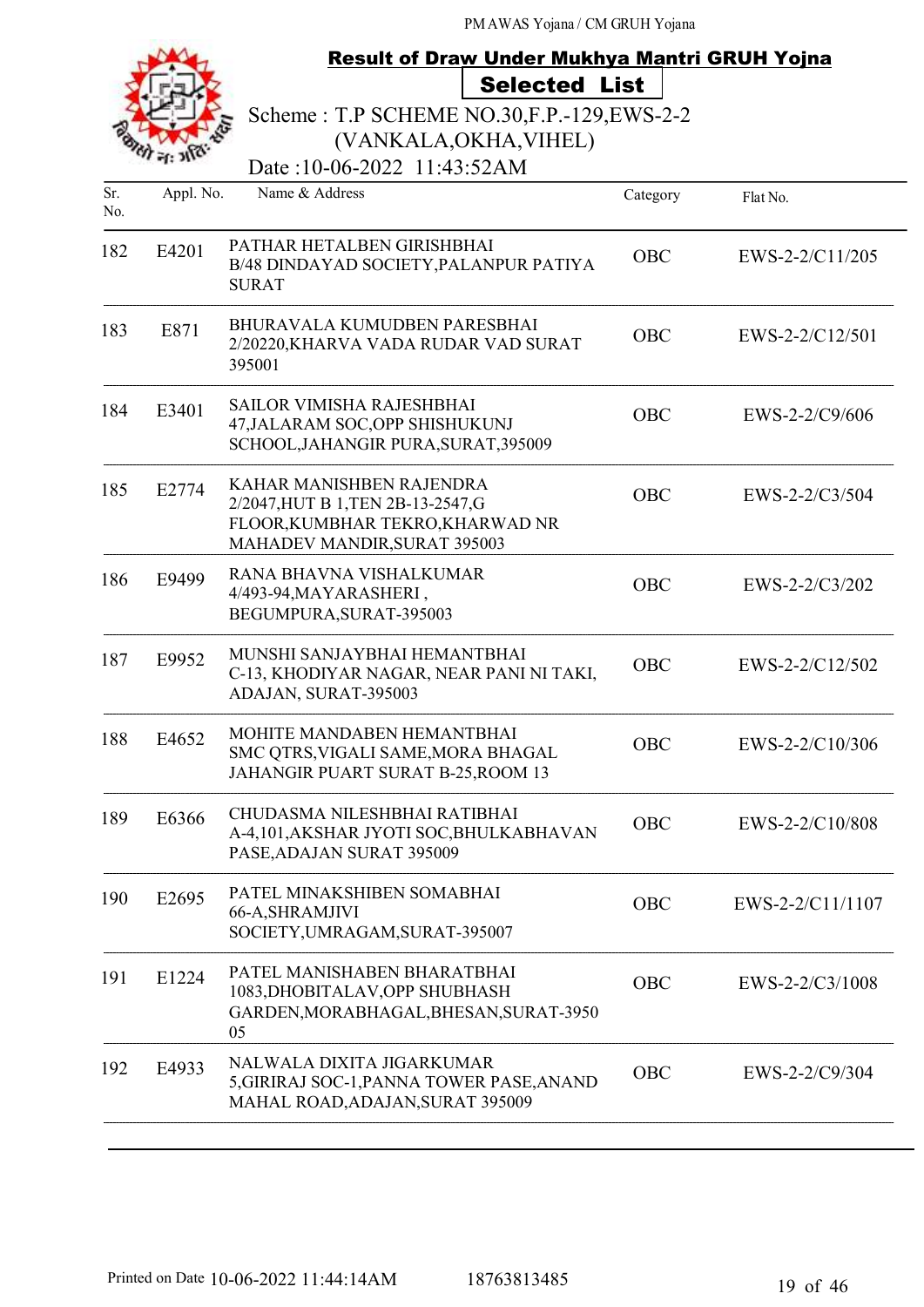|            | <b>Result of Draw Under Mukhya Mantri GRUH Yojna</b><br><b>Selected List</b><br>Scheme: T.P SCHEME NO.30, F.P. - 129, EWS-2-2<br>(VANKALA, OKHA, VIHEL)<br>Date:10-06-2022 11:43:52AM |                                                                                                                               |            |                   |  |
|------------|---------------------------------------------------------------------------------------------------------------------------------------------------------------------------------------|-------------------------------------------------------------------------------------------------------------------------------|------------|-------------------|--|
|            |                                                                                                                                                                                       |                                                                                                                               |            |                   |  |
| Sr.<br>No. | Appl. No.                                                                                                                                                                             | Name & Address                                                                                                                | Category   | Flat No.          |  |
| 193        | E3266                                                                                                                                                                                 | PATEL JAYABEN DHIRAJBHAI<br>91, DIN DAYAL SOC, PALANPUR<br>JAKATNAKA, RANDER ROAD, SURAT                                      | <b>OBC</b> | $EWS-2-2/C9/203$  |  |
| 194        | E3044                                                                                                                                                                                 | PATEL SUMITRA BEN DHANSUKHBHAI<br>477, KILOWAD ADAJAN GAM, SURAT                                                              | <b>OBC</b> | EWS-2-2/C11/208   |  |
| 195        | E8807                                                                                                                                                                                 | KHALASI SONALBEN UMESHBHAI<br>PLOT NO 18, PATEL NAGAR SOC, DANDI ROAD<br><b>JAHANGIRABAAD 395005</b>                          | <b>OBC</b> | $EWS-2-2/C3/904$  |  |
| 196        | E150                                                                                                                                                                                  | PATEL PANKAJBHAI KESHAVBHAI<br>07,TRILOKNAGAR SOC,SAROJINI NAYDU<br>SHAK MARKET, PALANPUR<br>JAKATNAKA, ADAJAN SURAT 395009   | <b>OBC</b> | EWS-2-2/C10/707   |  |
| 197        | E5394                                                                                                                                                                                 | <b>GOHIL RANJANBEN PREMJIBHAI</b><br>A-302, NILKANTH APPARTMENT, ANANND<br>MAHAL ROAD, ADAJAN, SURAT-395009                   | <b>OBC</b> | $EWS-2-2/C10/401$ |  |
| 198        | E6814                                                                                                                                                                                 | PINJARA SOHIL ADAMBHAI<br>303, PATEL CHAMBERS, 3RD<br>FLOOR, GOVALIYA FALIYU, RAMPURA SURAT<br>395003                         | <b>OBC</b> | EWS-2-2/C3/902    |  |
| 199        | E7008                                                                                                                                                                                 | PRAJAPATI MANOJKUMAR JASHVANTLAL<br>FLAT NO.8, SHUBLAXMI APPT,<br>SHANKARNAGAR, PALANPUR PATIYA,<br>RANDER ROAD, SURAT 395004 | <b>OBC</b> | $EWS-2-2/C6/507$  |  |
| 200        | E3831                                                                                                                                                                                 | MISTRY CHETAN KALIDAS<br>31,1ST FLOOR, KALYAN NAGAR SOC, MORA<br>BHAGAL UGAT BHESAN ROAD SURAT 395005                         | OBC        | EWS-2-2/C10/304   |  |
| 201        | E1645                                                                                                                                                                                 | VAGHELA SANGITABEN RAVIBHAI<br>B/91UDAI NAGAR SOCIETY-1, PARAS<br>MARKET PAASE KATARGAM SURAT-395004                          | <b>OBC</b> | EWS-2-2/C12/106   |  |
| 202        | E5678                                                                                                                                                                                 | PATEL HITESHKUMAR HARJIVANBHAI<br>15(02), KARSAN MOHALLO, KAWAS GAM,<br><b>SURAT. 394510</b>                                  | OBC        | EWS-2-2/C9/704    |  |
| 203        | E3369                                                                                                                                                                                 | SAPARIYA GAURIBEN SHUBHASHBHAI<br>9/A, VRUNDAVAN SOC, VIDHYAKUNJ SCHOOL<br>PASE, PALANPUR JAKATNAKA ROAD SURAT<br>395009      | <b>OBC</b> | EWS-2-2/C9/803    |  |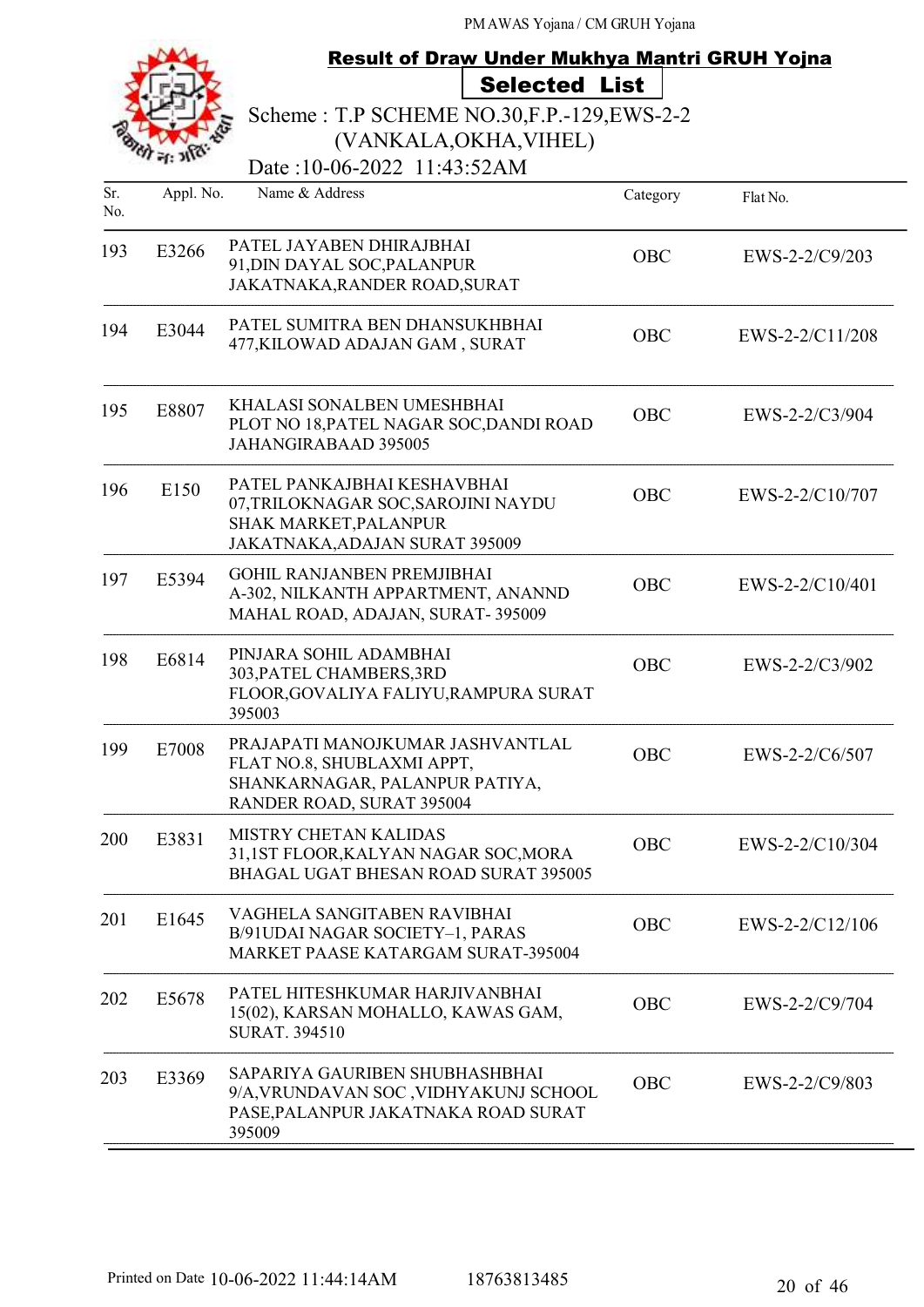|            |           | <b>Result of Draw Under Mukhya Mantri GRUH Yojna</b>                                                                                      |            |                  |
|------------|-----------|-------------------------------------------------------------------------------------------------------------------------------------------|------------|------------------|
|            |           | <b>Selected List</b>                                                                                                                      |            |                  |
|            |           | Scheme: T.P SCHEME NO.30, F.P. - 129, EWS-2-2                                                                                             |            |                  |
|            |           | (VANKALA, OKHA, VIHEL)                                                                                                                    |            |                  |
|            |           | Date: 10-06-2022 11:43:52AM                                                                                                               |            |                  |
| Sr.<br>No. | Appl. No. | Name & Address                                                                                                                            | Category   | Flat No.         |
| 204        | E3729     | PATEL MITTALBEN VINODBHAI<br>33/UMIYA ASHISH SOC, MORA<br>BHAGAL, JAHANGIRABAAD, SURAT 395005                                             | OBC        | EWS-2-2/C9/1305  |
| 205        | E6757     | PATEL NITIN GANPATBHAI<br>A/19 SHRADHA SOCIETY, RANDER ROAD,<br>TA:CHORIYASI, JISURAT-395005                                              | <b>OBC</b> | EWS-2-2/C9/707   |
| 206        | E6072     | VAGHELA GEETABEN MANSUKHBHAI<br>304, UMIYA COMPLEX, GEETA NAGAAR<br>SOC, SINGAN POR ROAD SURAT                                            | <b>OBC</b> | EWS-2-2/C11/901  |
| 207        | E6890     | MAISURIYA HEMANGINI VIMALKUMAR<br>C/12, MADHAVDEEP<br>APARTMENT, MADHAVANAND<br>SOC, SINGANPOR<br>ROAD, KATARGAM, SURAT-395004            | <b>OBC</b> | EWS-2-2/C9/905   |
| 208        | E2429     | KHALASI HIREN RAMSHBHAI<br>PLOT O 52,1 ST FLOOR, BHAGYA LAXMI<br>SOC, RANDER ROAD SURAT 395005                                            | <b>OBC</b> | EWS-2-2/C3/1308  |
| 209        | E9478     | MODI DAKSHABEN JAYESHKUMAR<br>279/282, FLAT NO 1,3RD FLOOR, MADANGOPAL<br>APARTMENT 406, GANDHI CHOK<br>CHAUTABAZAR SURAT 395002          | OBC        | EWS-2-2/C12/103  |
| 210        | E3553     | PATEL TANUBEN JAGDISHBHAI<br>7 DINDAYAD CO OP HA. SOCIETY, PALANPUR<br><b>JAKATNAKA SURAT</b>                                             | OBC        | EWS-2-2/C10/606  |
| 211        | E8926     | KHALASI DIVYESHBHAI MADHUBHAI<br>MU. PO. DANDI, GANGI FALIYU, TA. OLPAD,<br>JILLO-SURAT. 394540                                           | OBC        | EWS-2-2/C9/904   |
| 212        | E999      | BARAIYA URMILABEN MAHESHBHAI<br>2/3518, 3519,3520 2nd floor , Navsari Bazar, Surat -<br>395002                                            | OBC        | EWS-2-2/C10/1207 |
| 213        | E1179     | NAYI DAKSHABEN VASANTBHAI<br>B-1/61, RAVI KIRAN APARTMENT, THAKOR<br>DWAR SOC-3, PALAN PUR JAKATNAKA, CK<br>VIDHYALAY ADAJAN SURAT 395009 | <b>OBC</b> | EWS-2-2/C11/508  |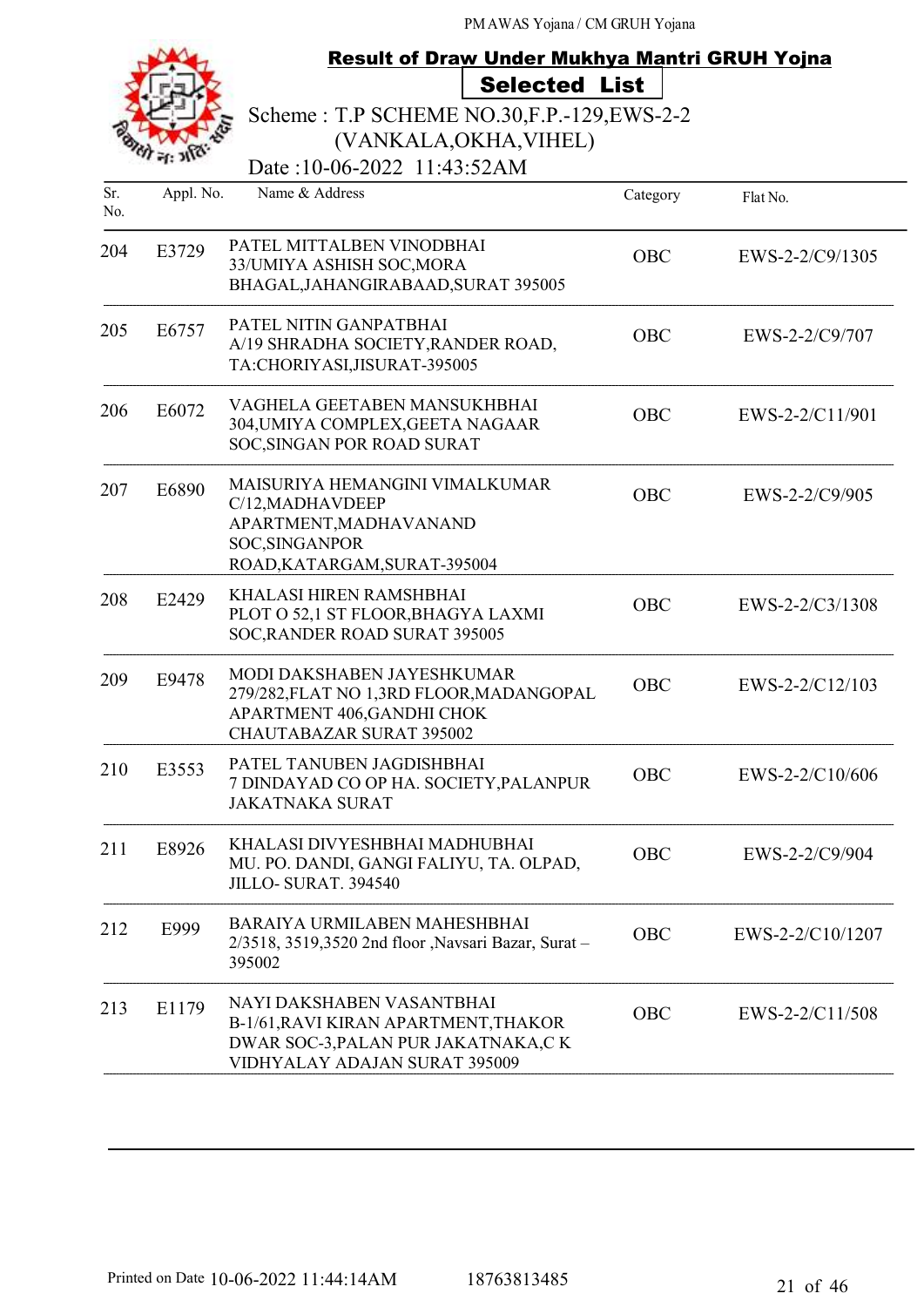| <b>Result of Draw Under Mukhya Mantri GRUH Yojna</b> |           |                                                                                                                                 |            |                   |
|------------------------------------------------------|-----------|---------------------------------------------------------------------------------------------------------------------------------|------------|-------------------|
|                                                      |           | <b>Selected List</b>                                                                                                            |            |                   |
|                                                      |           | Scheme: T.P SCHEME NO.30, F.P. - 129, EWS-2-2                                                                                   |            |                   |
|                                                      |           | (VANKALA, OKHA, VIHEL)                                                                                                          |            |                   |
|                                                      |           | Date:10-06-2022 11:43:52AM                                                                                                      |            |                   |
| Sr.<br>No.                                           | Appl. No. | Name & Address                                                                                                                  | Category   | Flat No.          |
| 214                                                  | E8435     | PRAJAPTI GAURAV THAKORBHAI<br>E-204, ANJANI ANCLAVE, VAISHODEVI<br>ROAD, VANKALA, JAHANGIRAPURA SURAT<br>395005                 | <b>OBC</b> | EWS-2-2/C9/702    |
| 215                                                  | E2548     | PATEL PRIYANK BHARATBHAI<br>162, RAMNAGAR-1, BEHIND AASHIRVAD<br>TOWNSHIP-1, PANDESARA, SURAT. 394221                           | <b>OBC</b> | $EWS-2-2/C14/703$ |
| 216                                                  | E5327     | MISTRY ASMITABEN JAYPRAKASH<br>B-198, GANGANAGAR SOCIETY, DANDI<br>ROAD, JAHAGIRABAD, SURAT                                     | <b>OBC</b> | EWS-2-2/C10/706   |
| 217                                                  | E744      | PATEL MAYABEN AJAYBHAI<br>MU POST SAROLI,, MANDIR FALIYU, OLPAD<br><b>SURAT 395010</b>                                          | <b>OBC</b> | $EWS-2-2/C9/404$  |
| 218                                                  | E9128     | CHOTALIYA SANJAYBHAI DAMJIBHAI<br>337, PRASHANT NAGAR SOCIETY -1,<br>PALANPUR JAKATNAKA, RANDER ROAD,<br>SURAT - GUJARAT 395009 | <b>OBC</b> | EWS-2-2/C3/102    |
| 219                                                  | E244      | PATEL CHETNABEN VIJAYBHAI<br>23,1ST FLOOR, RADHA SWAMI SOC, DANDI<br>ROAD, JAHANGIRABAAD, SURAT 395005                          | <b>OBC</b> | EWS-2-2/C9/1306   |
| 220                                                  | E7762     | PARMAR MOHANBHAI JAGDISHBHAI<br>56/ BASERA SOC KAMREJ SURAT SURAT                                                               | OBC        | EWS-2-2/C9/907    |
| 221                                                  | E3701     | PATEL AKSHITA AMITKUMAR<br>FLAT NO. 3, RADHA KRISHNA SOC.,<br>PALANPUR PATIYA, RANDER, SURAT.                                   | <b>OBC</b> | EWS-2-2/C9/1108   |
| 222                                                  | E8197     | PATEL NILABEN NARESHBHAI<br>BLOCK N 55, GAJANAND SOC, ANKLESHWAR<br>393001                                                      | <b>OBC</b> | EWS-2-2/C9/1205   |
| 223                                                  | E3454     | DHANAGAR DAKSHABEN SURESHBHAI<br>25, SHREEJI NAGRI SOCIETY, UGAT, BHESAN<br>ROAD, SURAT-395005                                  | <b>OBC</b> | EWS-2-2/C11/607   |
| 224                                                  | E3217     | MORKAR CHETANKUMAR MANHARBHAI<br>134, GOPINATH NAGAR SOC, SWAMINARAYAN<br>SCHOLL PASE, RAMNAGAR, RANDER<br>ROAD, SURAT 395005   | OBC        | EWS-2-2/C11/708   |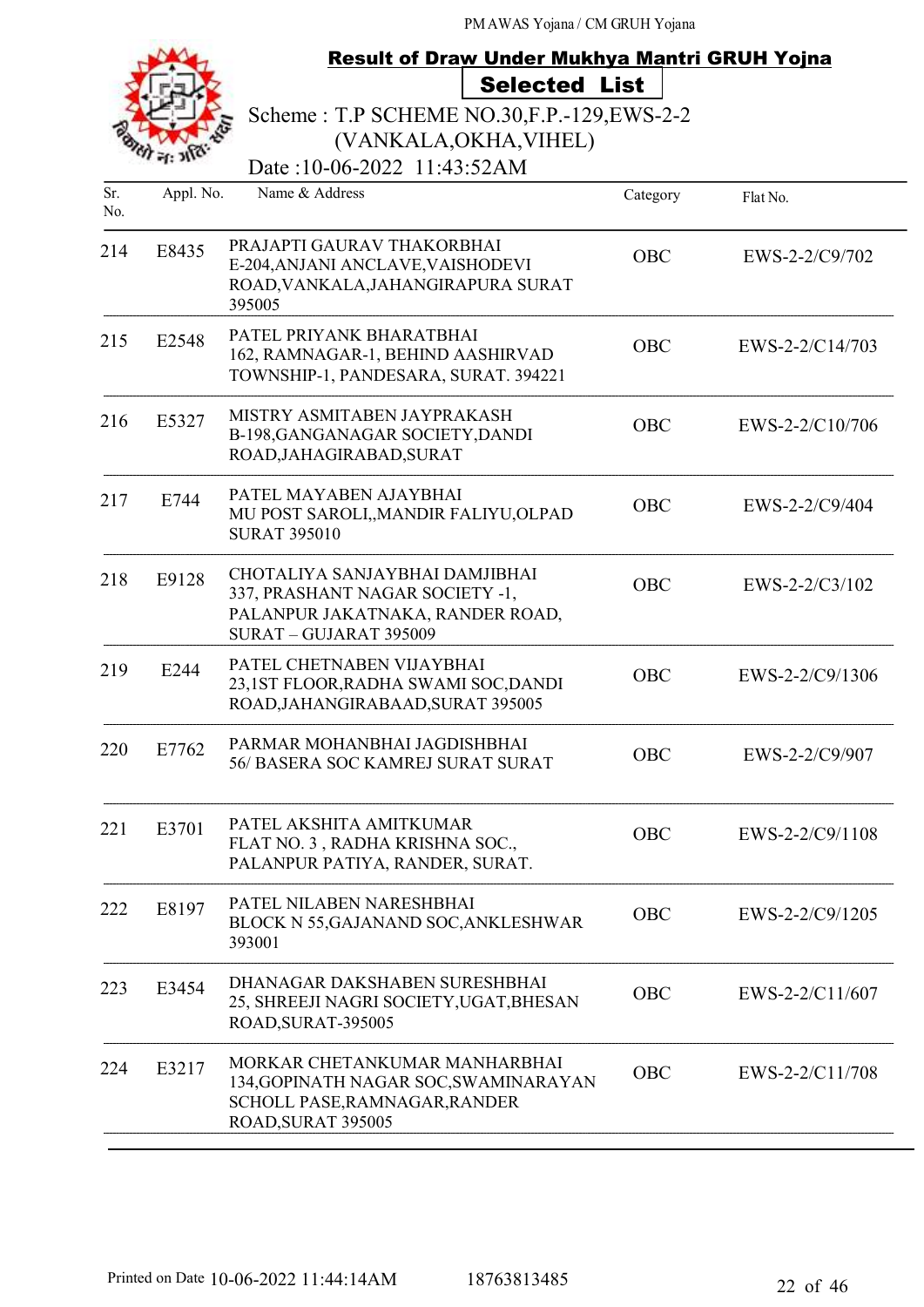

### Result of Draw Under Mukhya Mantri GRUH Yojna Selected List

Scheme : T.P SCHEME NO.30,F.P.-129,EWS-2-2 (VANKALA,OKHA,VIHEL)

Date:10-06-2022 11:43:52AM

| Sr.<br>No. | Appl. No. | Name & Address                                                                                                         | Category   | Flat No.          |
|------------|-----------|------------------------------------------------------------------------------------------------------------------------|------------|-------------------|
| 225        | E487      | SAILOR ASHABEN ASHISHBHAI<br>3,239 BHANDARIVAD, RANDER ROAD, SURAT<br>395005                                           | <b>OBC</b> | EWS-2-2/C11/404   |
| 226        | E4207     | PATEL BHARTIBEN CHAMPAKBHAI<br>RAHEVASI 2, BLOCK NO<br>13, PRABHUNAGAR, NAVSARI ROAD, UDHANA<br><b>SURAT</b>           | OBC        | EWS-2-2/C11/505   |
| 227        | E2118     | PATEL URVASHIBEN DHANSUKHBHAI<br>181, SUNDARVAN RAW<br>HOUSE, JAHANGIRABAD, DANDI ROAD SURAT                           | <b>OBC</b> | EWS-2-2/C11/403   |
| 228        | E664      | KAHAR HEMAXI JAGDISHBHAI<br>238, TADKESHWAR SOC, BHATAR SURAT<br>395017                                                | <b>OBC</b> | EWS-2-2/C16/1301  |
| 229        | E5178     | BARAIYA VARSHABEN HIRJIBHAI<br>11/2137, FLAT NO 12, KOLI VAD VARIAVI<br><b>BAZAR DHASTIPURA SURAT 395003</b>           | <b>OBC</b> | EWS-2-2/C11/408   |
| 230        | E8805     | PATEL SUDHABEN THAKORBHAI<br>FLAT NO F - 101, SWAYAM RESIDENCY,<br>OLPAD, SURAT.                                       | <b>OBC</b> | EWS-2-2/C10/106   |
| 231        | E2041     | KHALASI SANJAYBHAI LALLUBHAI<br>PLOT NO.123/A, SUNDARVAN ROW HOUSE,<br>JAHANGIRABAD, SURAT - 395005                    | <b>OBC</b> | EWS-2-2/C3/506    |
| 232        | E1797     | SIRVADIYA MEENABEN RAMESHBHAI<br>305, SUDA AWAS 3, L P SAVANI ROAD ADAJAN<br><b>GAAM SURAT</b>                         | <b>OBC</b> | EWS-2-2/C3/1107   |
| 233        | E6540     | PATEL PRATIK JAYANTIBHAI<br>PLOT NO:05, NANDNVAN SOC, TAPI DARSHAN<br>SOC KOSWAY ROAD SINGANPORE<br><b>SURAT395004</b> | OBC        | $EWS-2-2/C3/1303$ |
| 234        | E5275     | PATEL CHANDRIKABEN BHARATBHAI<br>22, MANDIR FALIYU KOSAD, OLPAD SURAT-<br>394540                                       | OBC        | EWS-2-2/C9/1302   |
| 235        | E8043     | AGRAVAT KANIYALAL NARBHERAM<br>41/MOTI NAGAR VIBHAG 1, MATA VADI L H<br>ROAD, VARACCHA SURAT 395006                    | OBC        | EWS-2-2/C9/305    |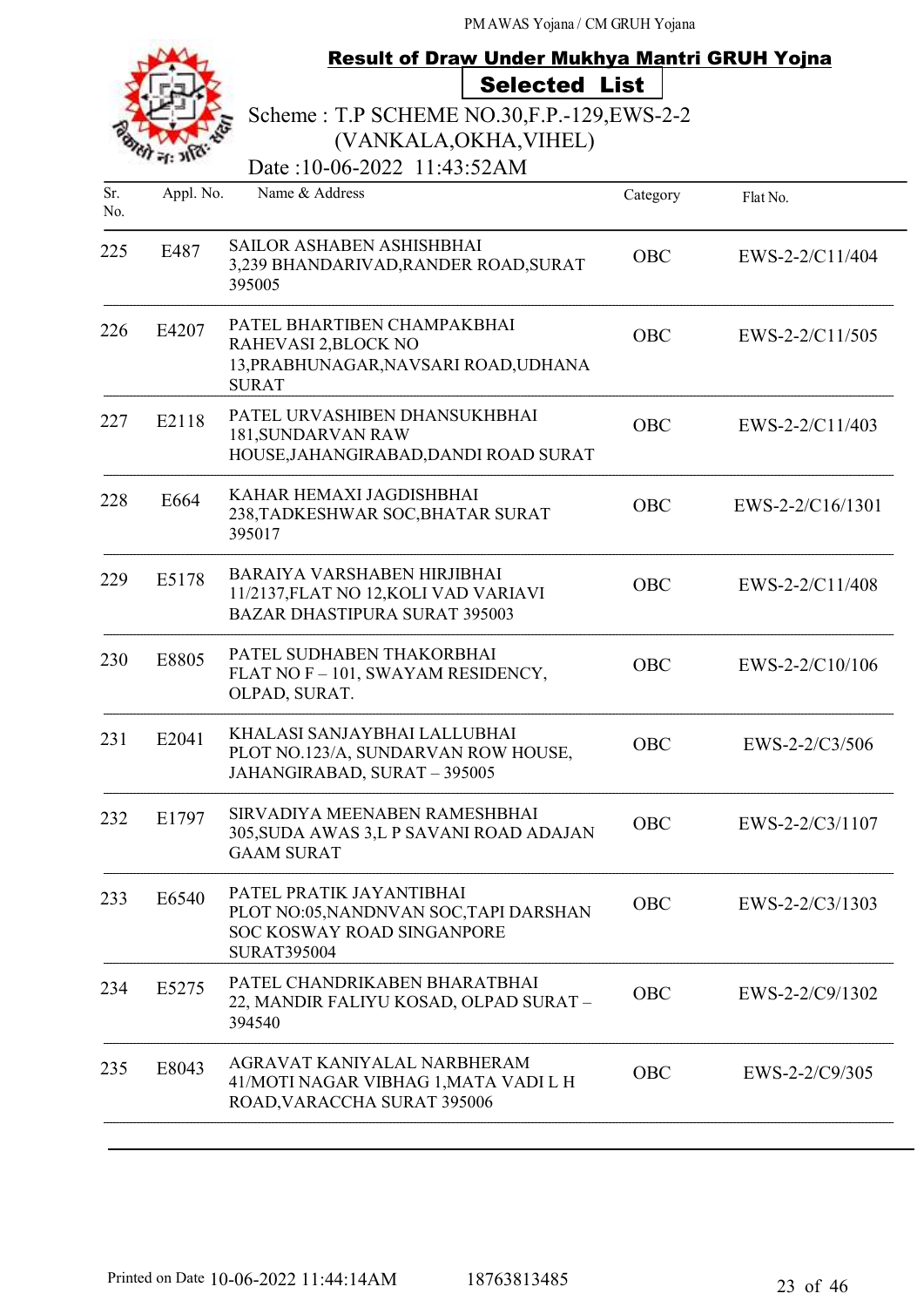|            | <b>Result of Draw Under Mukhya Mantri GRUH Yojna</b> |                                                                                                                       |            |                  |
|------------|------------------------------------------------------|-----------------------------------------------------------------------------------------------------------------------|------------|------------------|
|            |                                                      | <b>Selected List</b>                                                                                                  |            |                  |
|            |                                                      | Scheme: T.P SCHEME NO.30, F.P. - 129, EWS-2-2                                                                         |            |                  |
|            |                                                      | (VANKALA, OKHA, VIHEL)                                                                                                |            |                  |
|            |                                                      | Date:10-06-2022 11:43:52AM                                                                                            |            |                  |
| Sr.<br>No. | Appl. No.                                            | Name & Address                                                                                                        | Category   | Flat No.         |
| 236        | E8940                                                | CHANDRANI MANOJBHAI SEVAKRAM<br>B-13, AMIDHARA APP., DINDAYAL SOC.,<br>PALANPUR PATIYA, RANDER ROAD, SURAT.<br>395009 | <b>OBC</b> | EWS-2-2/C12/404  |
| 237        | E5847                                                | PATEL SHARDA MANISHKUMAR<br>B-101, DINDAYAL SOC, SIDDHESHWAR<br>MANDIR PASE, RANDER, BHESAN 395005                    | <b>OBC</b> | EWS-2-2/C11/1002 |
| 238        | E2192                                                | <b>JADAV NIDHI AKSHAY</b><br>FLAT NO 404, SHESHKRUPA<br>APARTMENT, BAHUCHAR NAGAR VED<br>ROAD, SURAT 395003           | <b>OBC</b> | EWS-2-2/C9/306   |
| 239        | E5837                                                | AHIR RACHNABEN RAJUBHAI<br>MUKAM NANA KHOSADIYA, POST<br>PINJARAT, OLPAD SURAT GUJARAT 395005                         | <b>OBC</b> | EWS-2-2/C11/203  |
| 240        | E5093                                                | TANDEL VARSHABEN DIPAKBHAI<br>4/1229, CHIDIYKUI, J D PARMAR STREET,<br>BEGUMPUR, SURAT, 395003                        | <b>OBC</b> | EWS-2-2/C10/1304 |
| 241        | E8132                                                | SUTHAR RADHA MOHANLAL<br>31, PRASHANTNAGAR HOU. SOC.                                                                  | <b>OBC</b> | EWS-2-2/C3/1004  |
| 242        | E1820                                                | PATEL NAYNABEN AMRUTBHAI<br>23-OMKARESHWAR SOC., HATHISA ROAD,<br>OLPAD, SUART. 394540                                | <b>OBC</b> | EWS-2-2/C9/802   |
| 243        | E5305                                                | PATEL MANISHBEN MAHESHBHAI<br>149, BHOOTFALIYU MOR OLPAD, SURAT GUJ<br>394530                                         | <b>OBC</b> | EWS-2-2/C3/206   |
| 244        | E8087                                                | KHALASI SHWETA DHAVALKUMAR<br>E-203 SHALAJ HOMES UGAT NAHAR, BHESAN<br>ROAD, JAHANGIRABAD -395005                     | <b>OBC</b> | EWS-2-2/C9/501   |
| 245        | E4331                                                | MORKAR SUDHA BEN MANOJBHAI<br>B-13/102, SHREEJI GALA TAYAM<br>SARASWATINAGAR RAMNAGAR RANDER<br><b>SURAT</b>          | <b>OBC</b> | EWS-2-2/C11/106  |
| 246        | E4065                                                | SUTHAR SARITABEN RAKESHBHAI<br>397,1ST FLOOR, SHREEJI NAGRI SOC, BHESAN<br>JAHANGIRABAD, RANDER, 395005               | <b>OBC</b> | EWS-2-2/C12/503  |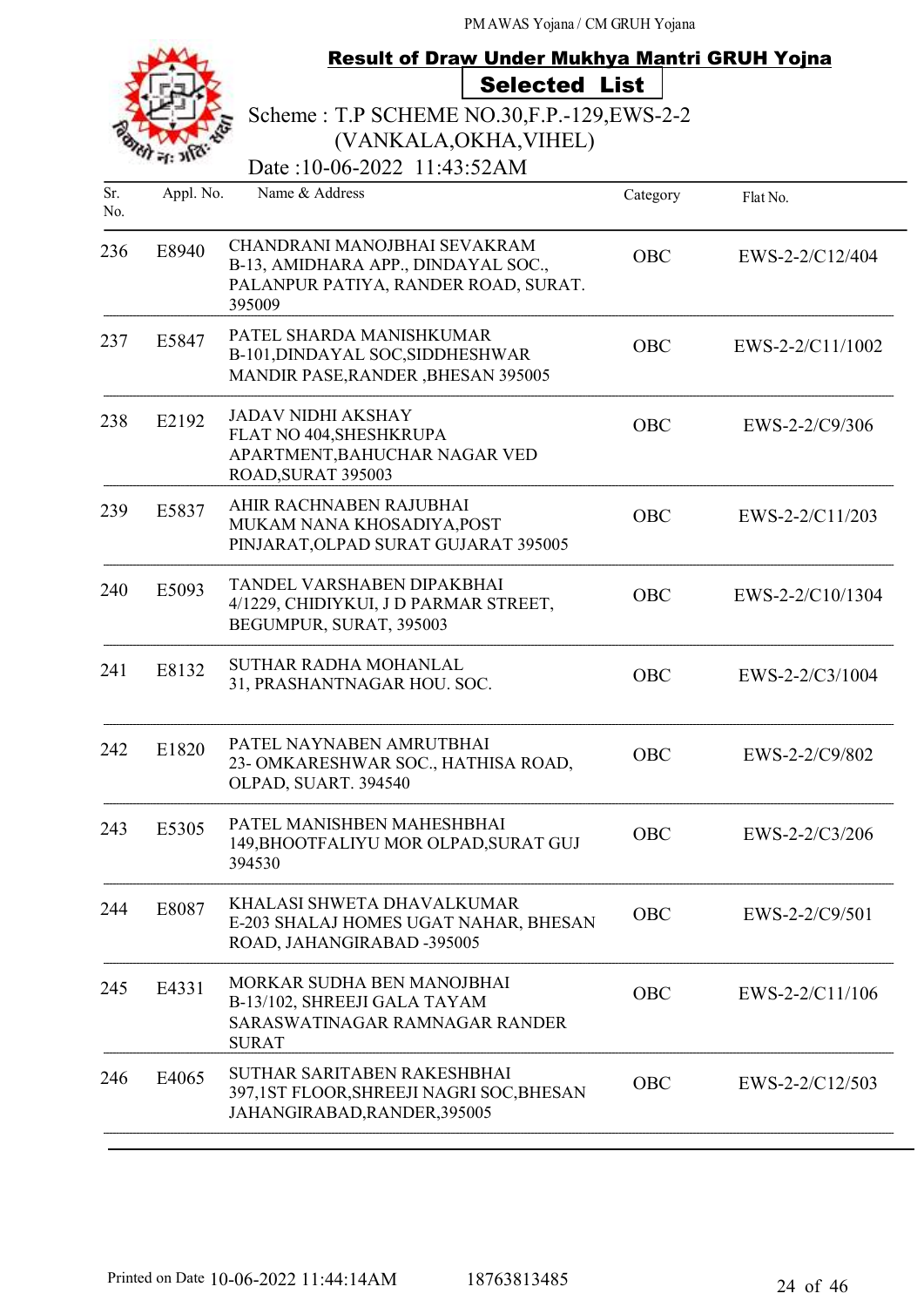|            |           | <b>Result of Draw Under Mukhya Mantri GRUH Yojna</b><br><b>Selected List</b><br>Scheme: T.P SCHEME NO.30, F.P. - 129, EWS-2-2<br>(VANKALA, OKHA, VIHEL)<br>Date:10-06-2022 11:43:52AM |            |                    |
|------------|-----------|---------------------------------------------------------------------------------------------------------------------------------------------------------------------------------------|------------|--------------------|
| Sr.<br>No. | Appl. No. | Name & Address                                                                                                                                                                        | Category   | Flat No.           |
| 247        | E8377     | PATEL RASHMIBEN PRAMODBHAI<br><b>MOR GAM -394530</b>                                                                                                                                  | <b>OBC</b> | EWS-2-2/C11/701    |
| 248        | E943      | SAILOR HASMUKHBHAI GANESHBHAI<br>47, HITENDRANAGAR, HANUMAN<br>TEKRI., MORABHAGAL, RANDER ROAD, SURAT<br>395005                                                                       | <b>OBC</b> | EWS-2-2/C12/201    |
| 249        | E7997     | PATEL PRINTESHKUMAR RAMESHBHAI<br>35- REVA NAGAR SOC., NEAR SUBHASH<br>CHANDRABOSE GARDEN, DANDI ROAD,<br>SURAT. 395005.                                                              | <b>OBC</b> | EWS-2-2/C3/901     |
| 250        | E9840     | YADAV DURGADEVI KRUSHNAKANT<br>71, SILVER PARK SOC, PALANPUR<br><b>JAKATNAKA, SURAT</b>                                                                                               | <b>OBC</b> | $EWS-2-2/C10/1003$ |
| 251        | E6879     | PATEL NITIKSHA DHAVALBHAI<br>3117/30, IDGAHVAD<br>TEKRO, KATARGAM, SURAT-04                                                                                                           | <b>OBC</b> | $EWS-2-2/C12/105$  |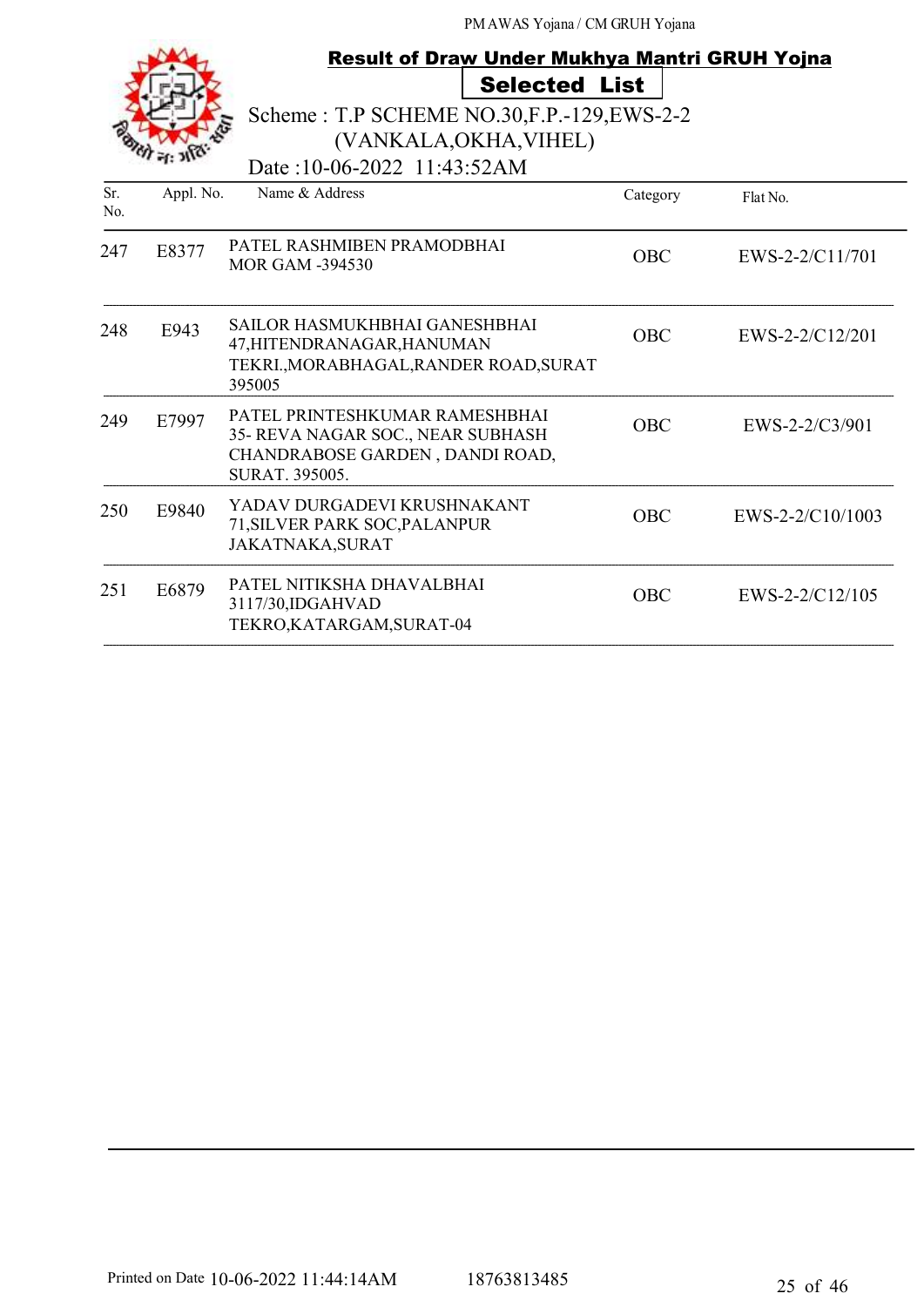|            |           | <b>Result of Draw Under Mukhya Mantri GRUH Yojna</b>                                                                                            |          |                  |
|------------|-----------|-------------------------------------------------------------------------------------------------------------------------------------------------|----------|------------------|
|            |           | <b>Selected List</b>                                                                                                                            |          |                  |
|            |           | Scheme: T.P SCHEME NO.30, F.P. - 129, EWS-2-2                                                                                                   |          |                  |
|            |           | (VANKALA, OKHA, VIHEL)                                                                                                                          |          |                  |
|            |           | Date:10-06-2022 11:43:53AM                                                                                                                      |          |                  |
| Sr.<br>No. | Appl. No. | Name & Address                                                                                                                                  | Category | Flat No.         |
| 252        | E154      | PARMAR CHAMPABEN CHAGGANBHAI<br>E/502, MAILSTONE, UGAT ROAD PALNPUR<br><b>CANAL ROAD SURAT 395005</b>                                           | General  | EWS-2-2/C10/908  |
| 253        | E8405     | SHAH PRADIPKUMAR MANHARLAL<br>1101, VIMAL VILLA, DEEPA COMPLEX, SUJAL<br>SHOW ROOM, SAME ADAJAN, SURAT 395009                                   | General  | EWS-2-2/C11/1103 |
| 254        | E373      | <b>JOGADIYA NIKITA GIRISHBHAI</b><br>301 3RD FLOOR RADHIKA APARTMENT<br>BAHUSAR NAGAR SOCIETY, SARVODAY<br>SCHOOL NI SAAME VED ROAD SURAT395004 | General  | EWS-2-2/C3/405   |
| 255        | E3015     | SHAILH TASINBANU ZAFARAALAM<br>FLAT NO 302, RAHAT APARTMENT, MALEK<br><b>INAYAT STREET, RANDER, SURAT 395005</b>                                | General  | EWS-2-2/C11/704  |
| 256        | E1009     | SANGEETABEN DHAVALKUMAR SHAH<br>35, METRI SOC, GUJARAT GAS CIRCLE, ADAJAN<br><b>SURAT 395001</b>                                                | General  | EWS-2-2/C11/702  |
| 257        | E5260     | Panwala Shafreen Aayaz<br>A-56, Sabri Nagar, bharimata Road, Surat, 395004                                                                      | General  | EWS-2-2/C5/106   |
| 258        | E8135     | DHOGDE YOGITA KISHOR<br>NAVAPURA MORCAS MOHOLLA CITY WORD<br>NO 3, NONDH 400, 3RD FLOOR, JHAMPA BAZAR<br><b>SURAT 395003</b>                    | General  | EWS-2-2/C11/506  |
| 259        | E9353     | <b>GHOSH SWARUP DULAL</b><br>8/1976,1ST FLOOR, SHETAN FALIYU, GOPI<br>PURA SURAT 395001                                                         | General  | EWS-2-2/C3/101   |
| 260        | E3403     | UTEKAR SHOBHA SAKHARAM<br>10-1027, SADGURU<br>KUTIR, AMLIRAAN, LIMDIKUDI, GOPIPURA, SUR<br>AT-395001                                            | General  | EWS-2-2/C11/504  |
| 261        | E5583     | THAKKAR ILAXI NAINESH<br>FLAT NO-304, KUBERNAGAR BHAGYODAY<br>PATEL SAMJI TRUSI, KATARGAM, SURAT<br>395004                                      | General  | EWS-2-2/C11/305  |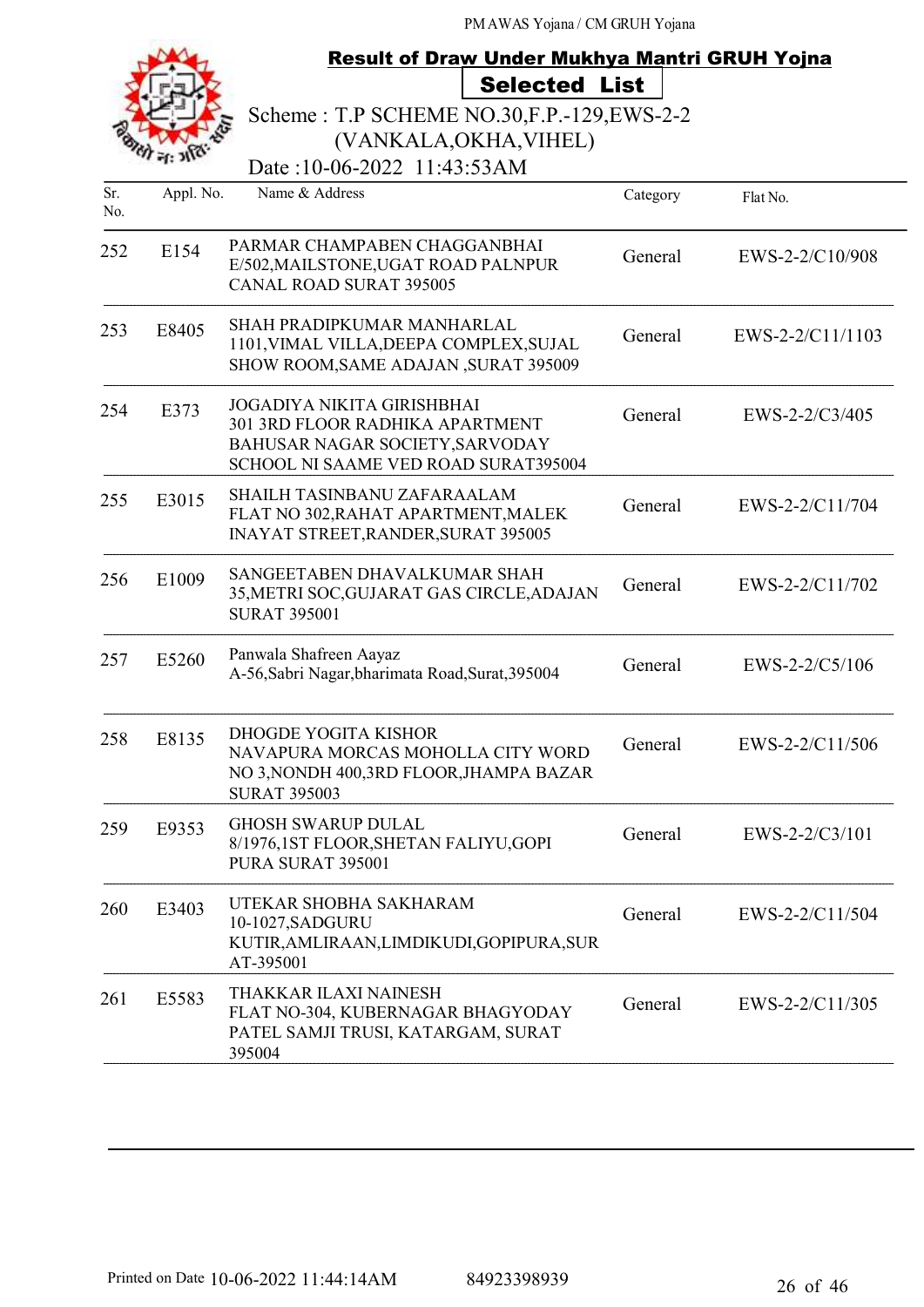|            |           | Result of Draw Under Mukhya Mantri GRUH Yojna                                                                                 |          |                   |
|------------|-----------|-------------------------------------------------------------------------------------------------------------------------------|----------|-------------------|
|            |           | <b>Selected List</b>                                                                                                          |          |                   |
|            |           | Scheme: T.P SCHEME NO.30, F.P.-129, EWS-2-2                                                                                   |          |                   |
|            |           | (VANKALA, OKHA, VIHEL)                                                                                                        |          |                   |
|            |           | Date:10-06-2022 11:43:53AM                                                                                                    |          |                   |
| Sr.<br>No. | Appl. No. | Name & Address                                                                                                                | Category | Flat No.          |
| 262        | E9242     | <b>MAHOR MIRA RAJKUMAR</b><br>FLAT NO-303, GAURANG PARK<br>APP., KRUSHNAKUNJ SOC., PALANPUT<br>PATIYA, SURAT.                 | General  | EWS-2-2/C9/1004   |
| 263        | E3445     | PARMAR BHAVIN CHANDRAKANTBHAI<br>671, MORANU VASAHAT, UDHANA SURAT<br>394210                                                  | General  | $EWS-2-2/C3/306$  |
| 264        | E7477     | SARVAIYA RAMILABEN PRAVINBHAI<br>545/2, BOMBAY COLONY BHATHA, HAJIRA<br>MAIN ROAD, SURAT 394510                               | General  | EWS-2-2/C15/106   |
| 265        | E9015     | BADHRESIA SONIKABEN GAUTAMBHAI<br>56, GR FLOOR, GURUKRUPA SOC, PANCH<br>FALIYA ,DABHILI GAAM,KATARGAAM<br><b>SURAT 395004</b> | General  | EWS-2-2/C9/705    |
| 266        | E5707     | PATEL ANJALI JIGARKUMAR<br>SAI SRUSTI COMPLEX, FLATE NO. 501, 5TH<br>FLOOR, KHADI MOHLLO, BHATHA GAM,<br>CHORYASI, SURAT      | General  | EWS-2-2/C11/102   |
| 267        | E6020     | NIKAM SARJERAO SAHEBRAO<br>54, ROOM NO 1, ANAND MANGAL<br>SOC, JAHANGIRABAAD SURAT 395009                                     | General  | $EWS-2-2/C11/502$ |
| 268        | E4389     | RATHOD DHARMESHKUMAR MANGABHAI<br>301, MALLIKA ARJUN APART, NEW GUARAT<br>GAS ROAD, ADAJAN, VILLAGE, SURAT395009              | General  | $EWS-2-2/C3/305$  |
| 269        | E2064     | <b>SHAIKH RUBINABANU ABDUL</b><br>114,G FLOOR, DHASTIPUAR<br>ZHUPADPATTI, NATRAJ COMPOUND, VARIAVI<br><b>BAZAR SURAT</b>      | General  | EWS-2-2/C11/1304  |
| 270        | E6465     | SHEIKH MAHETABEGAM MIHOMMAD<br>48, ROOM NO 1, VISHNUNAGAR SOC, VED<br>ROAD KATARGAAM, SURAT GUJARAT 395004                    | General  | EWS-2-2/C9/906    |
| 271        | E7372     | PATIL KAVITABEN VINODBHAI<br>E-105, JALA DARSHAN APARTMENT, AMROLI<br>CLLG PASE, AMROLI SURAT 394107                          | General  | EWS-2-2/C14/504   |
| 272        | E6896     | RATHOD HEENABEN NARESHBHAI<br>PLOT NO 108/B, KUBER NAGAR<br>1, KATARGAAM ROAD SURAT 395004                                    | General  | EWS-2-2/C11/908   |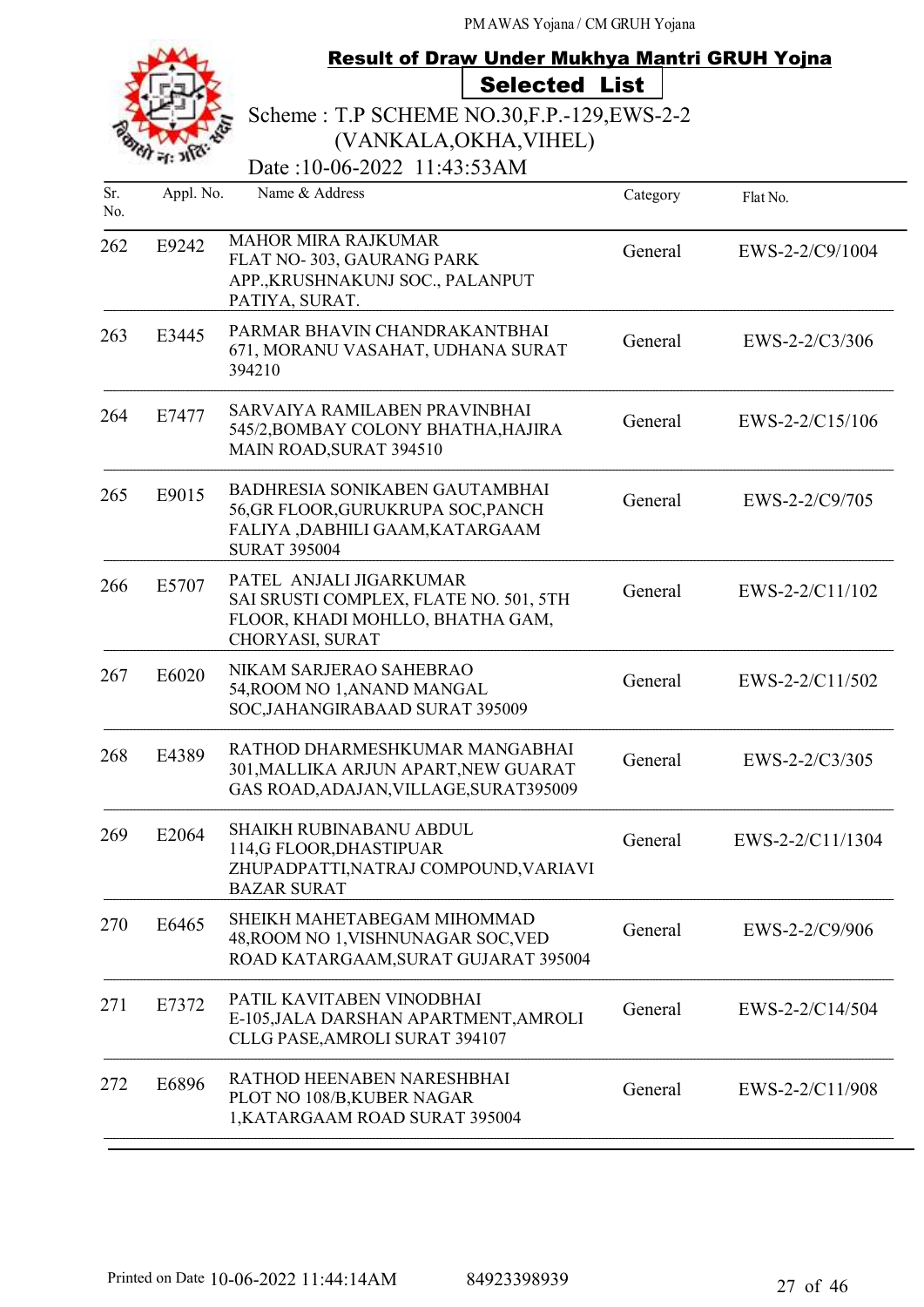|            |           | <b>Result of Draw Under Mukhya Mantri GRUH Yojna</b>                                                    |          |                  |
|------------|-----------|---------------------------------------------------------------------------------------------------------|----------|------------------|
|            |           | <b>Selected List</b>                                                                                    |          |                  |
|            |           | Scheme: T.P SCHEME NO.30, F.P. - 129, EWS-2-2                                                           |          |                  |
|            |           | (VANKALA, OKHA, VIHEL)                                                                                  |          |                  |
|            |           | Date:10-06-2022 11:43:53AM                                                                              |          |                  |
| Sr.<br>No. | Appl. No. | Name & Address                                                                                          | Category | Flat No.         |
| 273        | E4138     | MAHASKAR CHHAYA RAVINDRA<br>FLAT NO 404, TORAN<br>APARTMENT, KATARGAAM ZONE                             | General  | EWS-2-2/C11/1204 |
|            |           | ROAD, SURAT 395004                                                                                      |          |                  |
| 274        | E214      | <b>JAMKAR HANSABEN HEMANTBHAI</b><br>C-10,1ST FLOOR, SHIV SHAKTI<br>APPARTMENT, ADAJAN, SURAT-395009    | General  | EWS-2-2/C3/1304  |
| 275        | E5255     | <b>BUNDELA KARISHMA</b><br>23,1ST FLOOR, BHAGVAN PARK<br>SOCIETY, ADAJAN, SURAT                         | General  | EWS-2-2/C3/602   |
| 276        | E2977     | MOURYA MANISHKUMAR VIJAYKUMAR<br>45, KIRTINAGAR SOC. OPP. RUPALI CINEMA,<br>PALANPUR PATIYA SURAT       | General  | EWS-2-2/C9/406   |
| 277        | E5273     | SONALIYA JIGISHA SUNILBHAI<br>B30, Bhagyalaxmi Society, ram nagar Rander Surat                          | General  | EWS-2-2/C9/604   |
| 278        | E8015     | HUSEN BHARTI SHAMSHAH<br>FLAT NO.8, VIJAY APP, NIEAR RIMAL<br>HOSPITAL, RAM NAGAR, SURAT                | General  | EWS-2-2/C3/702   |
| 279        | E1385     | <b>GHORPADI ASHWINI BALU</b><br>C1-403 SAI VILLA NR. MEG MILAP ROW<br>HOUSE JHANGIRPURA SURAT-395009    | General  | EWS-2-2/C3/503   |
| 280        | E2182     | NIMJE MANISHA JITENDRA BHAI<br>185, AANAND PARK SOC., OPP. AKHAND<br>AANAND COLLAGE, VED ROAD, SURAT    | General  | EWS-2-2/C3/204   |
| 281        | E5735     | <b>BORICHA LILABEN GIRISH</b><br>FLAT NO.-302, VRAJ COMPLEX, KUBER NAGAR<br>SOC, VED ROAD, KATARGAM-04  | General  | EWS-2-2/C9/207   |
| 282        | E579      | PADAYA HAMIRBHAI HARIBHAI<br>62, GOVIND NAGAR SOC, DABHOLI CHAR<br>RASTA, KATARGAAM SURAT 395004        | General  | EWS-2-2/C3/706   |
| 283        | E4156     | <b>BHAGYA MANISH BHAGCHAND</b><br>c-310, ANKUR PARK, PALANPUR PATIYA<br><b>RANDER ROAD SURAT 395009</b> | General  | EWS-2-2/C9/1001  |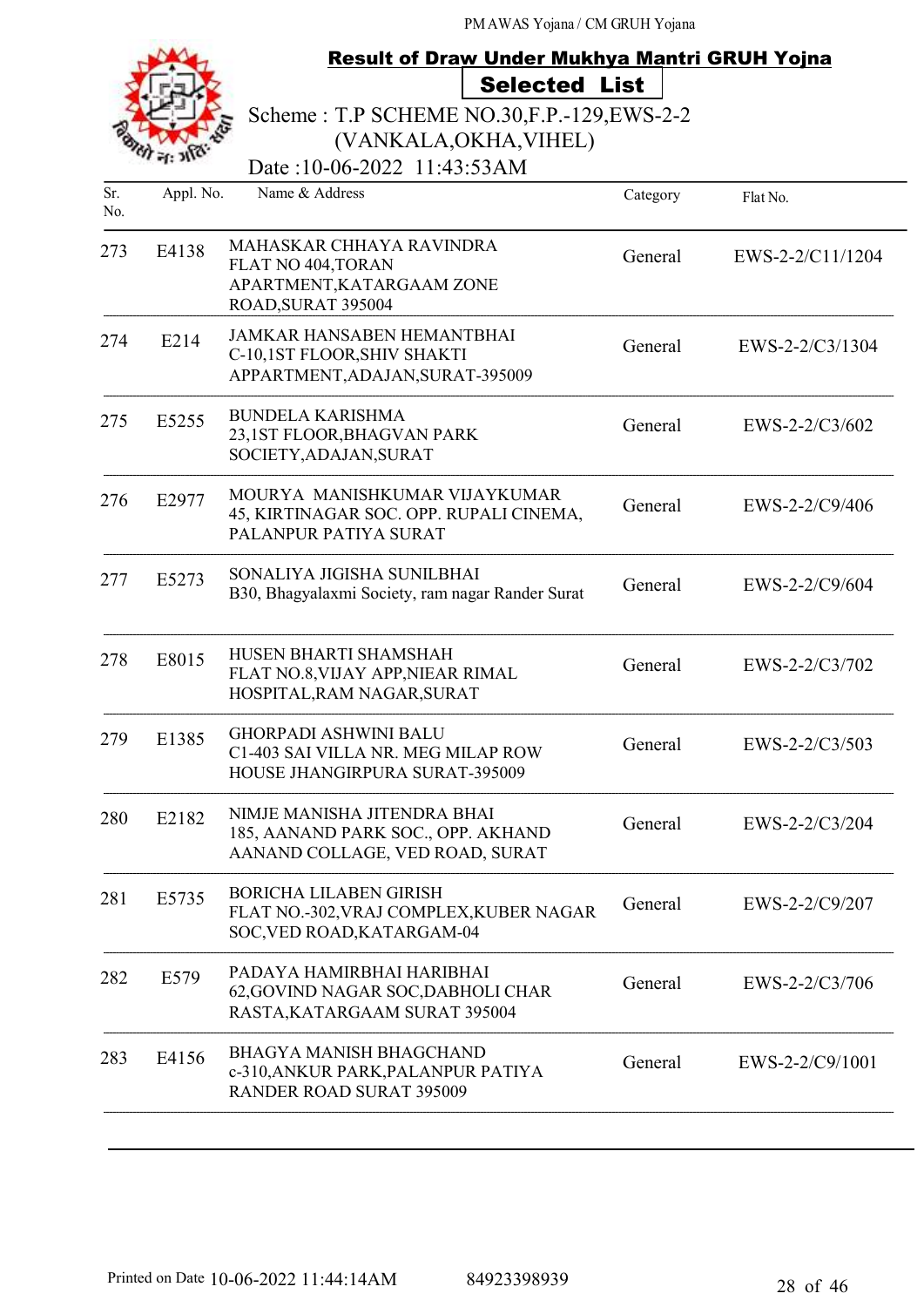|            |           | <b>Result of Draw Under Mukhya Mantri GRUH Yojna</b>                                                                                  |          |                 |
|------------|-----------|---------------------------------------------------------------------------------------------------------------------------------------|----------|-----------------|
|            |           | <b>Selected List</b>                                                                                                                  |          |                 |
|            |           | Scheme: T.P SCHEME NO.30, F.P. - 129, EWS-2-2                                                                                         |          |                 |
|            |           | (VANKALA, OKHA, VIHEL)<br>Date:10-06-2022 11:43:53AM                                                                                  |          |                 |
| Sr.<br>No. | Appl. No. | Name & Address                                                                                                                        | Category | Flat No.        |
| 284        | E7914     | PRAJAPATI ARVIND BHAI MUNNAR<br>27, SANT TUKARAM 2, PALANPOR TA<br>CHORYASI SURAT , NAVYUG CLG SURAT<br>395009                        | General  | EWS-2-2/C9/903  |
| 285        | E5450     | SHEAIKH SHAHINA PARVIN ABDUL RAHIM<br>33M, NAVI VASAHAT, GARIB NAWAZ NAGAR,<br>NEAR SHITAL CINEMA, ADAJAN PATIYA,<br><b>SURAT</b>     | General  | EWS-2-2/C11/802 |
| 286        | E8433     | <b>SHAIKH FARZANABANU SULEMAN</b><br>17/13, S.M.C QUARTERS, SHUBHAS GARDEN,<br>MORABHAGAL, BHESAN, RANDER, SURAT-<br>395005           | General  | EWS-2-2/C10/205 |
| 287        | E7906     | CHAND FIROJABANU VALI<br>G-2, SHAHI PALACE APPARTMENT,<br>PARSIWAD, RANDER, SURAT 395005                                              | General  | EWS-2-2/C3/1302 |
| 288        | E3020     | TELI KAMLESH NANURAM<br>18, DIPMALA SOCIETY, RAMNAGAR, RANDER<br><b>ROAD, SURAT</b>                                                   | General  | EWS-2-2/C10/901 |
| 289        | E6079     | TANIYA AMISHA BHUPENDRAKUMAR<br>162, MADHAV BAUG RAW HOUSE, UGAT<br>BHESAN ROAD SURAT, NR UGAT<br>NAHER, JAAHNGIRABAAD, SURAT 3950005 | General  | EWS-2-2/C10/508 |
| 290        | E1573     | MAHALE ARUNABEN SANTOSHBHAI<br>R 213, DR NAGAR NAVAGAAM, DINDOLI<br><b>SURAT 394210</b>                                               | General  | EWS-2-2/C9/201  |
| 291        | E1453     | SILIMKAR SONAL ARUNKUMAR<br>52, GURUKRUPA SOCIETY, KATARGAM, SURAT                                                                    | General  | EWS-2-2/C3/1208 |
| 292        | E6674     | KALAVATIBEN JAYESHBHAI<br>2ND FLOOR, PLOT NO 121, PRAABHUNAGAR<br>SOC, V-1, UDAY NAGAR SOC NI<br>SAME, KATARGAAM ROAD SURAT 395004    | General  | EWS-2-2/C9/303  |
| 293        | E2439     | PAWAR SUJITABEN MAHENDRABHAI<br>461, SANT TUKARAM NAGAR, V-6, PALAN PUR<br>JAKATNAKA, ADAJAN SURAT 395009                             | General  | EWS-2-2/C3/808  |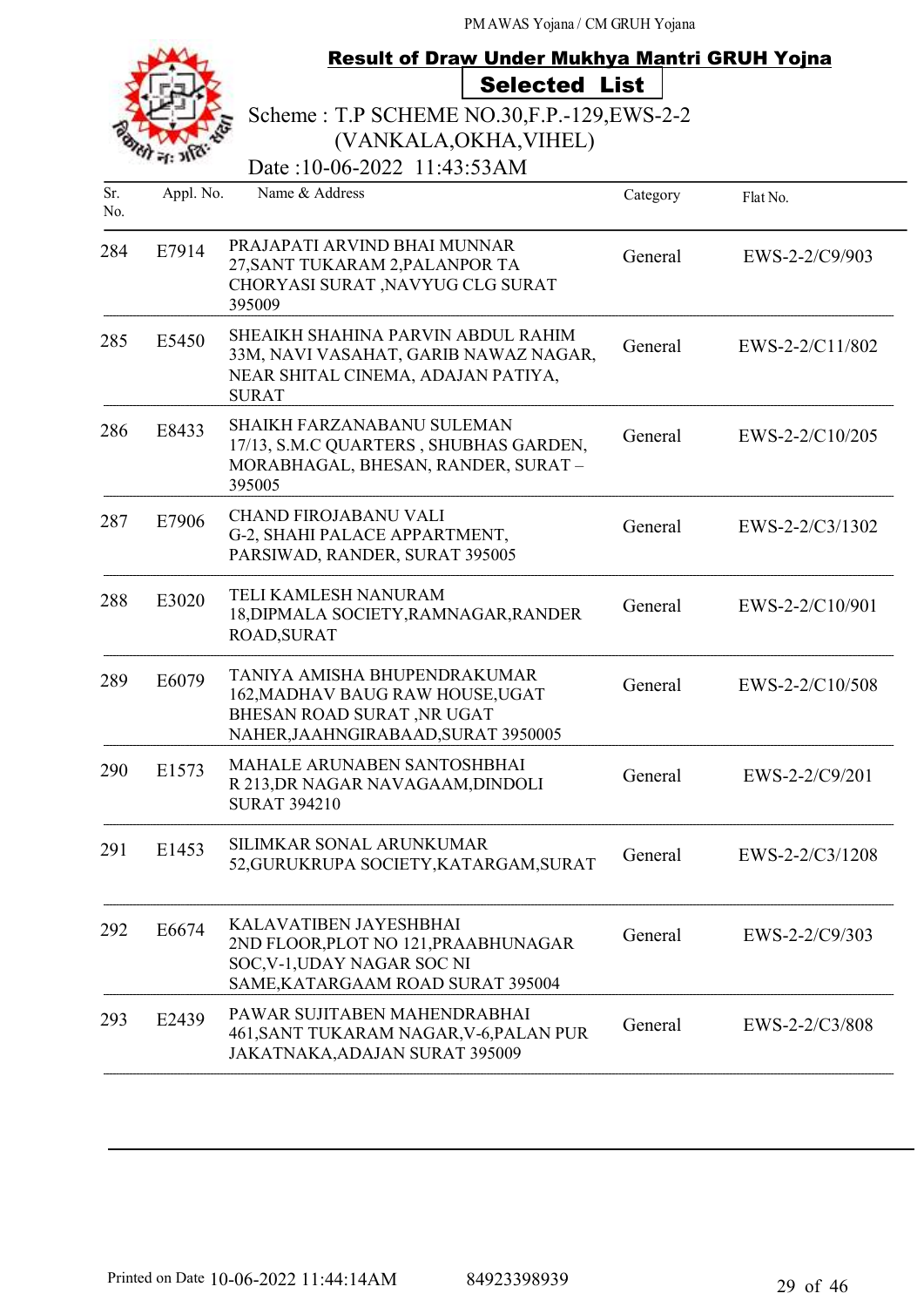|            |           | <b>Result of Draw Under Mukhya Mantri GRUH Yojna</b>                                                             |          |                  |
|------------|-----------|------------------------------------------------------------------------------------------------------------------|----------|------------------|
|            |           | <b>Selected List</b>                                                                                             |          |                  |
|            |           | Scheme: T.P SCHEME NO.30, F.P. - 129, EWS-2-2                                                                    |          |                  |
|            |           | (VANKALA, OKHA, VIHEL)                                                                                           |          |                  |
|            |           | Date:10-06-2022 11:43:53AM                                                                                       |          |                  |
| Sr.<br>No. | Appl. No. | Name & Address                                                                                                   | Category | Flat No.         |
| 294        | E5826     | YADAV UDAYBHAN VIJAYBAHADUR<br>FLAT NO, 502, 5TH FLOOR, KRISHNA<br>RESIDENCY, BUILDING<br>C,COSAD, SURAT, 394107 | General  | EWS-2-2/C3/703   |
| 295        | E8956     | <b>BHAGAT HEMALI PIYUSHKUMAR</b><br>90, AMBIKANAGAR SOC, RAMNAGAR<br>,JAHANGIRABAD,SURAT                         | General  | EWS-2-2/C3/1108  |
| 296        | E6412     | DHOLAKIYA SURESHKUMAR GOPALDAS<br>I 201, ASHIRWAD FLATS SOC, BAMROLI ROAD<br><b>SURAT 395003</b>                 | General  | EWS-2-2/C10/1104 |
| 297        | E4712     | <b>SOSA HIRALBEN DINESHBHAI</b><br>102, BAHUCHAR NAGAR SOC, HARIOM<br>MILL, VED ROAD SURAT 395004                | General  | EWS-2-2/C10/1008 |
| 298        | E3839     | LIMBACHIYA PUNAMBEN VIRUBHAI<br>49, G.F, SHRAMJIVI<br>COLONY, ADAJAN, SURAT-395009                               | General  | EWS-2-2/C3/402   |
| 299        | E2541     | <b>BAVISKR SARALA MUKESH</b><br>17 NAGSEN<br>NAGAR, PANDESARA, SURAT, 394221                                     | General  | EWS-2-2/C12/403  |
| 300        | E9223     | KADAM HARSHKUMAR DILIPBHAI<br>FLAT NO B/105, SWAPAN FLATS, CITIZEN<br>SCHOOL SAME, HONEY PARK ROAD, ADAJAN       | General  | EWS-2-2/C9/505   |
| 301        | E3012     | CHUDASAMA JAYSHREE SAGARBHAI<br>412 RUKESH APPRT VED ROAD 395004                                                 | General  | EWS-2-2/C10/103  |
| 302        | E3592     | <b>GALVE USHA SHAHIKANT</b><br>26,G FLOOR, BHAGVAN NAGAR SOC, UGAT<br><b>BHESAN ROAD SURAT 395005</b>            | General  | EWS-2-2/C9/208   |
| 303        | E4721     | ANSARI ZULEKHAKHATUN MOHAMMED<br>8, WADIWALA MENSION, AMLIPURA,<br>RANDER, SURAT.                                | General  | EWS-2-2/C12/406  |
| 304        | E5858     | TOLANI SIMRAN RAVIKUMAR<br>ROOM NO 291,2ND FLOOR, RAMNAGR<br><b>RANDER ROAD SURAT</b>                            | General  | EWS-2-2/C3/1206  |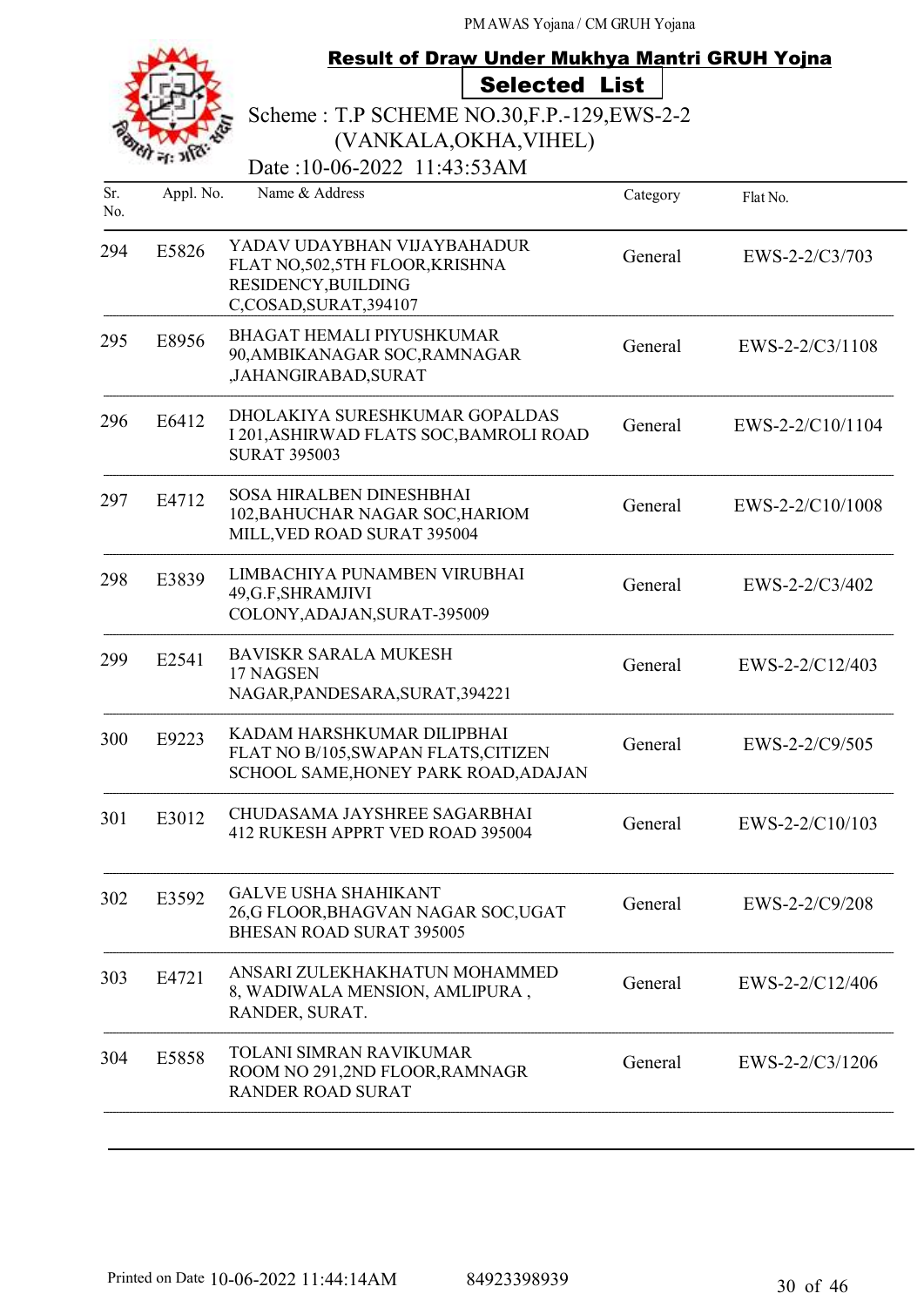|            |           | <b>Result of Draw Under Mukhya Mantri GRUH Yojna</b>                                                                                |          |                  |
|------------|-----------|-------------------------------------------------------------------------------------------------------------------------------------|----------|------------------|
|            |           | <b>Selected List</b>                                                                                                                |          |                  |
|            |           | Scheme: T.P SCHEME NO.30, F.P. - 129, EWS-2-2                                                                                       |          |                  |
|            |           | (VANKALA, OKHA, VIHEL)                                                                                                              |          |                  |
|            |           | Date:10-06-2022 11:43:53AM                                                                                                          |          |                  |
| Sr.<br>No. | Appl. No. | Name & Address                                                                                                                      | Category | Flat No.         |
| 305        | E9395     | PATEL SONALBEN KALPESH<br>23, SHREE SAI NAGAR CO OP HOUSING<br>SOC, KATARGAAM SURAT 395004                                          | General  | EWS-2-2/C11/101  |
| 306        | E8145     | SAKYA AJAYYKUMAR SHANTIRAM<br>256, SANT TUKARAM SOC, V 2 PALANPUR<br>JAKATNAKA, RANDER ROAD SURAT                                   | General  | EWS-2-2/C11/804  |
| 307        | E8409     | PATHAN YASMIN AZAZ<br>FLAT NO. B/1/11, EWS QUARTERS, SUKUN<br>TENAMENT, GORAT-RANDER ROAD, SURAT                                    | General  | EWS-2-2/C13/705  |
| 308        | E2450     | MISTRY MINABEN VASANT BHAI<br>FLAT NO 101, SIDHDHI SOC, TADVADI RANDER<br>ROAD, SURAT                                               | General  | EWS-2-2/C9/1201  |
| 309        | E1663     | RANA SIMABEN MUKESHBHAI<br>G-1, SAI ARPAN APARTMENT, RAMESHWAR<br>NAGAR SOC, ANJAANA SURAT 395002                                   | General  | EWS-2-2/C3/1201  |
| 310        | E971      | <b>TAYDE LATA SUDHIR</b><br>FLAT NO 11, SMC TENAMENT, CHITROLI, RAW<br>HOUSE, JAHANGIR PURA SURAT 395005                            | General  | EWS-2-2/C3/1003  |
| 311        | E7469     | <b>SALUKE ANILBHAI BHAIDAS</b><br>223 IST FLOOR VISHRAM NAGAR SOCIETY<br>VED ROAD KATARGAM SURAT GUJ-395004                         | General  | EWS-2-2/C3/406   |
| 312        | E6601     | SAPARIYA LALITABEN NARAYANBHAI<br>PLOT NO. 5, BHUNESHWARI LOW CAST<br>COLONY - 2, UGAT BHESAN ROAD,<br>JAHANGIRABAD, SURAT - 395005 | General  | EWS-2-2/C9/401   |
| 313        | E7187     | NARIYELWALA SHABANABANU MEHUBUB<br>1/1680 - B, FOURTH FLOOR, HABIBSHAH<br>MOHALLO, NANPURA, SURAT - 395001                          | General  | EWS-2-2/C3/1005  |
| 314        | E1411     | MAKVANA LILABEN NILESHBHAI<br>9/1350 IST FLOOR, DR. RAMLAL GALI, BALAJI<br><b>ROAD, SURAT - 395003</b>                              | General  | EWS-2-2/C11/1201 |
| 315        | E1303     | PATEL VASNTIBEN UMESHKUMAR<br>06,TRILOK NAGAR SOC,SAROJINI NAYDU<br>SHAK MARKET PALANPUR JAKATNAKA<br><b>SURAT 395009</b>           | General  | EWS-2-2/C10/1005 |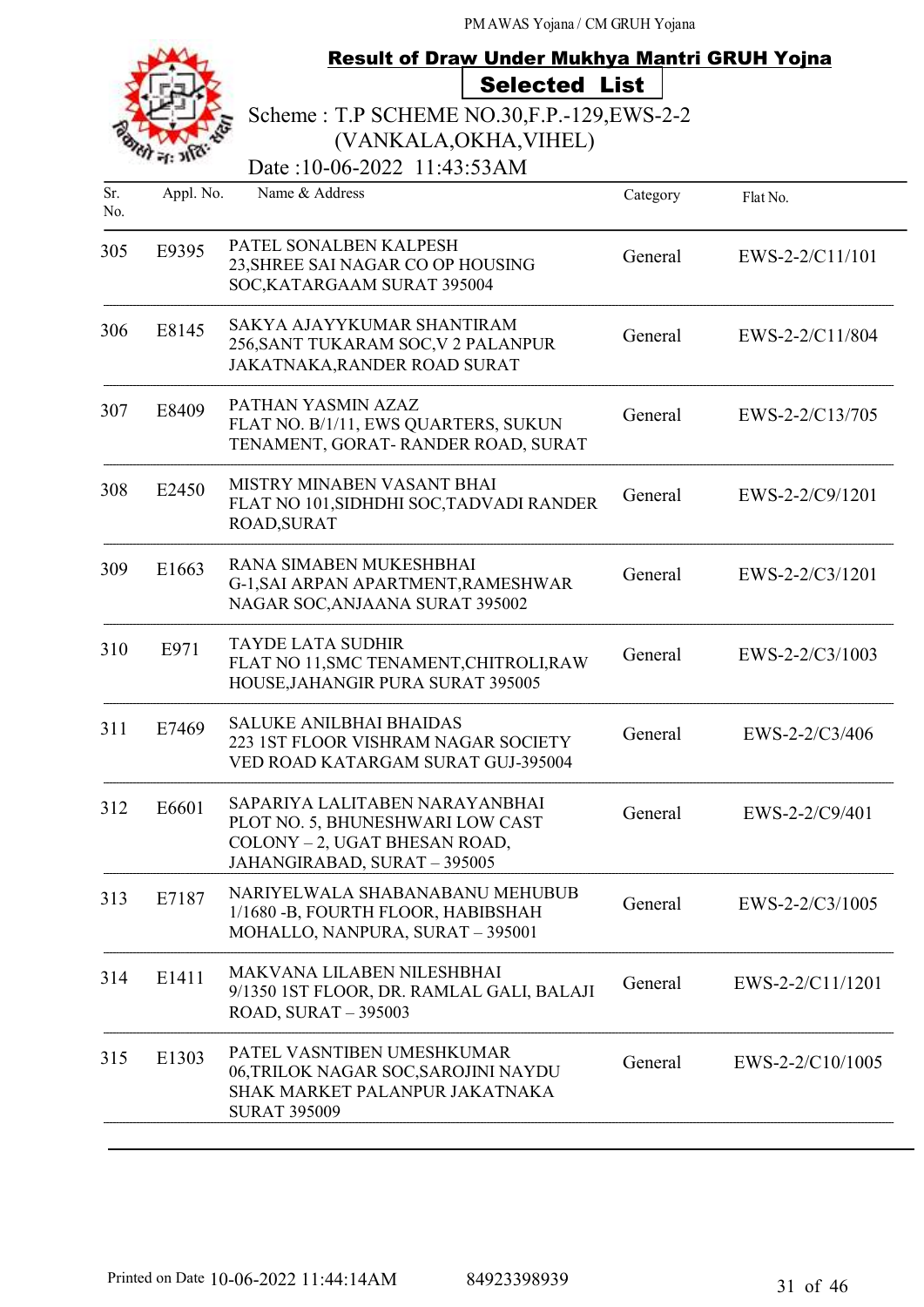|            |           | <b>Result of Draw Under Mukhya Mantri GRUH Yojna</b>                                                                         |          |                  |
|------------|-----------|------------------------------------------------------------------------------------------------------------------------------|----------|------------------|
|            |           | <b>Selected List</b>                                                                                                         |          |                  |
|            |           | Scheme: T.P SCHEME NO.30, F.P.-129, EWS-2-2                                                                                  |          |                  |
|            |           | (VANKALA, OKHA, VIHEL)                                                                                                       |          |                  |
|            |           | Date:10-06-2022 11:43:53AM                                                                                                   |          |                  |
| Sr.<br>No. | Appl. No. | Name & Address                                                                                                               | Category | Flat No.         |
| 316        | E1899     | PARDESHI PUSHPBEN BHAGWANSINGH<br>62, MADANPURA, SOC NO. 2, NEAR SAIBABA<br>MANDIR, LIMBAYAT, UDHANA,<br><b>SURAT-394210</b> | General  | EWS-2-2/C10/1303 |
| 317        | E2422     | <b>SHARMA SANJAY NARESH</b><br>FLAT NO. A/203, DEV DARSHAN RESIDENCY,<br>B/H NAHER PALANPUR GAM ROAD, SURAT<br>395009        | General  | EWS-2-2/C10/1205 |
| 318        | E9073     | VASAVA SULAXNABEN VIRSINHBHAI<br><b>DHARIKHEDA SUGAR</b><br>FACTORY, DHARIKHEDA TIMBI NANDODO<br>,NARMADA SURAT 393140       | General  | EWS-2-2/C10/906  |
| 319        | E510      | PATEL YASMIN SALMAN<br>22,G FLOOR, ROOM NO 1, SHIV<br>HIRANAGAR, UDHANA, SURAT 394210                                        | General  | EWS-2-2/C11/906  |
| 320        | E8819     | PATEL BHIKHABHAI SOMABHAI<br>137, DIPMALA SOC, DGVCL OFFICE RAMNAGR<br>PALANPUR JAKATNAKA SURAT 395005                       | General  | EWS-2-2/C3/502   |
| 321        | E802      | KHATRI DHAVAL HASMUKHBHAI<br>4/2638 FIRST FLOOR SHATARANJIWADI<br><b>BEAMPURA SURAT-395003</b>                               | General  | EWS-2-2/C9/804   |
| 322        | E5102     | <b>SAKILABIBI TAHER SEKH</b><br>H-5, BLD NO 363, FAT NO B/14, KOSAD<br>AWAS, KOSAD, AMROLI, SURAT 394107                     | General  | EWS-2-2/C10/101  |
| 323        | E3231     | <b>SURTI DIPABEN PRAFULBHAI</b><br>FLAT NO. 501, A 1 SWEET HOUSE BLOCK<br>NO.51, SURAT 394107                                | General  | EWS-2-2/C10/602  |
| 324        | E6464     | <b>JADAV KAJAL SURAJ</b><br>33, ROOM NO 2, GROUND FLOOR, RANG<br>AVDHOOT SOC, RANDER ROAD SURAT 395008                       | General  | $EWS-2-2/C3/105$ |
| 325        | E8076     | VIJUDA DAXABEN RAMESHBHAI<br>177, AMBIKA NAGARSOCIETY, RAMNAGAR,<br>RANDER ROAD, SURAT - 395005                              | General  | EWS-2-2/C9/801   |
| 326        | E1515     | JARDOSH KAVSHALYABEN DHARMESHBHAI<br>B-3, GEETA BUILDING, VRUNDAVAN SOC.,<br>ADAJAN, SURAT. 395009                           | General  | EWS-2-2/C9/405   |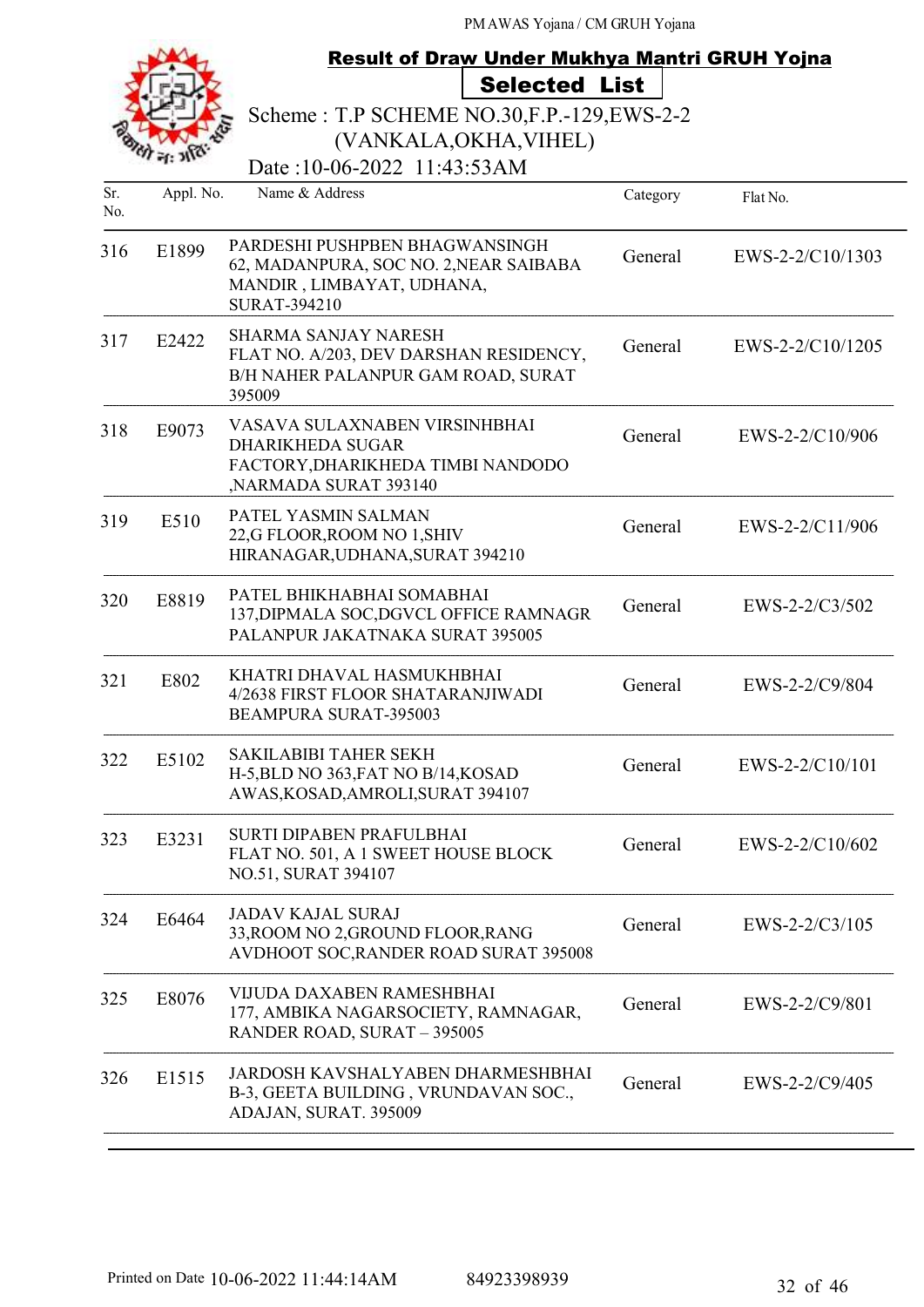|            |           | <b>Result of Draw Under Mukhya Mantri GRUH Yojna</b>                                                                                  |          |                   |
|------------|-----------|---------------------------------------------------------------------------------------------------------------------------------------|----------|-------------------|
|            |           | <b>Selected List</b>                                                                                                                  |          |                   |
|            |           | Scheme: T.P SCHEME NO.30, F.P.-129, EWS-2-2                                                                                           |          |                   |
|            |           | (VANKALA, OKHA, VIHEL)                                                                                                                |          |                   |
|            |           | Date:10-06-2022 11:43:53AM                                                                                                            |          |                   |
| Sr.<br>No. | Appl. No. | Name & Address                                                                                                                        | Category | Flat No.          |
| 327        | E702      | SURYAVANSHI LALITA VIKAS<br>413, A 5/5, HINDU MEGHVAD COLONY, VASTA<br>DEVI ROAD SURAT KATARGAAM 395004                               | General  | $EWS-2-2/C9/408$  |
| 328        | E1729     | <b>GAMIT HANSABEN GIRISHBHAI</b><br>H-5 358-B 9, EWS AWAS, KOSAD, AMROLI,<br><b>SURAT SOC, 394107</b>                                 | General  | $EWS-2-2/C3/1106$ |
| 329        | E6491     | SOLANKI MANJULABEN SANJAYBHAI<br>20,103, SUDA AAWAS PUJA ABHISHEK NI<br>SAME, VESU SURAT 395007                                       | General  | EWS-2-2/C10/807   |
| 330        | E5159     | PATEL RUBINABANU FIROZBHAI<br>L-04, NNISHAN SOC, ADAJAN PATIYA, NEW<br><b>RANDER ROD SURAT 395005</b>                                 | General  | EWS-2-2/C9/1106   |
| 331        | E4767     | MIYATRA JIGNABEN DHARMENDRABHAI<br>BLOCK NO 42, FLAT NO 201, SUDA AWAS,<br>WESTERN CITY NI PACHHAL, PAL ROAD,<br><b>SURAT. 395009</b> | General  | EWS-2-2/C3/708    |
| 332        | E5485     | UPADHYAY KRUPALI<br>C-142, RIVAR PARK SOC, SHARDA VIDHYA<br>MANDIR SCHOOL NI PACHA, SINGANPOR<br>ROAD, SURAT-395004                   | General  | EWS-2-2/C11/808   |
| 333        | E3853     | RATHOD DHARMISHTHA BEN UPENDRABHAI<br>C-204, SHIVANJALI PARK, VIVEKANAND<br><b>TOWNSHIP</b><br>SAME, PALNPOR, JAKATNAKA, SURAT        | General  | EWS-2-2/C12/408   |
| 334        | E6748     | PATEL TEJALBEN NITINBHAI<br>PL NO 271 DEVASHISH SOC, MURABHAGAL<br>,BHESAN, JAHANGIRABAD SURAT-395005                                 | General  | EWS-2-2/C3/1102   |
| 335        | E6845     | <b>GOLWALA RAJESH AMRUTLAL</b><br>91, MADHAVBAUG ROW HOUSE, UGAT ROAD,<br>JAHANGIRABAD, BHESAN, SURAT. 395005                         | General  | EWS-2-2/C11/801   |
| 336        | E9115     | SINGH REEMADEVI SUDHIR KUMAR<br>204/145-146, GHANSHYAM NAGAR<br>SOC, PALANPUR JAKATNAKA ROAD, SURAT<br>395009                         | General  | EWS-2-2/C9/301    |
| 337        | E718      | PATEL BHAVANABEN YOGESHBHAI<br>450, NILAM NAGAR, HAZIRA, SURAT - 394270                                                               | General  | EWS-2-2/C11/406   |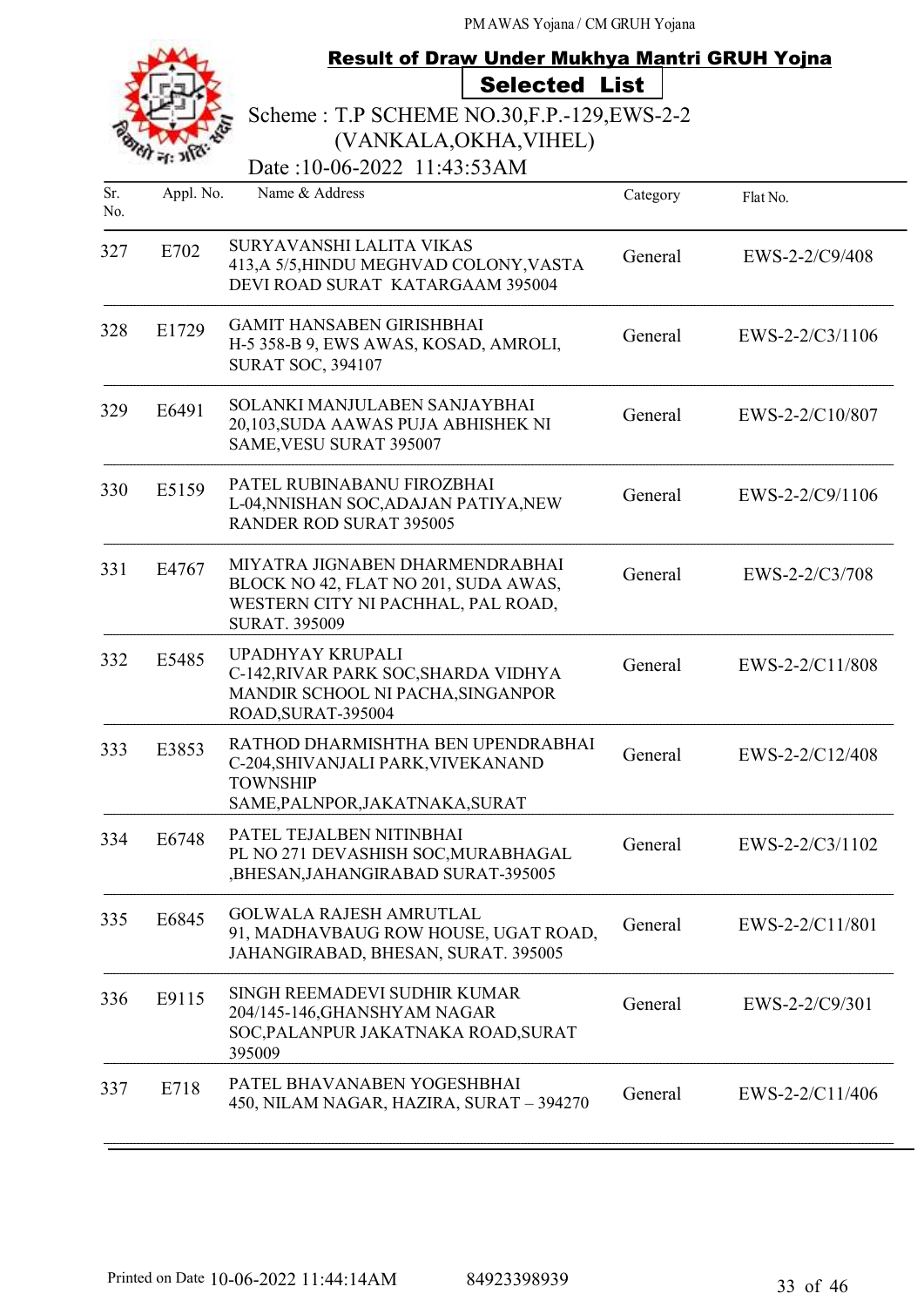|            |           | Result of Draw Under Mukhya Mantri GRUH Yojna                                                                                                   |          |                   |
|------------|-----------|-------------------------------------------------------------------------------------------------------------------------------------------------|----------|-------------------|
|            |           | <b>Selected List</b>                                                                                                                            |          |                   |
|            |           | Scheme: T.P SCHEME NO.30, F.P.-129, EWS-2-2                                                                                                     |          |                   |
|            |           | (VANKALA, OKHA, VIHEL)                                                                                                                          |          |                   |
|            |           | Date: 10-06-2022 11:43:53AM                                                                                                                     |          |                   |
| Sr.<br>No. | Appl. No. | Name & Address                                                                                                                                  | Category | Flat No.          |
| 338        | E7291     | <b>VARADE KALPANABEN SANDIP</b><br>4- B. R. AMBEDKAR ZUPADPATTI, NAVI<br>VASAHAT, SINGANPORE GAM, SURAT. 395004                                 | General  | EWS-2-2/C12/205   |
| 339        | E5241     | RAJPUT SUNITABEN PARBHISINGH<br>8, ROOM NO 1,G FLOOR, SARDAAR PATEL<br>SOC, DABHOLI ROAD, 395004                                                | General  | EWS-2-2/C10/503   |
| 340        | E6819     | KOSHTI RAJNIBEN BALUBHAI<br>447/A PRATHAM MAD, ANAND PARK SOCIETY<br>, VED ROAD, SURAT-395004                                                   | General  | EWS-2-2/C10/206   |
| 341        | E3050     | AHIRE MEENAEN RAJESHBHAI<br>114, GOPINATH NAGAR SOC, SHREE<br>SWAMINARAYAN SCHOLL<br>PASE, RAMNAGAR, RANDER ROAD SURAT<br><b>GUJARAT 395005</b> | General  | EWS-2-2/C11/705   |
| 342        | E4771     | MAHETA NAYNA MAHESHKUMAR<br>103, GOPINATH SOC-1, SWAMINARAYN<br>SCHOOL PASE, RAMNAGAR, RANDER<br>ROAD, SURAT -5, GUJARAT 395005                 | General  | EWS-2-2/C11/601   |
| 343        | E2431     | RATHOD RESHMABEN SHAMBHUBHAI<br>1021, BHAGVAN FALIYU, SAI NAGAR NI<br>SAME, ADAJAN SURAT 395009                                                 | General  | EWS-2-2/C9/302    |
| 344        | E5825     | <b>SHAH VINAYKUMAR SHREELAL</b><br>FLATNO 602,6TH FLOOR, BHRAMANI<br>COMPLEX KUBER PARK, GHODDOD<br>ROAD, SURAT-395005                          | General  | EWS-2-2/C11/805   |
| 345        | E3843     | <b>SANAS ANKITA KIRAN</b><br>G FLOOR, HOUSE NO 197, TRILOK CO OP<br>HOUSING SOC, OPP AKHAND ANAND<br>COLLAGE, VED ROAD, KATARGAAM 395004        | General  | EWS-2-2/C3/208    |
| 346        | E3624     | <b>VANKE RATNA SANTOSH</b><br>D-1-10, SANSKAR PARK, HANUMAN<br>CHOWK, NR.GAYATRI MANDIR, TADWADI<br>RANDER, SURAT-395009                        | General  | EWS-2-2/C10/608   |
| 347        | E7137     | SAIYED MUSRATBANU SAMUDDIN<br>5404 TAPI RIVAR FRNT BODIVISTAR SURAT                                                                             | General  | $EWS-2-2/C10/504$ |
|            |           |                                                                                                                                                 |          |                   |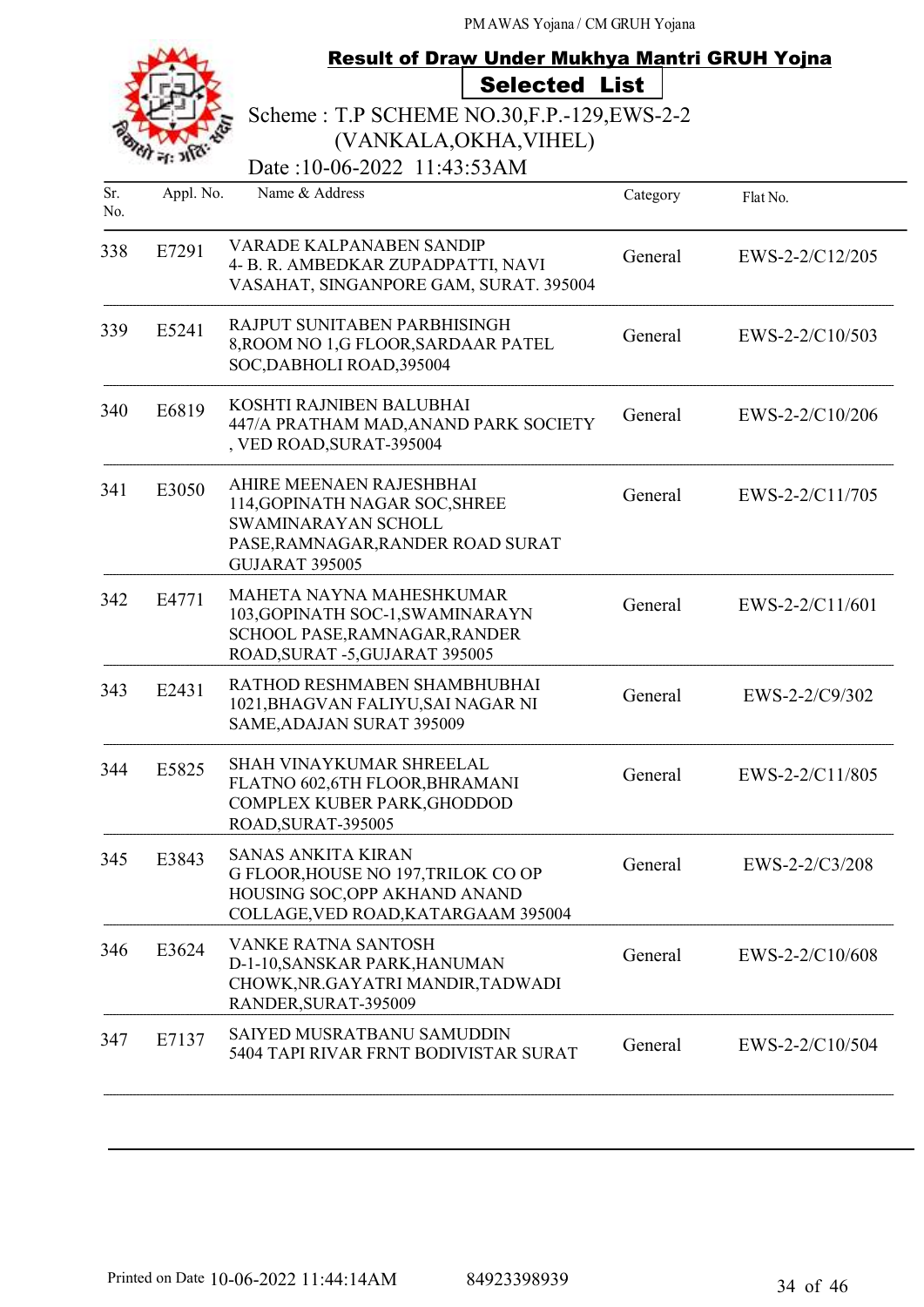| <b>Result of Draw Under Mukhya Mantri GRUH Yojna</b> |           |                                                                                                                                                 |          |                  |
|------------------------------------------------------|-----------|-------------------------------------------------------------------------------------------------------------------------------------------------|----------|------------------|
|                                                      |           | <b>Selected List</b>                                                                                                                            |          |                  |
|                                                      |           | Scheme: T.P SCHEME NO.30, F.P. - 129, EWS-2-2                                                                                                   |          |                  |
|                                                      |           | (VANKALA, OKHA, VIHEL)                                                                                                                          |          |                  |
|                                                      |           | Date:10-06-2022 11:43:53AM                                                                                                                      |          |                  |
| Sr.<br>No.                                           | Appl. No. | Name & Address                                                                                                                                  | Category | Flat No.         |
| 348                                                  | E7159     | MAHETA STENOLKUMAR HEMANTKUMAR<br>B-25, GOMATI NAGAR SOC., NEW TADWADI<br>POLICE CHOKI NI BAJU MA., RANDER,<br>BHESAN, SURAT. 395005            | General  | EWS-2-2/C11/606  |
| 349                                                  | E5478     | <b>SAVANT BHOOMI BHARAT</b><br>B-1, AKSHARDEEP APARTMENT, PALANPUR<br>JAKATNAKA, RANDER ROAD SURAT 395009                                       | General  | EWS-2-2/C10/201  |
| 350                                                  | E5263     | <b>SHEKH NILOFARBANU SARFUDDIN</b><br>2/2199, KAKA KAUVVA<br>KABRASTAN, RUDARPURA SURAT 395001                                                  | General  | EWS-2-2/C11/1102 |
| 351                                                  | E7136     | <b>SAIYED VASIM AHEMDALI</b><br>5518, OPP. TAPI RIVAR FANT GATE NO.2,<br>BAPUNAGAR BORAD VISTAR ADAJAN PATIA<br><b>RANDER ROAD SURAT-395009</b> | General  | EWS-2-2/C10/902  |
| 352                                                  | E4029     | KOLLE USHABEN SHRIRAMBHAI<br>59, GROUD FLOOR, RUPAL COO<br>KO.SOCIETY, VED ROAD SURAT-395004                                                    | General  | EWS-2-2/C11/902  |
| 353                                                  | E438      | <b>RAJBHAR SONAM PREM</b><br>PLOT NO 198, KRISHNA NAGAR<br>SOC, ICCHAPOR SURAT 394510                                                           | General  | EWS-2-2/C11/1104 |
| 354                                                  | E7395     | CHAUHAN SHANTABEN VALJIBHAI<br>15,1 ST FLOOR, RAMDEVPIR SOC, PALANPUR<br><b>JAKATNAKA SURAT 395005</b>                                          | General  | EWS-2-2/C11/1106 |
| 355                                                  | E5161     | PATEL SAKIR SADIK<br>C-1, KURTIKA SOC., RANGAWDUT SOC,<br>VIBHAG-3, RAMNAGAR, RANDER<br><b>SURAT-395005</b>                                     | General  | EWS-2-2/C9/403   |
| 356                                                  | E1211     | <b>SHAIKH TANURIHNA SALAUDDIN</b><br>15/2574, NASIR NAGAR, VED DARVAJA,<br><b>SURAT-395004</b>                                                  | General  | EWS-2-2/C12/306  |
| 357                                                  | E7815     | KADRI SAMIYABANU MIZBAHUDDIN SAIYED<br>7/1805, FIRST FLOOR, BHANDARI WAD,<br>SAIYEDPURA, SURAT.                                                 | General  | EWS-2-2/C11/602  |
| 358                                                  | E1209     | <b>SHAH VIJAY SUBHASHCHANDRA</b><br>301, SARITA DARSHAN APARTMENT, OPP NEW<br>NUTAN RAW HOUSE, PALANPUR JAKATNAKA<br><b>SURAT 395009</b>        | General  | EWS-2-2/C9/1006  |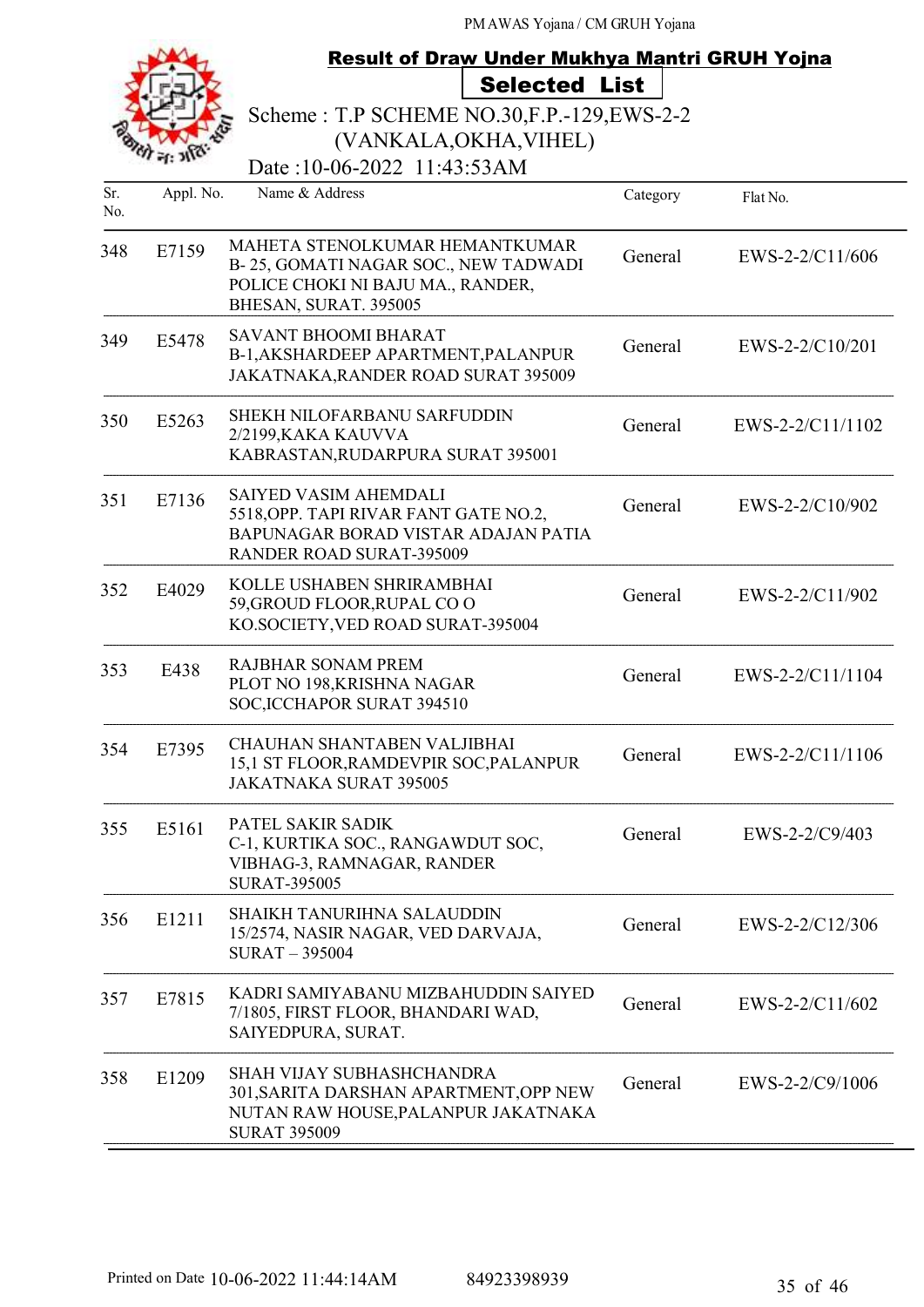|            | <b>Result of Draw Under Mukhya Mantri GRUH Yojna</b> |                                                                                                                            |          |                  |
|------------|------------------------------------------------------|----------------------------------------------------------------------------------------------------------------------------|----------|------------------|
|            |                                                      | <b>Selected List</b>                                                                                                       |          |                  |
|            |                                                      | Scheme: T.P SCHEME NO.30, F.P. - 129, EWS-2-2<br>(VANKALA, OKHA, VIHEL)                                                    |          |                  |
|            |                                                      | Date:10-06-2022 11:43:53AM                                                                                                 |          |                  |
| Sr.<br>No. | Appl. No.                                            | Name & Address                                                                                                             | Category | Flat No.         |
| 359        | E5881                                                | <b>MAISURIYA RAGINIBEN</b><br>A/4/15, EWS AWAS UGAT<br>JAHANGIRABAD.SURAT 395009                                           | General  | EWS-2-2/C10/104  |
| 360        | E2653                                                | VANDANA ABHANG MONDE<br>BLOCK NO B/2, FLAT NO 14, EWS FLATS, NR<br>CITIZEN SCHOOL, HONEY PARK ROAD, SURAT<br><b>ADAJAN</b> | General  | EWS-2-2/C9/602   |
| 361        | E5972                                                | SHAIKH GULSHABA MOHOMMAD IKBAAL<br>202, AAYESH RESIDENCY, KHANGAAH<br>STREET, RANDER, SURAT-395005                         | General  | EWS-2-2/C11/105  |
| 362        | E385                                                 | AAHEKAR SARITA SUNIL<br>38, RUDARPURA, BOMBAY COLONY, SURAT                                                                | General  | EWS-2-2/C10/1201 |
| 363        | E1403                                                | SEAL GOPAL SURENDRANATH<br>C-7, MAHALAXMI SOC, B/H SONA<br>HOTEL, PALANPUR PATIYA, RANDER<br>ROAD, SURAT 395009            | General  | EWS-2-2/C10/601  |
| 364        | E2907                                                | TELI HIRALAL MULCHAND<br>7/45, PRABHUDARSHAN<br>SOC, JAHANGIRABAAD, SURAT 395005                                           | General  | EWS-2-2/C9/205   |
| 365        | E3466                                                | <b>JETHVANI ROHIT LILARAM</b><br>FLAT NO.-B-2-203, SURYA VANDANA<br>APP, PALANPUR JAKAT NAKA, SURAT                        | General  | EWS-2-2/C3/606   |
| 366        | E6434                                                | PATEL JYOTSNABEN MUKESHBHAI<br>14,G FLOOR, SUNDARVA<br>SOC, JAHANGIRABAAD SURAT 395005                                     | General  | EWS-2-2/C3/205   |
| 367        | E8195                                                | RENOSE RESHMA DINESH<br>B-18, BHOYTALIYE, SHANTI NAGAR VIBHAG<br>B, NAVA KOSAD ROAD SURAT 394107                           | General  | EWS-2-2/C11/806  |
| 368        | E4355                                                | KOTHAVALA NILAMBEN CHETANBHAI<br>5/102/B, KHANDAKUVA STREET, RANDER,<br><b>SURAT.395005</b>                                | General  | EWS-2-2/C10/501  |
| 369        | E6637                                                | PATEL SABERA ALTAF<br>541,24, ADAJAN DARGAH COMPOUND,<br>$SURAT - 395009$                                                  | General  | EWS-2-2/C9/105   |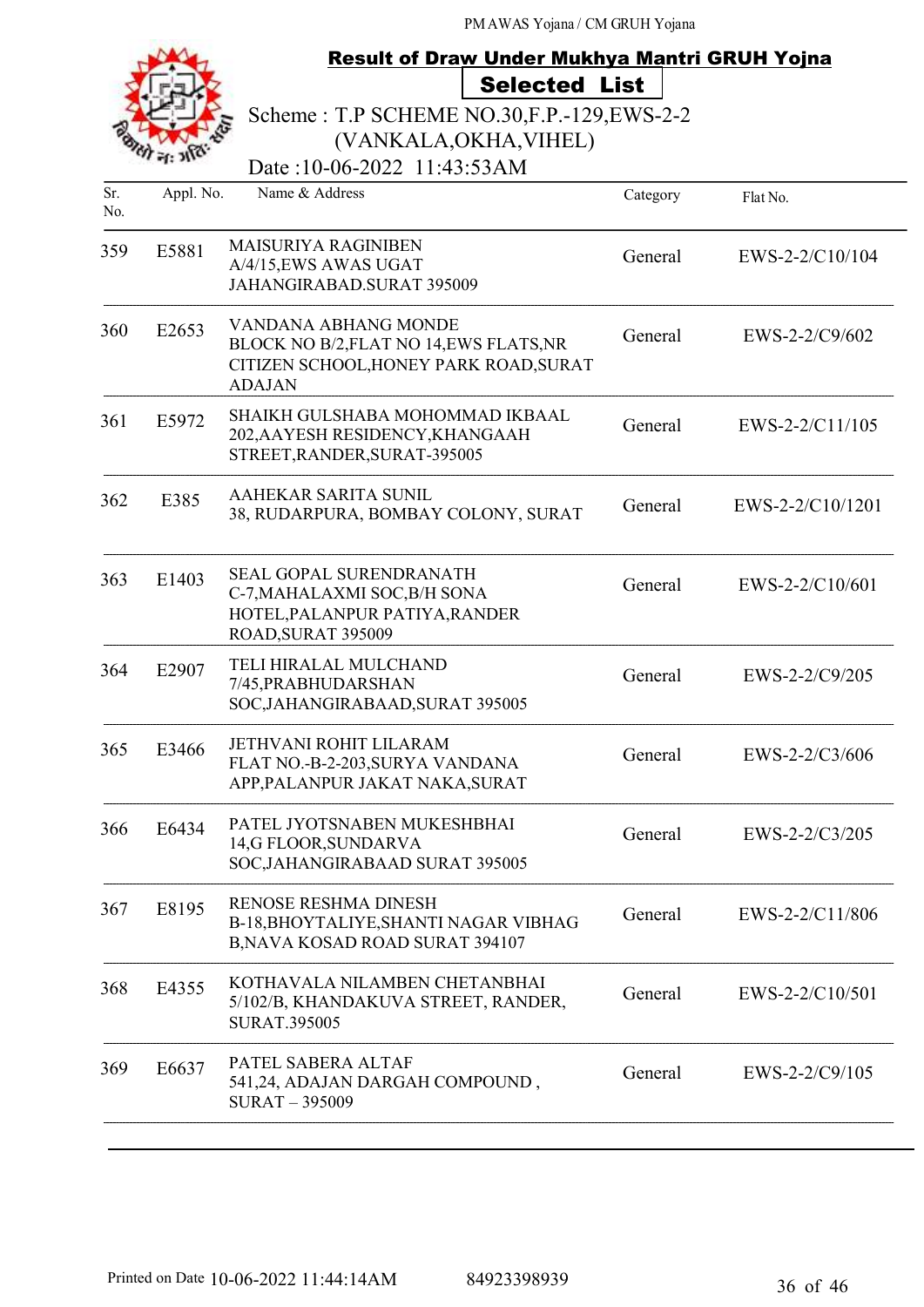|            |           | <b>Result of Draw Under Mukhya Mantri GRUH Yojna</b>                                                                       |          |                    |  |  |
|------------|-----------|----------------------------------------------------------------------------------------------------------------------------|----------|--------------------|--|--|
|            |           | <b>Selected List</b>                                                                                                       |          |                    |  |  |
|            |           | Scheme: T.P SCHEME NO.30, F.P. - 129, EWS-2-2                                                                              |          |                    |  |  |
|            |           | (VANKALA, OKHA, VIHEL)                                                                                                     |          |                    |  |  |
|            |           | Date:10-06-2022 11:43:53AM                                                                                                 |          |                    |  |  |
| Sr.<br>No. | Appl. No. | Name & Address                                                                                                             | Category | Flat No.           |  |  |
| 370        | E1701     | VARIAV VALA REKHABEN NIMESHCHANDRA<br>HOUSE NO 3/A, TALAV FALIYA, UMARA<br><b>SURAT 395007</b>                             | General  | EWS-2-2/C10/1306   |  |  |
| 371        | E7904     | SONAR AASHABEN SURESHBHAI<br><b>GHAR NO 9, SHIV SJHAKTI</b><br>APARTMENT, PALANPUR JAKATNAKA SURAT<br>395005               | General  | EWS-2-2/C9/807     |  |  |
| 372        | E4177     | <b>JOSHI AMISHA MEHUL</b><br>A/5, SARSWATI APARTMENT, HIMGIRI<br>COMPOUND, RANDER ROAD PALANPUR<br>PATIYA SURAT 395009     | General  | EWS-2-2/C3/308     |  |  |
| 373        | E7319     | LELINGWALA SAMIMBANU MOHAMMED<br>1/3294, PLOT NO. 1, KAZI NU MEDAN CHOTI<br>MASJID PASE, GOPIPURA, SURAT - 395001          | General  | EWS-2-2/C11/904    |  |  |
| 374        | E3893     | KOLI JYOTI SHIVPALTAN<br>PLOT NO 292.KHODIYAR NAGAR DINDOLI<br><b>SURAT 394210</b>                                         | General  | $EWS-2-2/C13/1103$ |  |  |
| 375        | E7850     | KURESHI AAISHABIBI ABDUL AJIJABHAI<br>1/2439, FIRST FLOOR, BARAHAZARI<br>MOHALLO, SURAT 395001                             | General  | EWS-2-2/C3/1205    |  |  |
| 376        | E8204     | PUROHIT ARTIBEN DINESH<br>MAKAN NO 173, GUJARAT HOUSING BOARD<br><b>GODADARA SURAT 395010</b>                              | General  | EWS-2-2/C12/206    |  |  |
| 377        | E9940     | SARKELE BHARTIBEN BHARATBHAI<br>PLOT-72, FIRST FLOOR, OMKAR TENAMENT-2,<br>SINGANPOR GAAM, KATARGAM, SURAT-<br>395004      | General  | EWS-2-2/C6/602     |  |  |
| 378        | E6640     | PARMAR JYOTIBEN NARESBHAI<br>PLOT NO 101,1ST FLOOR, KUBER PARK<br>SOC, HARI OM MIL PASE. VEDROAD SURAT<br>395004           | General  | EWS-2-2/C9/1204    |  |  |
| 379        | E2981     | PANWALA KUSUMBEN MUKUNDBHAI<br>1/1782-1789, KHAKHIBAVA MANDIR<br>MOHOLLA, WELCOME FARSAN NI<br>BAJUMA.NANPURA SURAT 395001 | General  | EWS-2-2/C9/407     |  |  |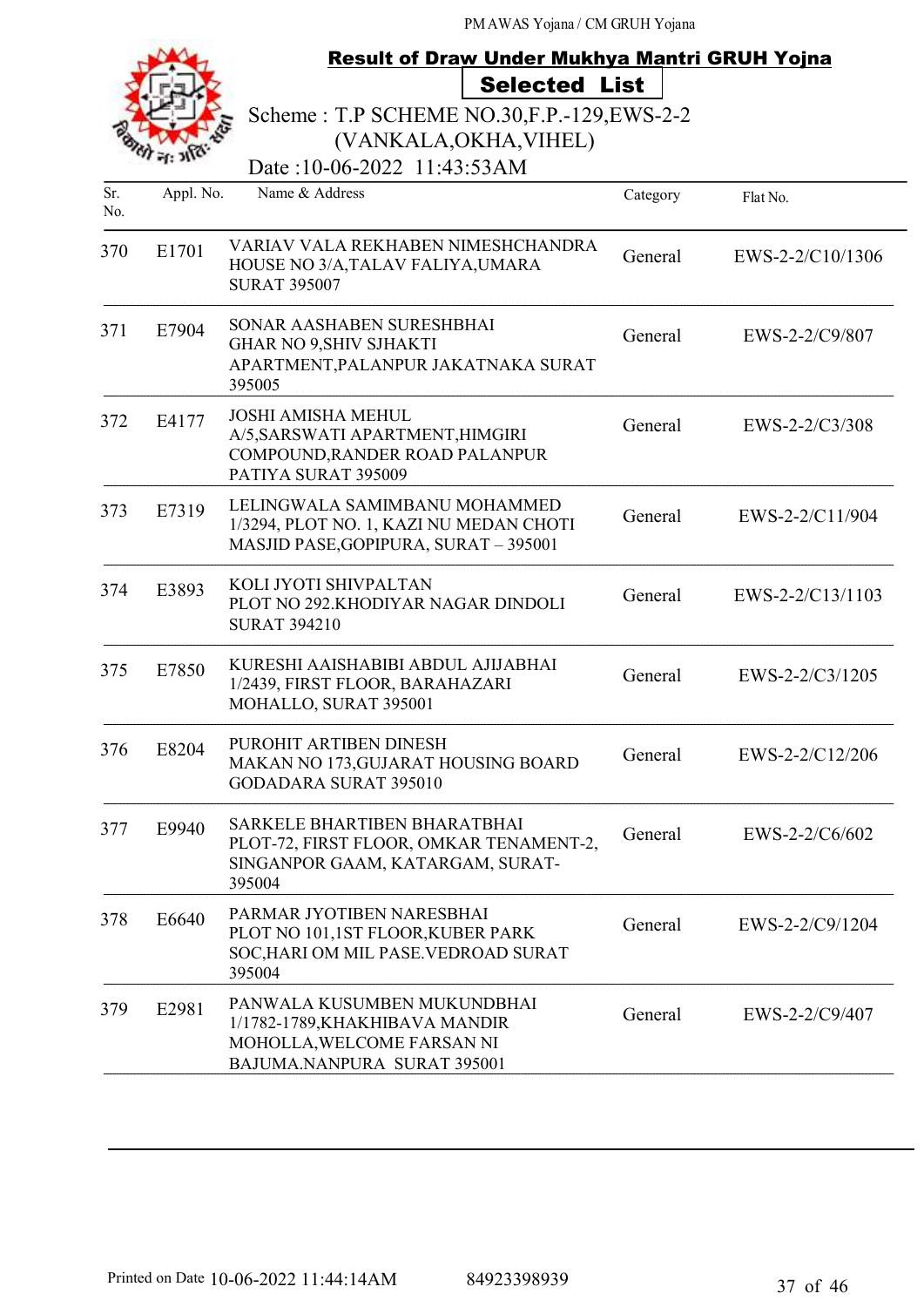|            |           | <b>Result of Draw Under Mukhya Mantri GRUH Yojna</b>                                                                                  |          |                  |
|------------|-----------|---------------------------------------------------------------------------------------------------------------------------------------|----------|------------------|
|            |           | <b>Selected List</b>                                                                                                                  |          |                  |
|            |           | Scheme: T.P SCHEME NO.30, F.P. - 129, EWS-2-2                                                                                         |          |                  |
|            |           | (VANKALA, OKHA, VIHEL)                                                                                                                |          |                  |
|            |           | Date:10-06-2022 11:43:53AM                                                                                                            |          |                  |
| Sr.<br>No. | Appl. No. | Name & Address                                                                                                                        | Category | Flat No.         |
| 380        | E6894     | TARNEKAR RESHMABEN PRAVINBHAI<br>SY NO 473,P NO 120-121, ROOM NO 8, DHRUV<br>TARAK SOC, VED ROADSURAT 395004                          | General  | EWS-2-2/C11/405  |
| 381        | E3111     | SHARMA KARISHMABEN TEJASHKUMAR<br>C-203, SEJAL APPARTMENT, LAXMI DAIRY,<br>RANDER ROAD, RANDER, SURAT - 395005                        | General  | $EWS-2-2/C9/601$ |
| 382        | E9791     | SOLANKI JIGNESH KANUBHAI<br>7/568/569, FIRST FLOOR, SHAK MARKET, LAL<br>DARVAJA, SURAT                                                | General  | EWS-2-2/C10/1001 |
| 383        | E6022     | KEDARE SARLABEN SHANKARBHAI<br>245, ROOM NO 2, SAHJANAND SOC, SINGANPOR<br><b>SURAT 395004</b>                                        | General  | EWS-2-2/C9/1206  |
| 384        | E9829     | TAILOR USHABEN RAJUBHAI<br>38, PATEL PRAKASH SOC, PRIME ARCADE NI<br>PASE, ADAJAN RANDER ROAD SURAT 395009                            | General  | EWS-2-2/C11/303  |
| 385        | E8767     | MAISURIYA RAKESHBHAI KANTIBHAI<br>2/289/B ZANDA CHOWK, KHADI FALIYA,<br><b>RANDER-395005</b>                                          | General  | EWS-2-2/C13/305  |
| 386        | E6641     | GHASKATA HEMLATABEN DHARMESHBHAI<br>FLAT NO 111,1ST FLOOR, KHODIYAR KRUPA<br>COMPLEX.KUBER PARKL SOC, VED ROAD<br><b>SURAT 395004</b> | General  | EWS-2-2/C10/405  |
| 387        | E3763     | SHAHU MALTI MANOJKUMAR<br>A-4, SAMRPAN APPARTMENT, SANT.<br>TUKARAM SOCIETY-6, PALANPUR<br>JAKATNAKA, PAAL ROAD, SURAT 394510         | General  | EWS-2-2/C10/507  |
| 388        | E4725     | PATEL APEKSHA ALPESH<br>422, AMARDEEP APART, KAILASH<br>NAGAR, SAGARAM PURA, SURAT                                                    | General  | EWS-2-2/C10/805  |
| 389        | E8916     | KUSHWAHA ANITA RAJNITISINH<br>FLAT NO:617, SANT TUKARAM SOC, VIBHAG<br>2, PALANPUR JAKATNAKA, SURAT                                   | General  | EWS-2-2/C11/1305 |
| 390        | E3943     | PATEL JASU CHAMPAKLAL<br>15 GANGA NAGAR SOCIETY UGAT BHESAN<br>ROAD JAHAGIRABAD SURAT-395005                                          | General  | EWS-2-2/C10/102  |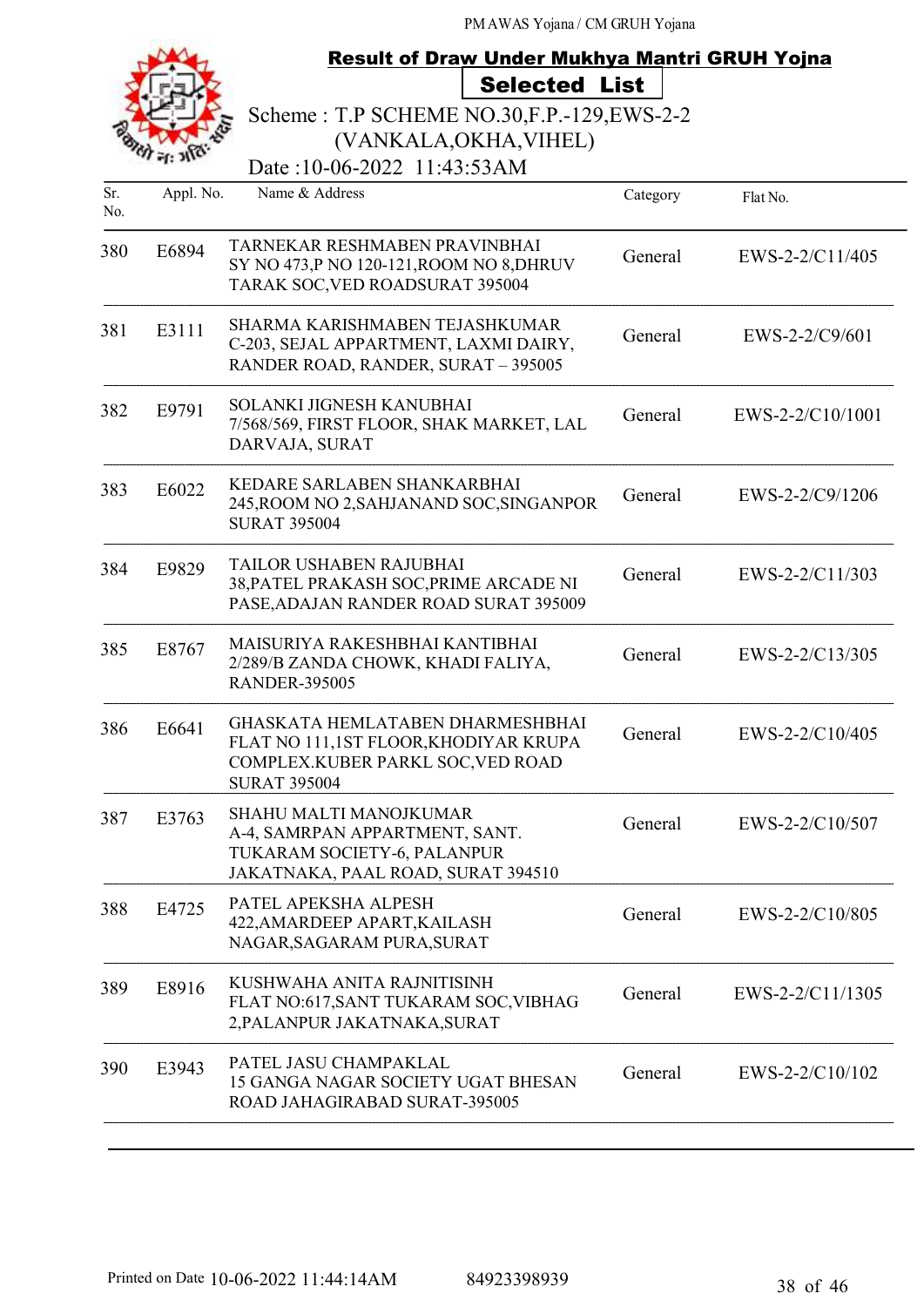|            |           | Result of Draw Under Mukhya Mantri GRUH Yojna                                                                                                     |          |                  |
|------------|-----------|---------------------------------------------------------------------------------------------------------------------------------------------------|----------|------------------|
|            |           | <b>Selected List</b>                                                                                                                              |          |                  |
|            |           | Scheme: T.P SCHEME NO.30, F.P. - 129, EWS-2-2                                                                                                     |          |                  |
|            |           | (VANKALA, OKHA, VIHEL)                                                                                                                            |          |                  |
|            |           | Date:10-06-2022 11:43:53AM                                                                                                                        |          |                  |
| Sr.<br>No. | Appl. No. | Name & Address                                                                                                                                    | Category | Flat No.         |
| 391        | E1382     | BORSE VANDANA DIPAK<br>310, GOKUL NAGAR B H BHARTIYA<br>SOC, BHATAR ROAD ALTHAN                                                                   | General  | EWS-2-2/C11/803  |
| 392        | E9941     | SHINDE SANGEETABEN RAMESHBHAI<br>PLOT NO 103TO 105, FLAT NO 202, OM SAI<br>BUSSINES PARK, TRIBHOVAN NAGAR<br>SOC, VED ROAD KATARGAAM SURAT 395004 | General  | EWS-2-2/C10/1204 |
| 393        | E5078     | VERMA LOKNATHKUMAR KEDAR<br>1/1764- A ROOM NO 3, KHAKHI BAVA<br>STREET, MANDIR PASE, NANPURA, SURAT<br>395001                                     | General  | EWS-2-2/C3/404   |
| 394        | E8202     | ADIGOPPULA NISHA RAJESH<br>PLOT NO 125,2ND FLOOR BIJAMAL<br>VRUNDAVAN NAGAR DIDOLO SURAT                                                          | General  | $EWS-2-2/C3/601$ |
| 395        | E2491     | <b>SHAIKH FARHADBANU FAIZEN</b><br>PLOT NO 24, MEMAN NAGAR CO OP HA<br>USING, SOC, RANDER ROAD SURAT 395005                                       | General  | EWS-2-2/C3/1006  |
| 396        | E5266     | PAWAR SUNANADA SHANTARAM<br>BUILDING 5, FLAT NO 4, EWS QTRS, VAIBHAV<br>LAXMI HOUSE SAME, PAL CITY SURAT 395009                                   | General  | EWS-2-2/C10/1105 |
| 397        | E4240     | PAWAR SONAM MAHENDRABHAI<br>D/3, SHREENATHJI APARTMENT, VRUNDAVAN<br>SOC, PALANPUR JAKATNAKA SURAT 395009                                         | General  | EWS-2-2/C15/407  |
| 398        | E521      | WALA YOGINIBEN SURESHBHAI<br>D-51, SHIVAM TENAMENT, NR NARAYAN<br>VIDHYALAYA, WAGHODIYA, DABHOLI ROAD<br>VADODARA3950025                          | General  | EWS-2-2/C10/1302 |
| 399        | E9843     | TIWARI RAVINDRA JAGDAMBA PRASAD<br>34, 1ST. FLOOR, VAISHALI RAW HOUSE, NEAR<br>NISHAL ARCADE CIRCLE, PAL, SURAT                                   | General  | EWS-2-2/C11/108  |
| 400        | E7366     | VALERA JHANVI AMITKUMAR<br>HOUSE NO 36, SHANTINAGAR ROW HOUSE,<br>PAL GAM, SURAT 395009                                                           | General  | EWS-2-2/C9/1104  |
| 401        | E5987     | SAJIYA KHATUN RIYAJOOLHAQ<br>16,1ST FLOOR, REHMAT NAGAR SOC, SHAH<br><b>BHAGAL, RANDER SURAT</b>                                                  | General  | EWS-2-2/C14/106  |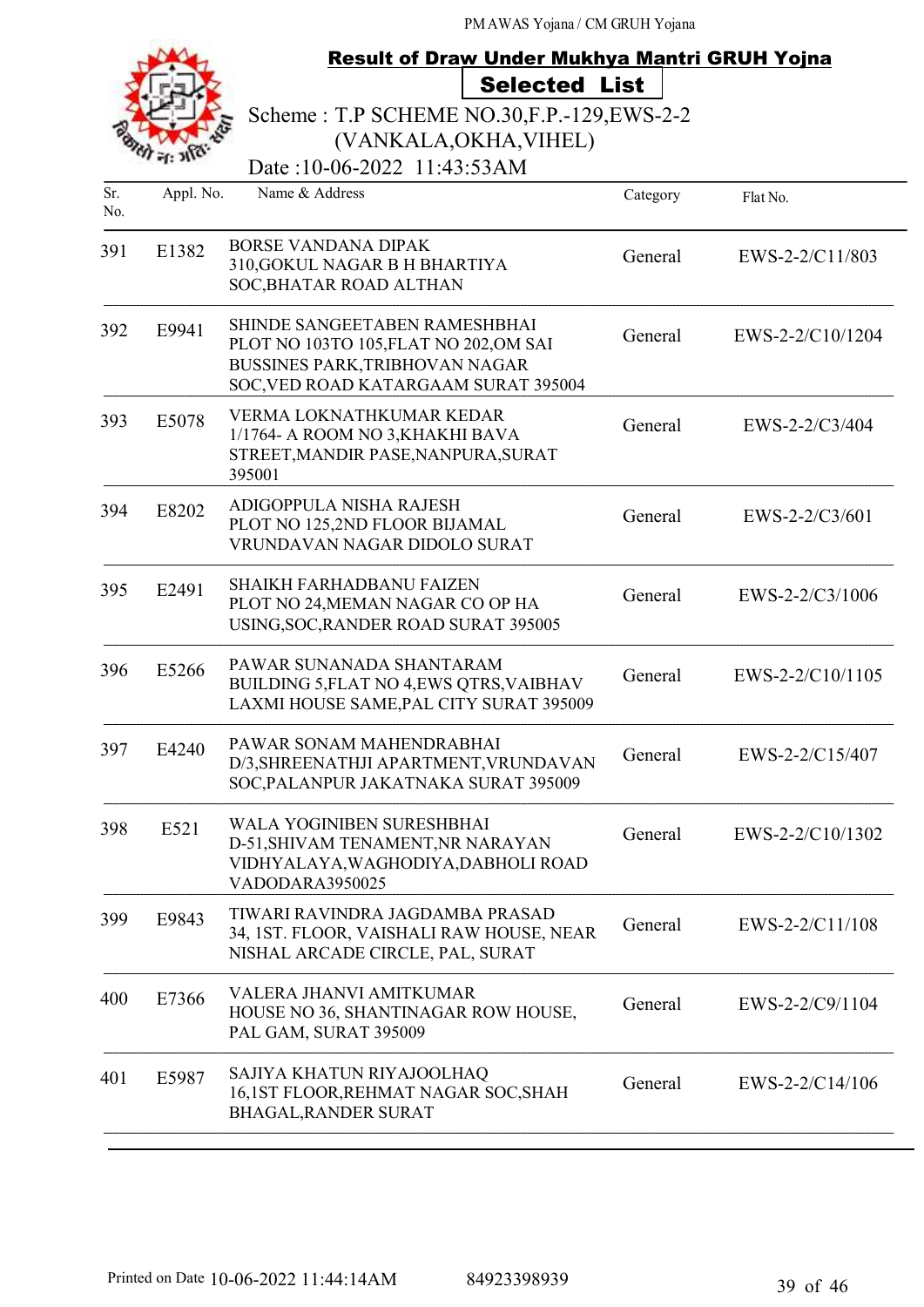|                      |           | <b>Result of Draw Under Mukhya Mantri GRUH Yojna</b>                                                                          |          |                   |
|----------------------|-----------|-------------------------------------------------------------------------------------------------------------------------------|----------|-------------------|
| <b>Selected List</b> |           |                                                                                                                               |          |                   |
|                      |           | Scheme: T.P SCHEME NO.30, F.P. - 129, EWS-2-2                                                                                 |          |                   |
|                      |           | (VANKALA, OKHA, VIHEL)                                                                                                        |          |                   |
|                      |           | Date:10-06-2022 11:43:53AM                                                                                                    |          |                   |
| Sr.<br>No.           | Appl. No. | Name & Address                                                                                                                | Category | Flat No.          |
| 402                  | E4345     | <b>JADAV KIRAN VIPUL</b><br>105, GAYATRI CO-OP HOUSING SOC,<br>MAHADEV FALIYU, UDHNA SURAT 394210                             | General  | $EWS-2-2/C3/1301$ |
| 403                  | E3226     | KUMAWAT PAYAL KALPESHBHAI<br>171, TRILOK SOC. OPP AKHAND ANAND<br>SCHOOL, VED ROAD, SURAT 395004                              | General  | EWS-2-2/C9/901    |
| 404                  | E1502     | CHAUDHARI HEMABEN KHALESHKUMAR<br>2, AMBIKA ROW HOUSE, DELLADVA ROAD,<br>SMC COMMUNITY DINDOLI, SURAT - 395010                | General  | EWS-2-2/C11/1208  |
| 405                  | E3459     | PATEL MANJUBEN CHAMPAKBHAI<br>B-12,2ND FLOOR, POOJAN ROW<br>HOUSE, PANKAJ NAGAR SOC, NI<br>PASE, PALANPUR PATIYA RANDER SURAT | General  | EWS-2-2/C10/107   |
| 406                  | E3715     | PUJARI PRANITA PRAVINBHAI<br>PLOT NO 210-214, FLAT NO B-6, SANT<br>TUKARAM SOC, VIBHAG NO -6, PAL ROAD<br><b>SURAT 395005</b> | General  | EWS-2-2/C9/608    |
| 407                  | E3160     | PATEL RUKSANABANU<br>4/207 MULLA ROAD TAIWADA CENTER<br><b>SURAT</b>                                                          | General  | EWS-2-2/C11/1301  |
| 408                  | E9973     | KANDOI LATABEN DIKSHEETBHAI<br>95, BHAGVAN PARK SOC, SWAMINARAYAN<br>SOC NI PACHAD, ADAJAN SURAT 395009                       | General  | EWS-2-2/C12/307   |
| 409                  | E7770     | KHILVANI MEENA GOPALDAS<br>364,1ST FLOOR, RAMNAGAR<br>COLONY, RANDERR ROAD SURAT                                              | General  | EWS-2-2/C11/707   |
| 410                  | E2010     | KAHAR RITABEN ISHWAR BHAI<br>FLAT NO 10, BLOCK NO A/2, EWS<br>AAVAS, 395009                                                   | General  | EWS-2-2/C9/1005   |
| 411                  | E3416     | <b>SHAIKH SHAHIDA SHAKIL</b><br>A/604, A1-AMIN RESIDENCY, NR. AIWI ROW<br>HOUSE, NEW RANDER ROAD, SURAT-09                    | General  | EWS-2-2/C11/903   |
| 412                  | E9491     | MAHASKAR SAPNABEN ANILBHAI<br>26/A, TIRUPATI SOC., KATARGAM,<br>SINGANPOR, SURAT. 395004                                      | General  | EWS-2-2/C12/207   |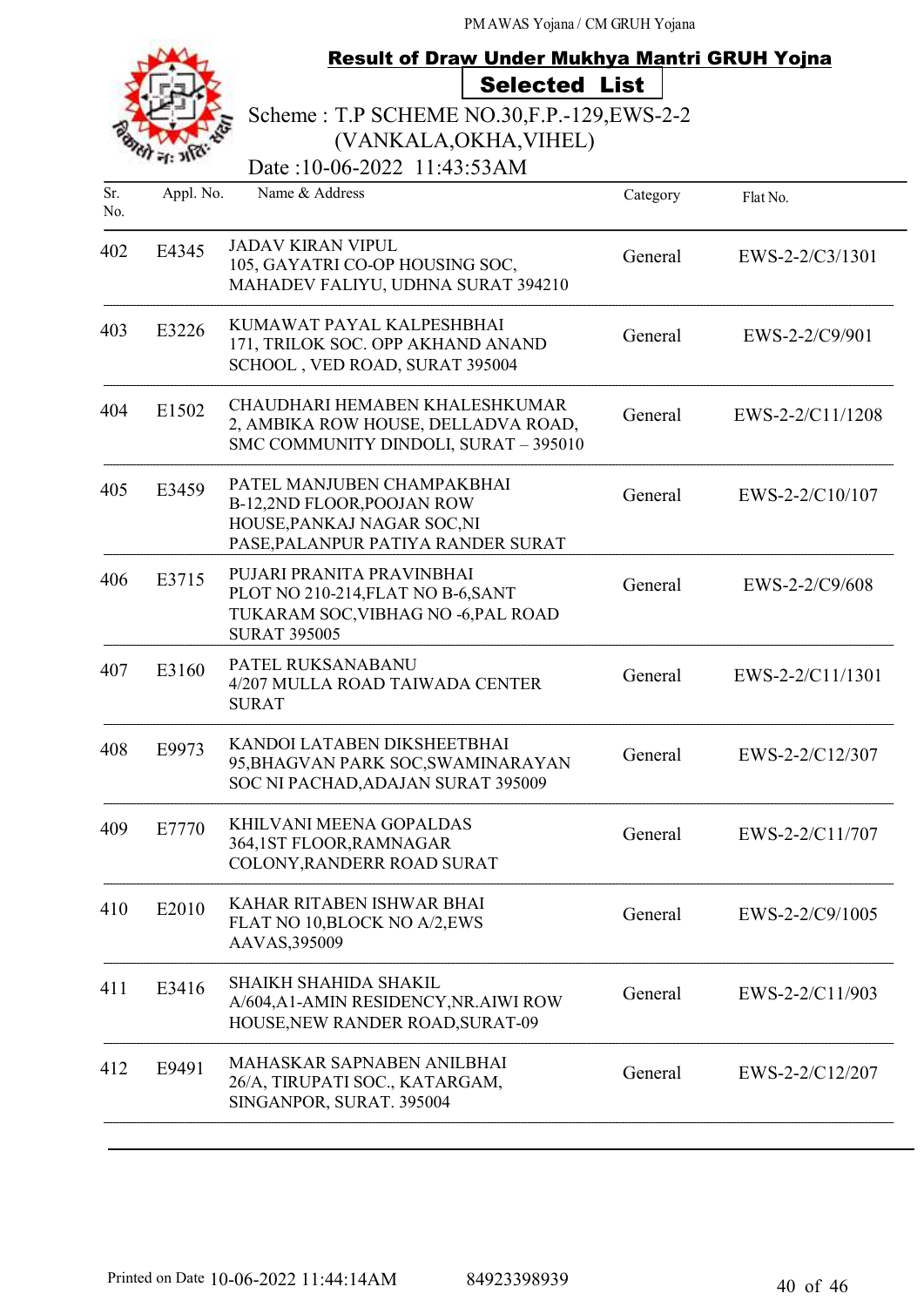|            |           | <b>Result of Draw Under Mukhya Mantri GRUH Yojna</b>                                                                                       |                      |          |                   |
|------------|-----------|--------------------------------------------------------------------------------------------------------------------------------------------|----------------------|----------|-------------------|
|            |           |                                                                                                                                            | <b>Selected List</b> |          |                   |
|            |           | Scheme: T.P SCHEME NO.30, F.P. - 129, EWS-2-2                                                                                              |                      |          |                   |
|            |           | (VANKALA, OKHA, VIHEL)                                                                                                                     |                      |          |                   |
|            |           | Date:10-06-2022 11:43:53AM                                                                                                                 |                      |          |                   |
| Sr.<br>No. | Appl. No. | Name & Address                                                                                                                             |                      | Category | Flat No.          |
| 413        | E5076     | PARATHE KALPESH SHARDBHAI<br>HOUSE NO 68 SHIVNAGAR ZUPADPATTI<br>KATARGAM DARWAJA SURAT<br><b>GUJARAT-395004</b>                           |                      | General  | EWS-2-2/C9/605    |
| 414        | E8389     | MALKANI KHUSHIBEN MANHORLAL<br>128 PAIKI ROOM NO. 44/2 RAM NAGAR<br><b>COLONY RAMNAGAR RADNER SURAT-395005</b>                             |                      | General  | $EWS-2-2/C12/405$ |
| 415        | E3374     | ANSARI SANJIDAKHATUN NAUSHAD<br>1/202, MORABHAGAL SARVODAY STREET<br><b>RANDER ROAD SURAT 395005</b>                                       |                      | General  | EWS-2-2/C9/507    |
| 416        | E5555     | KUKREJA PREETI VISHNUKUMAR<br>204, AMAR APPARTMENT, DIN DAYAL<br>SOCIETY, PALANPUR PATIYA, SURAT.-395009                                   |                      | General  | $EWS-2-2/C16/608$ |
| 417        | E7037     | <b>SHEGDE NISHANT SANJAYBHAI</b><br>412,4TH FLOOR, RUSHIKESH APP, RAMJI<br>NAGAR SOC, VED ROAD, SURAT                                      |                      | General  | EWS-2-2/C11/308   |
| 418        | E2959     | POOJARI HEMAVATI MONAPPA<br>183, MAHAVIR NAGAR SOC., 1ST F.F. JAI<br>JALARAM KARTING, OPP. RUPALI CINEMA,<br>RAM NAGAR, RANDER ROAD, SURAT |                      | General  | EWS-2-2/C10/1002  |
| 419        | E675      | MUNJANI JYOTIBEN HIMATBHAI<br>3/205,2351 SUDA AWAS WESTERN CITY<br>PACHAD PAL ROAD ADAJAN SURAT                                            |                      | General  | EWS-2-2/C10/903   |
| 420        | E7079     | KANOJIYA MAMTA VIVNOD<br>14, DIPMALA APARTMENT, RAMNAGAR<br><b>RANDER ROAD SURAT</b>                                                       |                      | General  | EWS-2-2/C10/1301  |
| 421        | E2063     | <b>JASOOD MADHURI HARISH</b><br>PLOT NO:413, SANTTUKARAM SOCIETY<br>VIBHAG-6, PALANPUR<br>JAKATNAKA, SURAT-395005                          |                      | General  | EWS-2-2/C12/304   |
| 422        | E4932     | PATEL MAYURIBEN CHIRAGBHAI<br>5, GIRIRAJ SOC-1, PANNA TOWER PASE, ANAND<br>MAHAL ROAD, ADAJAN, SURAT 395009                                |                      | General  | EWS-2-2/C9/103    |
| 423        | E3948     | SHAH CHINTAN SAJJANBHAI<br>23, VIVEKANAND NAGAR<br>TOWNSHIP, PALNPUR, JAKATNAKA, PALANPU<br><b>R SURAT 394510</b>                          |                      | General  | EWS-2-2/C11/1302  |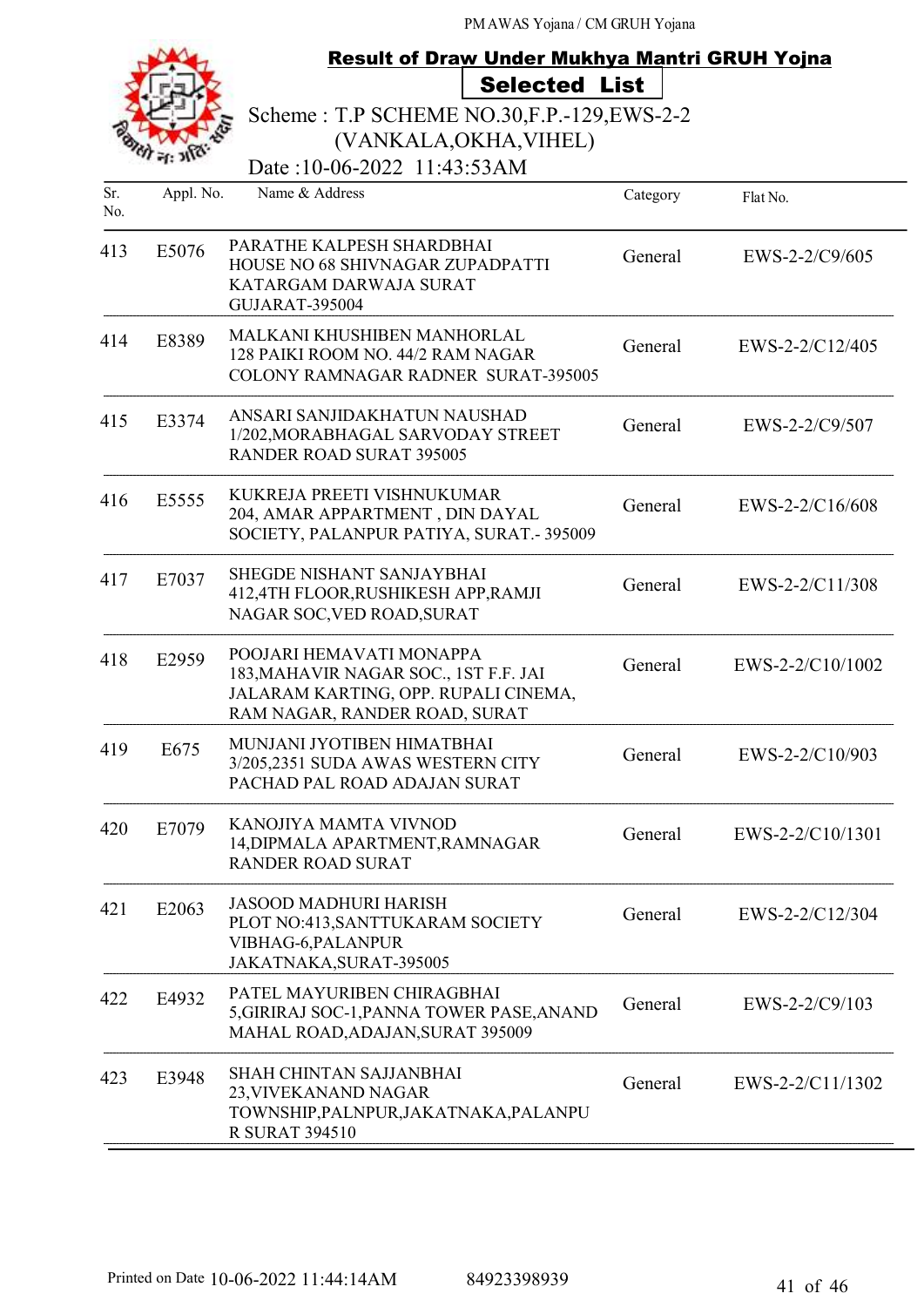|     | <b>Result of Draw Under Mukhya Mantri GRUH Yojna</b> |                                                                                                                          |          |                  |
|-----|------------------------------------------------------|--------------------------------------------------------------------------------------------------------------------------|----------|------------------|
|     |                                                      | <b>Selected List</b>                                                                                                     |          |                  |
|     |                                                      | Scheme: T.P SCHEME NO.30, F.P. - 129, EWS-2-2                                                                            |          |                  |
|     |                                                      | (VANKALA, OKHA, VIHEL)                                                                                                   |          |                  |
| Sr. |                                                      | Date:10-06-2022 11:43:53AM<br>Name & Address                                                                             |          |                  |
| No. | Appl. No.                                            |                                                                                                                          | Category | Flat No.         |
| 424 | E6633                                                | <b>SUMAN PADAM SINH</b><br>218,2ND FLOOR, SHRADDHA<br>COMPLEX, KAPODRA CHAR RASTA SURAT<br>395006                        | General  | EWS-2-2/C12/401  |
| 425 | E2499                                                | <b>MORE VIDHYA HARISHBHAI</b><br>B-5, SATYAM APARTMENT, SANT TUKARAM<br>SOC,-6, PALANPUR JAKATNAKA, PAL SURAT<br>395009  | General  | EWS-2-2/C9/506   |
| 426 | E2988                                                | KANOJIYA PRAVEENKUMAR RAMAVTAAR<br>B/1, KRISHNA COMPLEX, PALANPUR<br>JAKATNAKA, PALANPUR ROAD 395009                     | General  | EWS-2-2/C12/108  |
| 427 | E9972                                                | NISHAD JAYPRAKASH GULABCHAND<br>708/82, ONGC<br>CHOKDIPSE, ICCHAPOR, CHORYASI SURAT<br>394510                            | General  | EWS-2-2/C3/1002  |
| 428 | E6549                                                | RAJBHAR BACHIYADEVI RAMPRAVESH<br>FLAT NO 3, EWS AWAS, KOSAD SURAT 394107                                                | General  | EWS-2-2/C3/607   |
| 429 | E4242                                                | <b>SALUKE JYOTI BABURAV</b><br>20, KHAPATIYE TEKRA, GODHA MANITA NI<br>POL, GOPIPURA SURAT 395001                        | General  | EWS-2-2/C11/603  |
| 430 | E3881                                                | PAREKH RUPALBEN DIPENBHAI<br>D/304, SAMARTH RESIDENCY, HIDAYAT<br>NAGAR PASE, PALANPUR JAKATNAKA,<br><b>SURAT.395005</b> | General  | EWS-2-2/C9/1301  |
| 431 | E4871                                                | KURESHI REHANA JAMIL<br>GHAR NO 27/202, SUDA AWAS PAL SURAT<br>394510                                                    | General  | EWS-2-2/C12/402  |
| 432 | E7462                                                | <b>BAGLE SEEMABEN RAMKRUSHNA</b><br>C-20, KHODIYAR NAGAR, ANAND MAHAL<br>ROAD, ADAJAN SURAT 395009                       | General  | EWS-2-2/C10/407  |
| 433 | E4608                                                | KAPADIA GAYATRI BEN KIRITBHAI<br>B-28/F-13 SMC KOTARS MITRALI ROW HOUSE<br>JAHAGIRPUR SURAT 395005                       | General  | EWS-2-2/C9/701   |
| 434 | E3790                                                | RATHOD MANJULABEN AMRUTBHAI<br>PLOT NO 6, BHAGYALAXMI SOC, SINGAN POR<br><b>SURAT 395004</b>                             | General  | EWS-2-2/C10/1206 |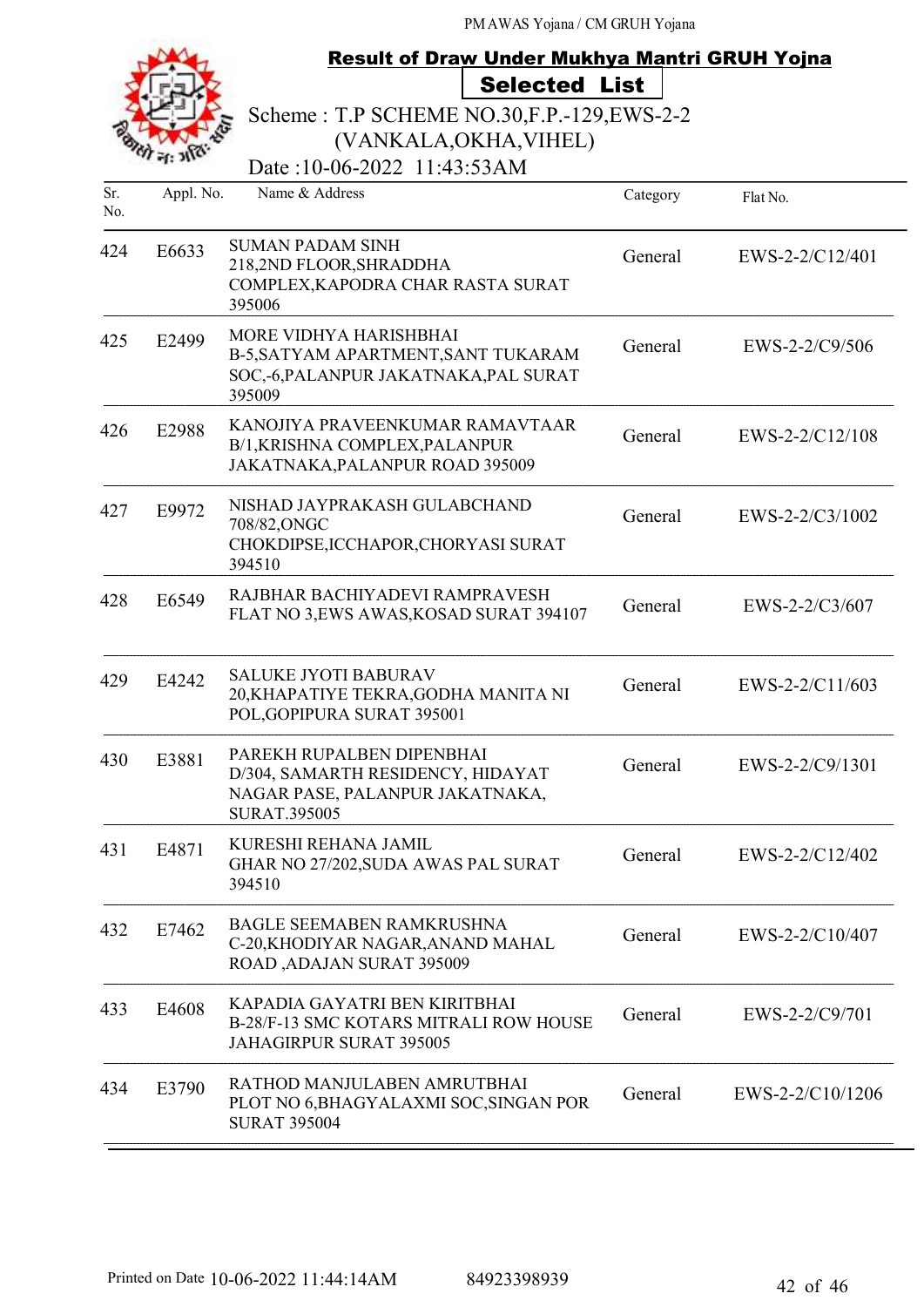|     |           | <b>Result of Draw Under Mukhya Mantri GRUH Yojna</b>                                                                            |          |                  |  |
|-----|-----------|---------------------------------------------------------------------------------------------------------------------------------|----------|------------------|--|
|     |           | <b>Selected List</b>                                                                                                            |          |                  |  |
|     |           | Scheme: T.P SCHEME NO.30, F.P. - 129, EWS-2-2                                                                                   |          |                  |  |
|     |           | (VANKALA, OKHA, VIHEL)<br>Date:10-06-2022 11:43:53AM                                                                            |          |                  |  |
| Sr. | Appl. No. | Name & Address                                                                                                                  |          |                  |  |
| No. |           |                                                                                                                                 | Category | Flat No.         |  |
| 435 | E3963     | DEVIPUJAK DINESH KALUBHAI<br>H-5,368/,F-18 SMC AWAS YOJNA, KOSAD<br>ROAD, AMROLI, KOSAD SURAT 394107                            | General  | EWS-2-2/C3/1104  |  |
| 436 | E8441     | <b>MAHAJAN POONAM RAVINDRA</b><br>PLOT NO. 456 B ANAND PARK SOC. B/B<br>TRILOK SOC. VED ROAD, SURAT                             | General  | EWS-2-2/C10/1307 |  |
| 437 | E5069     | <b>JADAV PRATIKSHA SANTOSH</b><br>172 KIRTINAGAR CITY (UDHNA) UTRAN<br>POWER HOUSE, CHORYASI SURAT                              | General  | EWS-2-2/C10/406  |  |
| 438 | E6463     | <b>SAHANI LALITA MANGARU</b><br>75/A/24,EWS AWAS,KOSAD,SURAT 395006                                                             | General  | EWS-2-2/C11/1202 |  |
| 439 | E9945     | <b>SHAH BANTY SOHAN</b><br>ROOOM NO. 1, F.F. 99/100, KRUSHKUNJ SOC.<br>PALANPOOR PATIYA, RANDER ROAD, SURAT                     | General  | EWS-2-2/C12/208  |  |
| 440 | E7998     | PAWAR MANISHA PRAVIN<br>35/PIRAMID TOWNSHIP BHESAN SURAT395005                                                                  | General  | EWS-2-2/C11/907  |  |
| 441 | E5581     | <b>JADAV GITABEN NATVARLAL</b><br>B-82, GANGA NAGAR SOC, PALANPUR PATIYA<br><b>SURAT 309009</b>                                 | General  | EWS-2-2/C3/104   |  |
| 442 | E7289     | PATEL MEENABEN DIBESHBHAI<br>B-201, PARK VIEW FLATS, CO-OP HOUSING<br>SOC PASE, PALANPUR JAKATNAKA SURAT<br>395009              | General  | EWS-2-2/C11/302  |  |
| 443 | E6725     | SUNAR GEETABEN GANESHBHAI<br>FLAT NO 305, KRUSHNAVILLA BUILDING,<br>VRUNDAVAN SOC., PALANPUR JAKATNAKA,<br><b>SURAT. 395009</b> | General  | EWS-2-2/C11/501  |  |
| 444 | E7224     | PARMAR NEETABEN JAYPRAKAS<br>FLAT NO:201 amrutdhara katargam 395004                                                             | General  | EWS-2-2/C11/1307 |  |
| 445 | E5803     | DESHMUKH NITIN ASHOK<br>PLOT NO C-55, SARSWATI SOC, RIVER PARK<br>PACHD, SINGANPOR SURAT                                        | General  | EWS-2-2/C12/301  |  |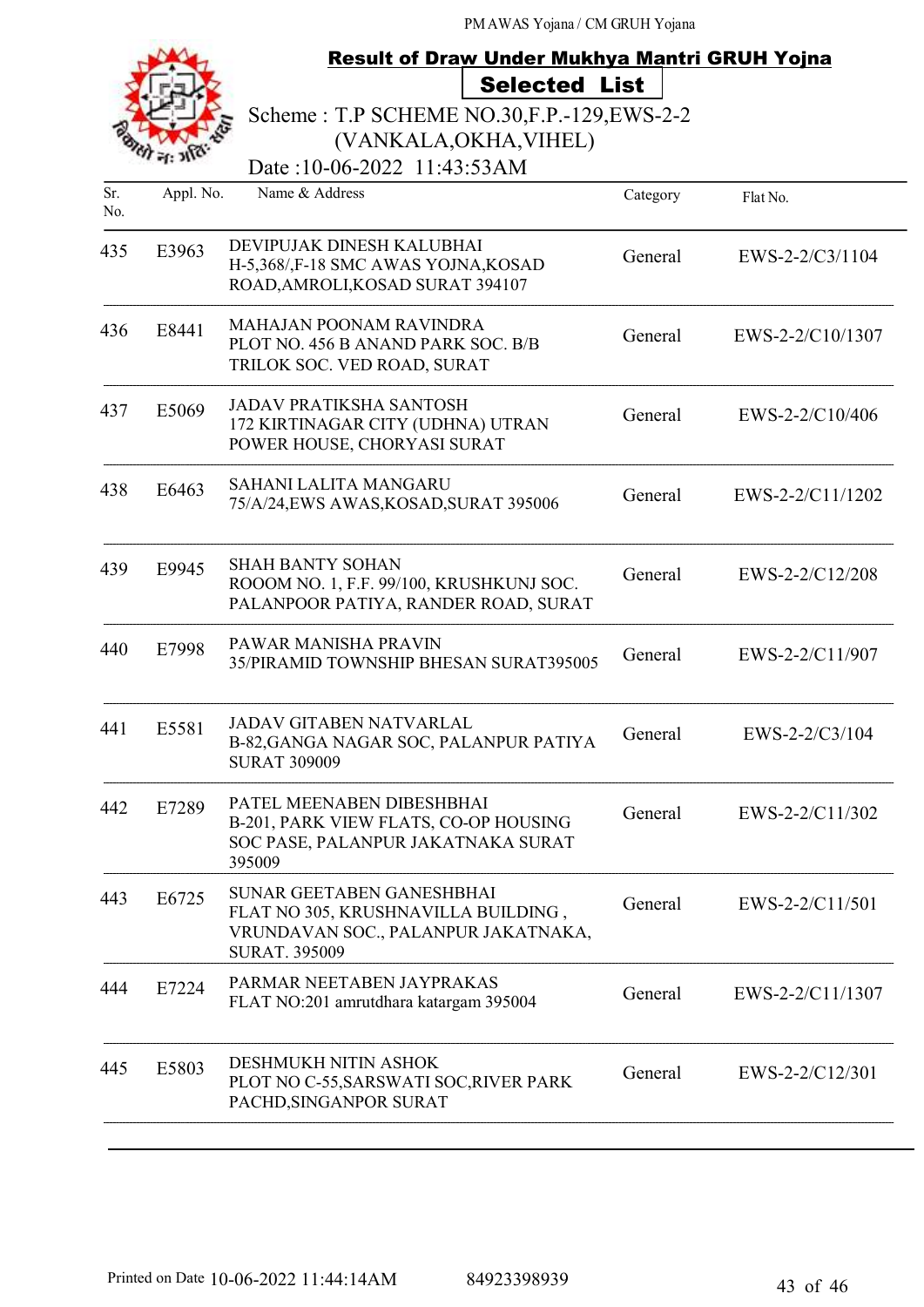|     |           |                                                                                                                                                 | <b>Result of Draw Under Mukhya Mantri GRUH Yojna</b> |                   |  |  |  |  |
|-----|-----------|-------------------------------------------------------------------------------------------------------------------------------------------------|------------------------------------------------------|-------------------|--|--|--|--|
|     |           | <b>Selected List</b>                                                                                                                            |                                                      |                   |  |  |  |  |
|     |           | Scheme: T.P SCHEME NO.30, F.P. - 129, EWS-2-2                                                                                                   |                                                      |                   |  |  |  |  |
|     |           |                                                                                                                                                 | (VANKALA, OKHA, VIHEL)                               |                   |  |  |  |  |
| Sr. |           | Date:10-06-2022 11:43:53AM<br>Name & Address                                                                                                    |                                                      |                   |  |  |  |  |
| No. | Appl. No. |                                                                                                                                                 | Category                                             | Flat No.          |  |  |  |  |
| 446 | E3347     | KURESHI HEENA FARUKBHAI<br>1/2137,2ND FLOOR, BARA RIZARI<br>MOHOLLA, NANPURA SURAT 395001                                                       | General                                              | EWS-2-2/C9/508    |  |  |  |  |
| 447 | E6077     | MORE SUNITABEN SURESHBHAI<br>H 540, MILENIUM PARK, DINDOLI, KHARVASA<br>ROAD SURAT 394210                                                       | General                                              | EWS-2-2/C9/708    |  |  |  |  |
| 448 | E2911     | PATHAN ARCHANA AASHIFAKHAN<br>A-2-24, EWS AWAS, JAHANGIR PURA, 395009                                                                           | General                                              | EWS-2-2/C3/707    |  |  |  |  |
| 449 | E5032     | RATHOD JINUBEN DHIRUBHAI<br>302, NILKANTH APART, J K P NAGAR<br>SOC, KATARGAM, SURAT 395004                                                     | General                                              | $EWS-2-2/C11/202$ |  |  |  |  |
| 450 | E6639     | PATHAN NOORJAHAN MOHAMMED AFZAL<br>17/99, DARGAH COMPOUND, OPP. DIPA<br>COMPLEX, ADAJAN, SURAT, GUJARAT-395009                                  | General                                              | EWS-2-2/C3/302    |  |  |  |  |
| 451 | E1123     | TATIGAR KALAPANABEN VINAYBHAI<br>A-402, SAIPOOJAN RESIDENCY, PATEL<br>NAGAR NI PACHHAL, JAHANGIRPURA,<br><b>SURAT. 395005</b>                   | General                                              | EWS-2-2/C10/105   |  |  |  |  |
| 452 | E8181     | ADIGOPULLA SRILATHA RAKESH<br>863/A,RUSHI NAGAR SOC,GODADARA SURAT<br>395010                                                                    | General                                              | EWS-2-2/C10/708   |  |  |  |  |
| 453 | E1614     | <b>BHAIMANI DAULAT ARJUNBHAI</b><br>26, SHANTIKUNJ SOC, JALARAM MANDIR NI<br>SAME, PALANPUR ROAD, SURAT NAVYUG<br>CLG, SURAT 395009             | General                                              | EWS-2-2/C9/1208   |  |  |  |  |
| 454 | E6650     | KADVAWALA JENISH JAYANTILAL<br>FLAT NO 101,1ST FLOOR, AVADH<br>APARTMENT, VIRAMNAGAR SOC, AKAHND<br>ANAND SCHOOL PASE, VED ROAD SURAT<br>395004 | General                                              | EWS-2-2/C9/1202   |  |  |  |  |
| 455 | E6655     | SINDH RAMVIR SAHUKAR<br>FLAT NO 111,1 ST FLOOR, KHODIYAR KRUPA<br>COMPLEX, KUBER PARK VEDROAD SURAT<br>395004                                   | General                                              | $EWS-2-2/C9/603$  |  |  |  |  |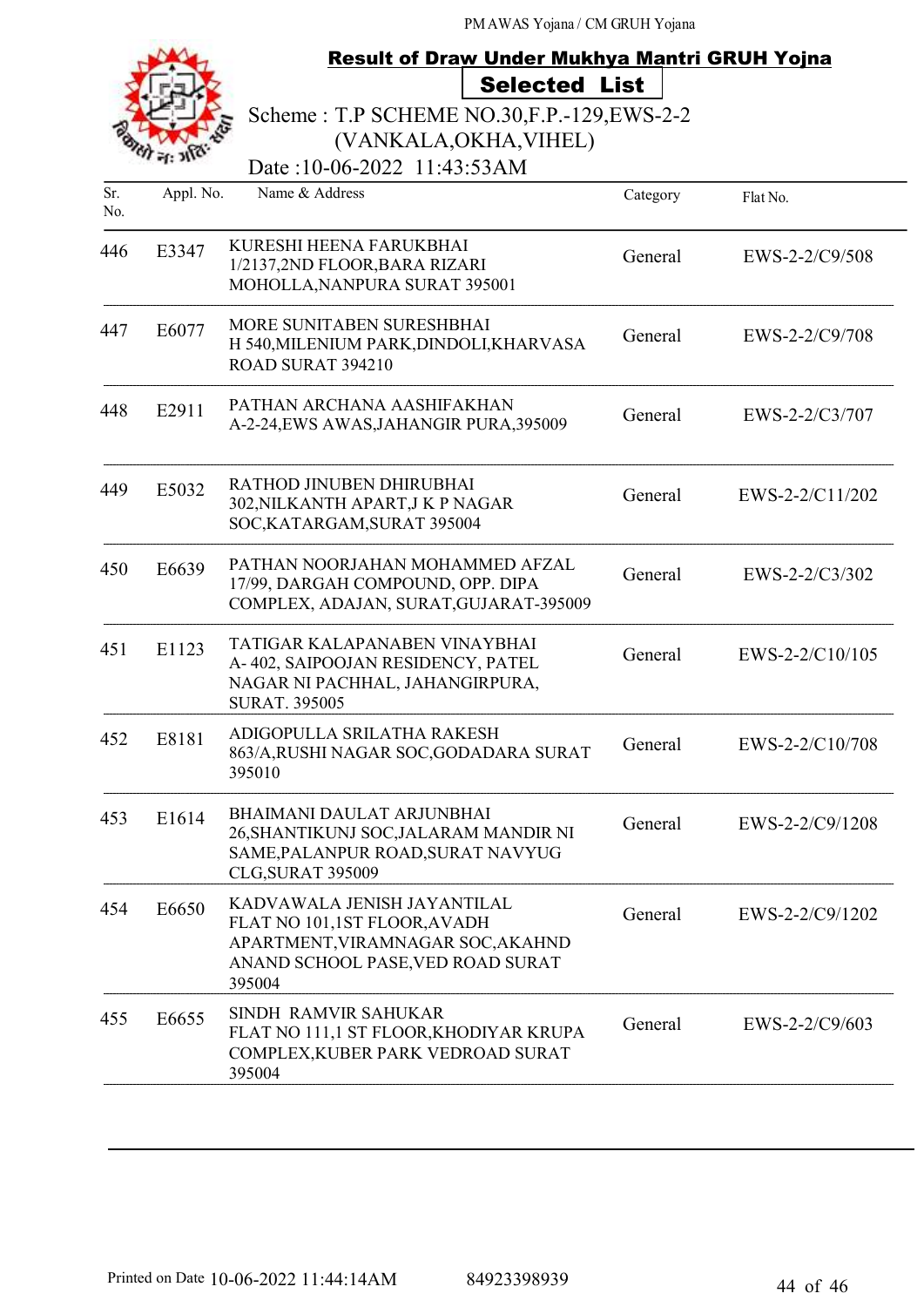|            |           | <b>Result of Draw Under Mukhya Mantri GRUH Yojna</b>                                                                                          |          |                  |  |  |
|------------|-----------|-----------------------------------------------------------------------------------------------------------------------------------------------|----------|------------------|--|--|
|            |           | <b>Selected List</b><br>Scheme: T.P SCHEME NO.30, F.P.-129, EWS-2-2<br>(VANKALA, OKHA, VIHEL)                                                 |          |                  |  |  |
|            |           | Date: 10-06-2022 11:43:53AM                                                                                                                   |          |                  |  |  |
| Sr.<br>No. | Appl. No. | Name & Address                                                                                                                                | Category | Flat No.         |  |  |
| 456        | E9021     | PATEL NENSIBEN TEJASBHAI<br>PEHLO MAD, PLOT NO:146, MADHAVANAND<br><b>GROUP HOUSING</b><br>SOCIETY, KATARGAM, SINGANPOR<br>ROAD, SURAT-395004 | General  | EWS-2-2/C12/303  |  |  |
| 457        | E7460     | MAJITHIYA KALPANA KISHORHAI<br>503, GAIL TOWER ANAND MAHAL<br>ROAD, ADAJAN SURAT 395009                                                       | General  | EWS-2-2/C3/207   |  |  |
| 458        | E8948     | <b>SHAH LATABEN RAJENDRA</b><br><b>BUILDING NO F-202, PAVITRA</b><br>RESIDENCY, RAMNAGAR, RANDER ROAD<br><b>SURAT 395005</b>                  | General  | EWS-2-2/C11/301  |  |  |
| 459        | E3574     | <b>SANAS MANISHA PRADIP</b><br>D/3, SHREENATHJI APARTMENT, VRUNDAVAN<br>SOC, PALANPUR JAKATNAKA SURAT 395009                                  | General  | EWS-2-2/C7/801   |  |  |
| 460        | E8119     | DESHMUKH HIRABAI ASHOK<br>PLOT NO- D,298, TRILOK SOCIETY<br>OPP-AKAHAND ANAND VIDALAY , VED<br>ROAD, KATARGAM, SURAT-395004                   | General  | EWS-2-2/C3/103   |  |  |
| 461        | E193      | <b>SAILOR KRISHNA JIGARBHAI</b><br>SY. NO. 12/3,4 PLOT NO. 22-23, AMRUTNAGAR<br>H. SOCIETY, KATARGAM, SURAT -395004                           | General  | EWS-2-2/C11/604  |  |  |
| 462        | E6064     | VADHEL GOVINDBHAI VIRJIBHAI<br>A-121,1ST FLOOR, ROOM NO 2, PRABHUNAAGR<br>SOC, V-2, UDHAYNAAGR SOC, 2, KATARGAAM<br><b>SURAT 395004</b>       | General  | EWS-2-2/C3/1207  |  |  |
| 463        | E8072     | LIMBANI NIRAL BEN DHARAMBHAI<br>105, HARIDARSHAN SOC, MAHEK RESIDENCY<br>NI SAME, COZE WAY KATARGAM, 3950004                                  | General  | EWS-2-2/C11/1207 |  |  |
| 464        | E6887     | MOTA TASLIMBI ABDULKADAR<br>12/755,4TH FLOOR, KACHHA MOGALPOL, RANI<br><b>TALAV SURAT</b>                                                     | General  | EWS-2-2/C12/107  |  |  |
| 465        | E5061     | RAJPUT KRISHNA AMITBHAI<br>19, G.F. GIRNAR SOC., UTTRAN, SURAT                                                                                | General  | EWS-2-2/C10/1203 |  |  |